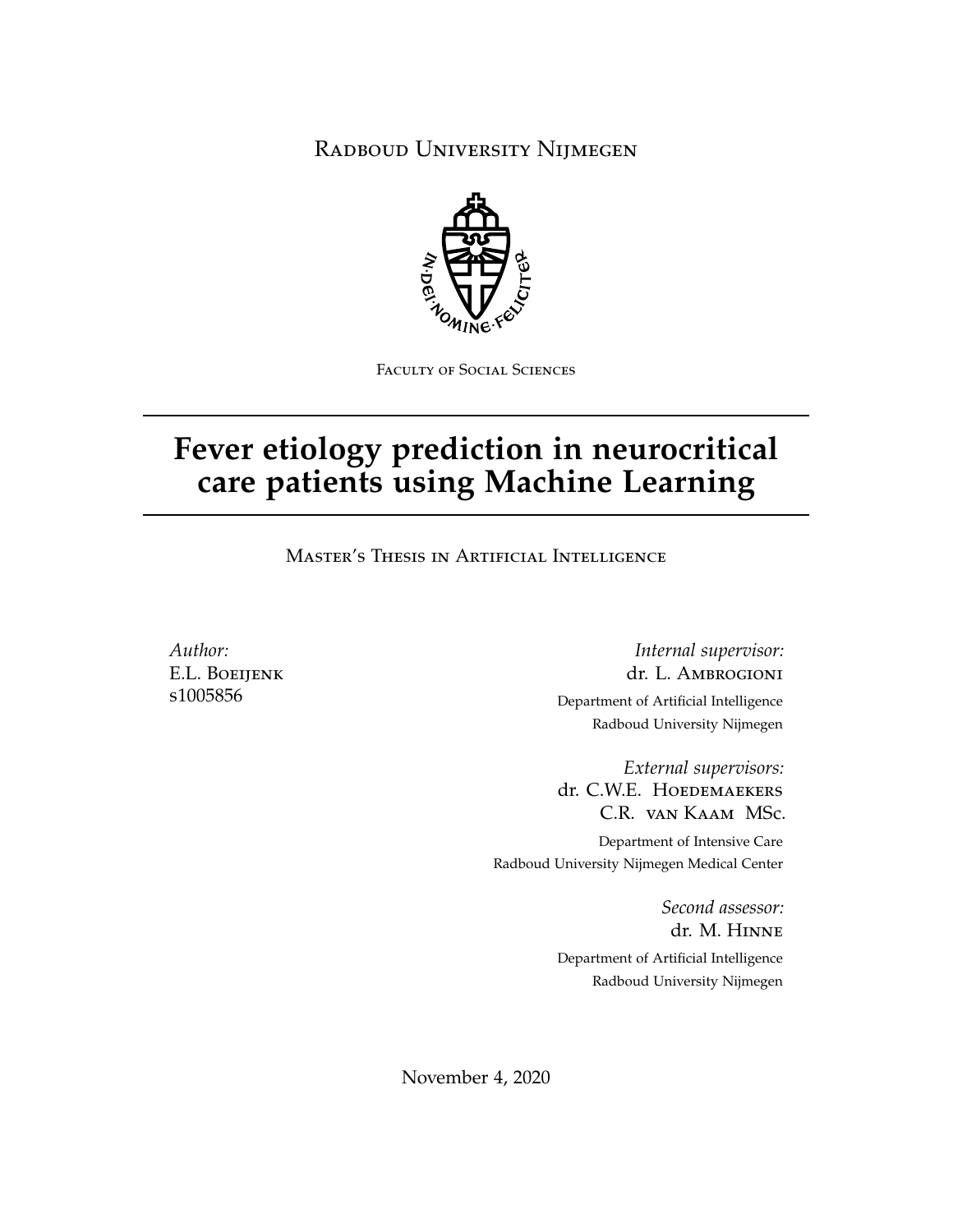# **Fever etiology prediction in neurocritical care patients using Machine Learning**

E.L. Boeijenk $^1$ , L. Ambrogioni $^1$ , C.W.E. Hoedemaekers $^2$ , and C.R. van Kaam $^2$ 

 $1$ Department of Artificial Intelligence, Radboud University, Nijmegen, the Netherlands <sup>2</sup>Department of Intensive Care, Radboud University Nijmegen Medical Center, Nijmegen, The Netherlands

## November 4, 2020

**ABSTRACT:** Fever is harmful in critically ill patients with acute brain injury (ABI). It is vital to swiftly and accurately identify the source of the fever and start treatment. The aim of this study was to explore the application of AI to predict the etiology of a fever at onset. Fever episodes of included ABI patients were identified. Fever episodes with  $\geq 100$  hours of consecutive antibiotics were labelled as infectious, else non-infectious. Features were extracted over the three days before the fever. Eight traditional Machine Learning models were trained using different feature representation and sampling approaches. We identified 610 fever episodes in 423 of the 1056 included patients (40%) of which 120 (20%) were labelled infectious. The best performing models were Logistic Regression and SVM with rbf kernel, with an AUC of 0.64, which is 0.09 higher than the dummy classifier. The sampling techniques as well as the different approaches in feature engineering did not show a significant main effect on AUC performance. Based on our results, we conclude that the combination of features and labels in the created dataset do not carry sufficient predictive value for the distinction between infectious and non-infectious fever episodes.

# I. Introduction

Fever is a common symptom in critically ill neurologic patients, presenting in up to 70% of patients at some point during their stay in the Intensive Care Unit (ICU) [\[1](#page-14-0)[–3\]](#page-14-1). Though fever is common among patients in the ICU [\[4,](#page-14-2) [5\]](#page-14-3), multiple studies show that fever impacts the population of patients with acute brain injury (ABI) considerably and is associated with increased mortality, increased ICU and hospital length-of-stay (LOS) and worse outcome [\[1](#page-14-0)[–3,](#page-14-1) [6](#page-15-0)[–8\]](#page-15-1). It is important to promptly and accurately identify the underlying cause of the fever and start adequate treatment. Only half of the fevers among neurologic ICU patients are caused by an infection [\[3,](#page-14-1) [7\]](#page-15-2), other etiologies for fever among neurologic ICU patients are e.g. drug reactions, post-surgical and neurogenic state [\[9\]](#page-15-3). Neurogenic fever (NF) is caused by a complex disturbance of the thermoregulatory center [\[9\]](#page-15-3). Differentiating NF from infectious fever is a critical diagnostic decision that clinicians face with ABI patients, as treatments differ significantly. If a fever has an infectious etiology, antibiotics should be given rapidly. With a neurogenic fever, efforts should focus on reducing the temperature in order to minimize temperature induced secondary brain injury [\[9\]](#page-15-3). The dilemma for clinical experts is consequently to avoid unnecessary use of antibiotics while at the same time avoiding delay in start of antibiotic treatment in patients with severe infections. Currently no specific marker for disturbed thermoregulation exists, so NF can only be diagnosed by exclusion of infectious processes and ruling out other etiologies. This requires expensive and invasive tests that burden the patient and take time to process [\[10](#page-15-4)[–12\]](#page-15-5), thus antibiotics are often prescribed preventively. Any additional information, such as a classification model, to aid the clinician in promptly identifying the cause of the fever (neurogenic or infectious) would therefore be a valuable aid in clinical decision making [\[11\]](#page-15-6). Literature has been published on indicators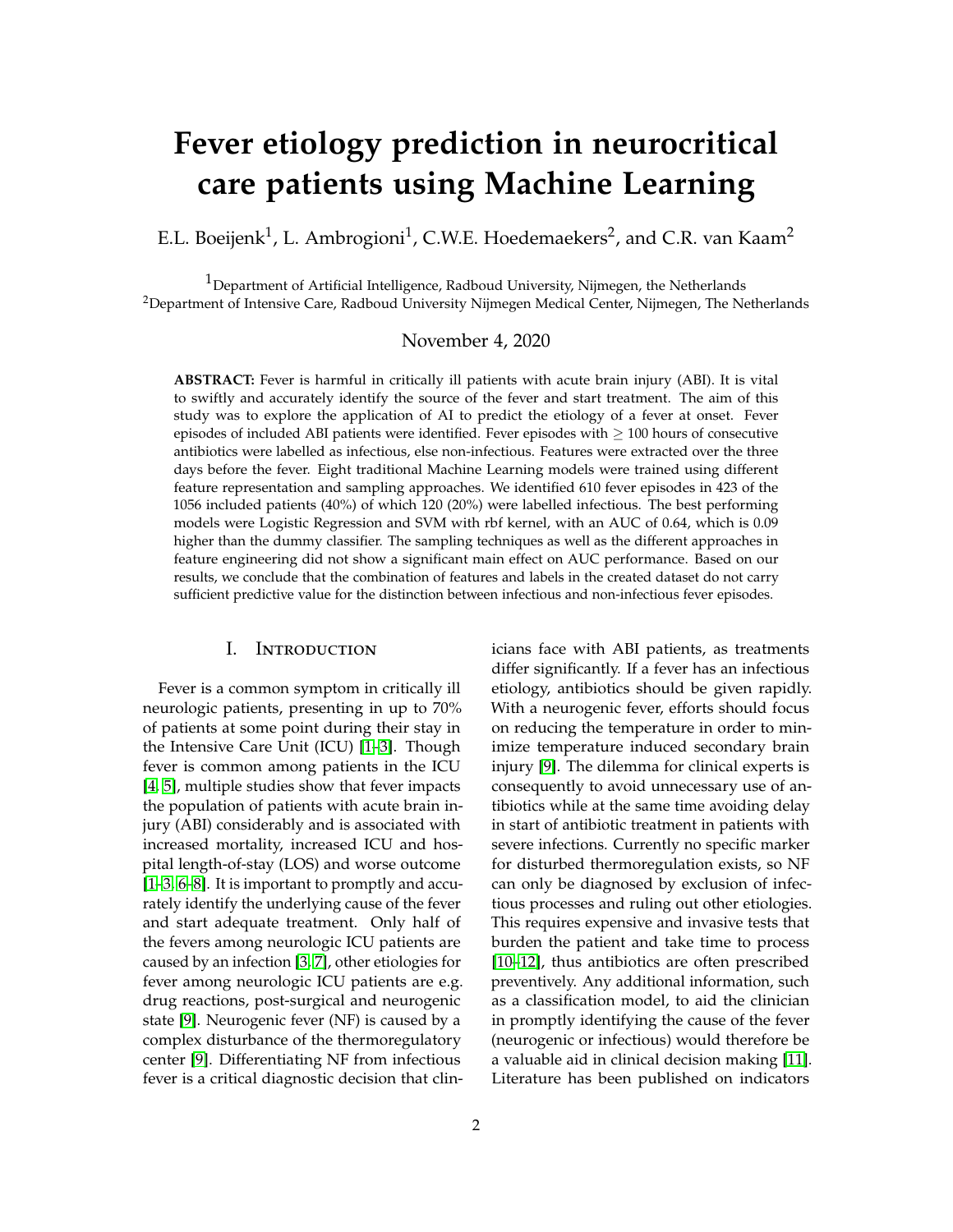and risk factors of neurogenic and infectious fever [\[10,](#page-15-4) [13\]](#page-15-7) and simple decision tree models have been built to assist clinical decision making [\[10\]](#page-15-4). With the rise of Artificial Intelligence (AI) applications in the medical field to assist decision making [\[14,](#page-15-8) [15\]](#page-15-9) and the amount of data recorded on the ICU, we found a lack of AI applications on fever etiology classification models for ABI patients.

In the face of this gap in literature, the objective of this study was to explore the application of AI to predict the etiology of a fever in ABI patients. Due to practical constraints, this study could not yet make a distinction between neurogenic and other non-infectious fevers. Therefore this study will focus on the prediction of infectious vs non-infectious etiologies.

To achieve this objective, the following subobjectives were considered: (1) dataset development of fevers of ABI patients; (2) selection of relevant variables and exploration of different features; (3) exploration of AI methods for predicting fever etiology as infectious or non-infectious.

The first section of this paper will explore the theoretical background of the medical side of this project. It continues with a brief overview of AI applications in healthcare and on the ICU. The third section is concerned with the methodology used in this study and is followed by the results section. In the discussion section the results are examined and the conclusion summarizes the findings of this paper.

# II. Theory

# i. Medical Background

The Intensive Care Unit (ICU) is the most advanced unit in the hospital, designed to take intensive care of critically ill patients [\[16\]](#page-15-10). Patients on the ICU are heavily monitored both by medical devices and staff. The ICU is one of the most data rich environments in the hospital.

**Fever** Fever is common among patients in the ICU [\[4,](#page-14-2) [5\]](#page-14-3) and is a physiologic mechanism to raise the core body temperature [\[17\]](#page-15-11), which

can be accomplished by both increased heat production and decreased heat loss. Although there is no uniform definition of fever, a core body temperature >  $38.3^{\circ}$ C is often used [\[18\]](#page-15-12). For the general medical population fever may be a beneficial reaction to infection [\[5,](#page-14-3) [17\]](#page-15-11) in which case aggressive fever reduction is not necessary. In the ICU, a fever is classified as either "infectious" or "non-infectious" [\[19\]](#page-15-13). Infections on the ICU can be diagnosed using e.g. (blood) cultures, laboratory tests and imaging studies. If the fever is classified as infectious, antibiotics need to be administered to treat the infection [\[20\]](#page-15-14). Fevers classified as "noninfectious" can have different etiologies: drug reactions (medications), post-surgical, venous thromboembolism, acalculous cholecystitis, atelectasis, paroxysmal sympathetic hyperactivity and neurogenic [\[7,](#page-15-2) [9\]](#page-15-3). Depending on the classification, fevers are treated differently. To avoid unnecessary use of antibiotics, prompt and accurate identification of non-infectious fever is vital, thereby decreasing emergence of multidrug-resistant organisms and the risk of unwanted interactions between drugs and toxic effects [\[13\]](#page-15-7).

**ABI** Acute brain injury (ABI) is a sudden injury to the brain, resulting in a change to the brain's neuronal activity. For a concrete list of diagnoses considered as ABI in this study see Table [6](#page-20-0) in Appendix [A.](#page-18-0)

**ABI and Fever** Fever is a common symptom in critically ill ABI patients, presenting in 15 - 70% of patients at some point during their stay in the ICU [\[1–](#page-14-0)[3,](#page-14-1) [7,](#page-15-2) [10\]](#page-15-4). Between 42% and 52% of fevers among neurologic ICU patients are caused by an infection [\[3,](#page-14-1) [7\]](#page-15-2). Fever affects the injured brain differently and is associated with increased secondary brain damage, resulting in worse outcome and increased mortality [\[2,](#page-14-4) [5,](#page-14-3) [6,](#page-15-0) [21\]](#page-15-15). One possible pathophysiologic mechanism is that intracranial pressure increases with temperature, putting the already injured brain at risk for further injury [\[22\]](#page-16-0).

**NF** Neurogenic fever (NF), also known as central fever or centrally mediated fever, is caused by a complex disturbance of the ther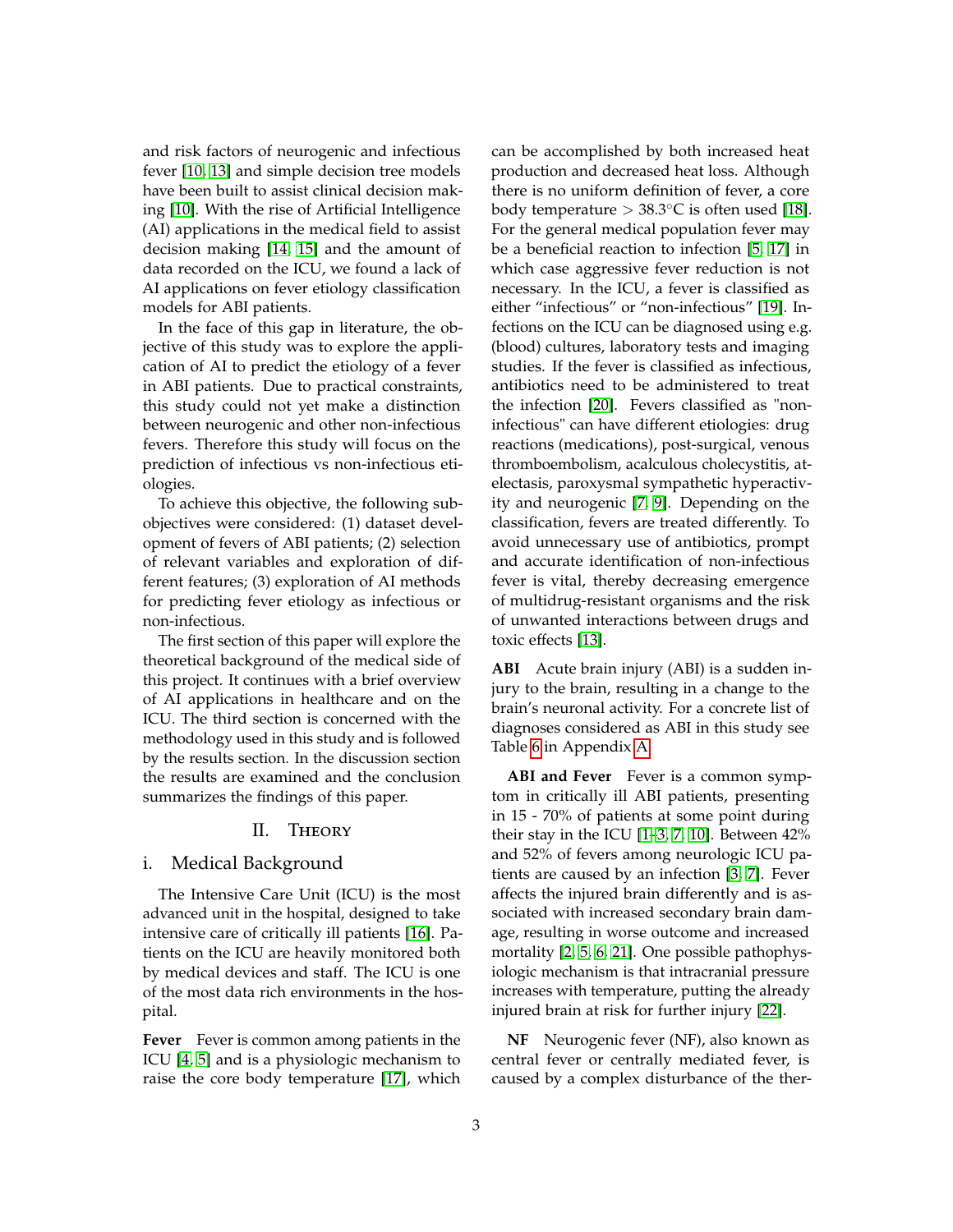moregulatory center and is thought to be induced by injury to e.g. the hypothalamus [\[9,](#page-15-3) [23\]](#page-16-1) due to ABI. Around 30% of fevers among neurologic ICU patients have a neurogenic etiology [\[7,](#page-15-2) [13\]](#page-15-7). Several studies have investigated indicators, predictors and risk factors for neurogenic fever in ABI patients [\[9,](#page-15-3) [10\]](#page-15-4). However, the diagnosis of neurogenic fever ultimately relies on a diagnosis per exclusion [\[9\]](#page-15-3), requiring expensive and invasive tests that burden the patient and take time to process [\[10–](#page-15-4) [12\]](#page-15-5). To prevent the damaging effects of fever on the injured brain, treatment of NF should consist of cooling measures and/or administering antipyretics. [\[9,](#page-15-3) [11,](#page-15-6) [13\]](#page-15-7).

# ii. Technical Background

The application of Artificial Intelligence (AI) techniques on medical data started in the previous century [\[24,](#page-16-2) [25\]](#page-16-3). Currently, AI is being used in several different fields of healthcare [\[26](#page-16-4)[–28\]](#page-16-5). In 2018 an introduction to the background of AI in healthcare was published [\[29\]](#page-16-6). The field of medical signal analytics analyses continuous data from monitoring devices, situational and contextual data such as lab results and patient information in order to get actionable insights, i.e. diagnoses, predictions and treatment prescriptions [\[30\]](#page-16-7). The massive amounts of patient data available combined with the high stakes and gains involved, makes the ICU an attractive subject for signal analytics. Popular subjects on the ICU are mortality prediction [\[31](#page-16-8)[–33\]](#page-16-9), outcome prediction [\[34–](#page-16-10)[36\]](#page-16-11), and sepsis prediction [\[37](#page-17-0)[–39\]](#page-17-1).

**AI techniques** Many studies on the ICU use statistical methods such as analysis of variance (ANOVA) and principal component analysis (PCA) as well as logistic regression analysis to identify predictors, indicators and risk factors and build simple models on the results [\[10,](#page-15-4) [40\]](#page-17-2). Though these techniques could also be seen as an element of AI, a diverse set of more advanced Machine Learning (ML) techniques are used in signal analytics on the ICU [\[14,](#page-15-8) [31\]](#page-16-8). Some of these recent techniques include Artificial Neural Networks (ANNs) [\[39,](#page-17-1) [41\]](#page-17-3), Random Forests (RFs) [\[42,](#page-17-4) [43\]](#page-17-5), Support Vector Machines

(SVMs) [\[39,](#page-17-1) [43\]](#page-17-5), Reinforcement Learning (RL) [\[37,](#page-17-0) [44\]](#page-17-6), and boosting algorithms [\[43\]](#page-17-5). In infection management Logistic Regression (LGR), RFs, SVMs and ANNs are most prevalent [\[45\]](#page-17-7). For the detection of diseases, Naive Bayes (NB) and SVMs are widely used, offering better accuracy compared to other algorithms [\[46,](#page-17-8) [47\]](#page-17-9).

<span id="page-3-0"></span>**Challenges** Datasets with imbalanced classes are very common in medical fields [\[42,](#page-17-4) [48\]](#page-17-10). Building reliable classifiers from imbalanced datasets is a problem that can result in high accuracy scores with very low minority class precision scores. Common strategies to deal with imbalanced datasets are *undersampling* and *oversampling*, each with drawbacks. With undersampling, instances of the majority class are reduced to the amount of the minority group, at the risk of potentially losing valuable information. In oversampling, instances of the minority class are duplicated to the amount of the majority group, at the risk of overfitting and increasing computational resources needed for the models [\[42\]](#page-17-4). Several studies have demonstrated improved overall classification performances when training set classes are balanced [\[49,](#page-17-11) [50\]](#page-18-1), undersampling in particular seems to help [\[49,](#page-17-11) [51\]](#page-18-2). When dealing with imbalanced classes, using accuracy as the only performance metric is misleading: high accuracy can be achieved while the precision of the minority class may be very low [\[42\]](#page-17-4). Therefore it is important to consider other metrics of performance with imbalanced classes such as precision, recall (also known as sensitivity), specificity, F1-score or Area Under the Receiver Operating Characteristics (AUROC).

Most AI projects use retrospective electronic health record (EHR) data, which can be noisy, inconsistent and may contain many missing values since data collected in EHR is not focused on research. Cleaning data and dealing with missing data comprises 80% of the work [\[45\]](#page-17-7). However, less than half of the studies on infection on the ICU do not report how missing data is handled, reducing comparability and reputability [\[45\]](#page-17-7).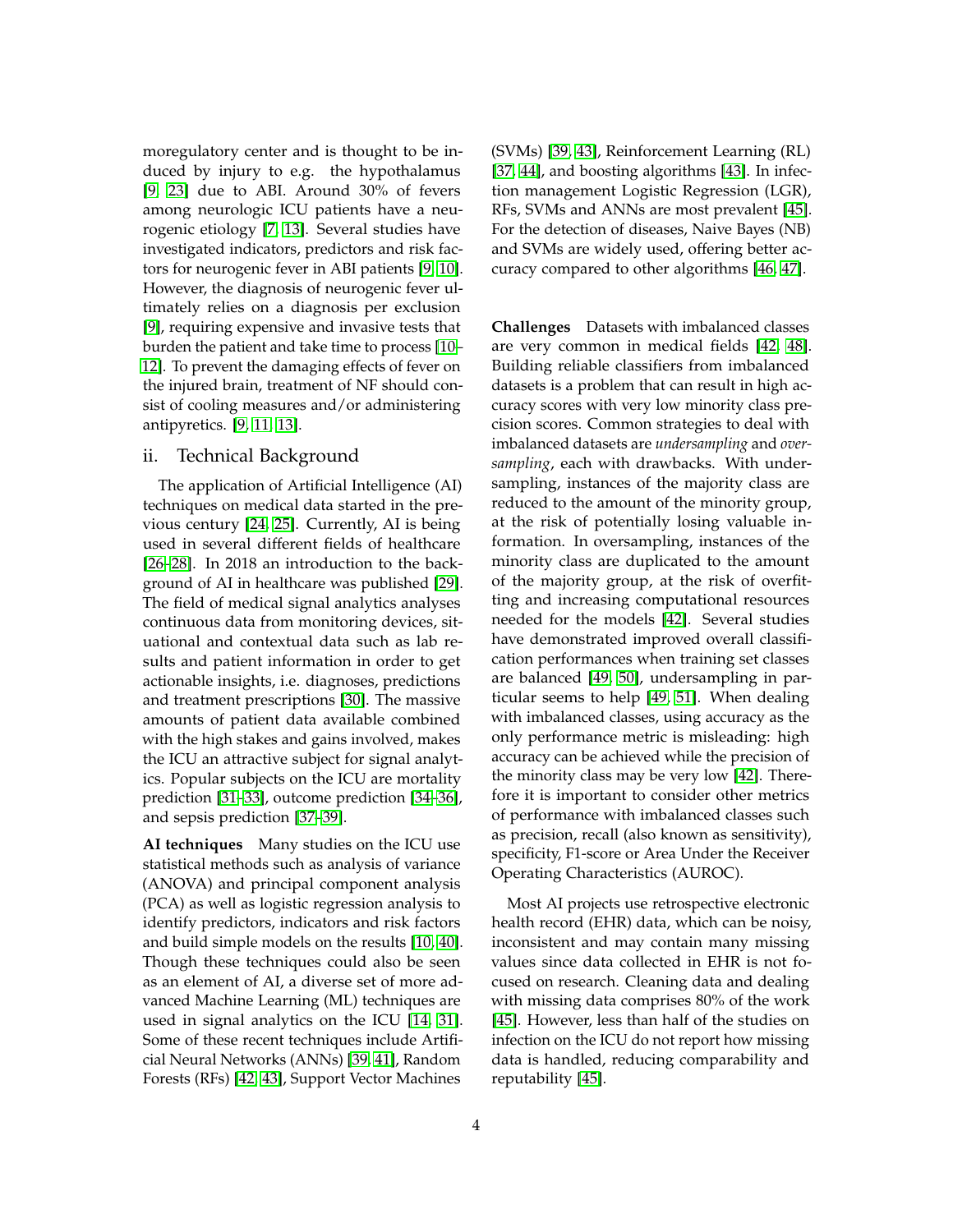**Related work** The application of AI for infection management is still in its infancy [\[52\]](#page-18-3). Recent review studies identified only 50-60 studies that used ML for infection management in healthcare. Studies on sepsis prediction predominate in this field [\[15,](#page-15-9) [45\]](#page-17-7). A study using LGR, RF and deep CNNs found that variations in vital signs such as the standard deviations of blood pressure, heart rate and SPO2 as well as maximum and average features of heartrate, blood pressure and SPO2 could be used to predict the onset of severe sepsis in critically ill children [\[38\]](#page-17-12). Other subjects of AI on infection management in the ICU include predicting hospital-acquired infections [\[40,](#page-17-2) [42,](#page-17-4) [49\]](#page-17-11).

Only two studies could be found that aimed at predicting fever etiology as infectious or non-infectious, however none of these were aimed at patients on the ICU with fever. The first study aimed to classify infectious and noninfectious etiologies for prolonged undifferentiated fever of patients in a tertiary care centre in Asia [\[53\]](#page-18-4). Using 24 hours of prospective continuous temperature recordings of febrile patients, an ANN reached a highest accuracy of 91.3%. The second study of discriminating infectious and non-infectious causes of fever focused on fevers of unknown origin (FUO), which are fevers lasting more than 3 weeks of which the etiology remains uncertain after a week of in-hospital diagnostic workup [\[54\]](#page-18-5), using Logistic Regression analysis to identify independent predictors. A model of these predictors classified infection in patients with FUO with a sensitivity and specificity of 90%.

For specific ABI conditions such as stroke, traumatic brain injury (TBI) or subarachnoid hemorrhage (SAH), literature can be found on mortality, outcome and deterioration prediction [\[35,](#page-16-12) [41,](#page-17-3) [47,](#page-17-9) [55,](#page-18-6) [56\]](#page-18-7). Less literature is published where AI techniques are applied to the overall population of ABI patients, especially regarding fevers and infections. Tree-based ML algorithms have been used to identify risk factors for healthcare-associated ventriculitis and meningitis in the neuro-ICU [\[40\]](#page-17-2). Another study aimed to predict the onset of fever in critically ill children on the neurological ICU using AI on physiomarkers extracted from continuous physiological data [\[57\]](#page-18-8). Heart rate associated physiomarkers were important features, other important features were derived from blood pressure data. An RF, SVM and CNN had an average accuracy of 85.4%, 77.6% and 81% respectively.

Medical literature has been published using statistical analyses to identify risk factors, predictors and indicators for the distinction between infectious and neurogenic fevers [\[8,](#page-15-1) [10,](#page-15-4) [58\]](#page-18-9). Though these give some guidance to relevant variables, they do not directly predict a fever to be infectious or non-infectious in ABI patients on the ICU using AI.

## III. METHODS

# i. Dataset

For this retrospective study clinicians were consulted in every step of building the dataset. Figure [1](#page-5-0) gives an overview of the steps in building the dataset.

Main inclusion criteria for patients were: 18 years and older, consecutively admitted for at least 48 hours to the ICU of Radboud University Medical Center (Nijmegen, the Netherlands) between Jan 1, 2015 and Dec 31, 2019 having at least one of the selected ABI admission diagnoses (Table [6](#page-20-0) in Appendix [A\)](#page-18-0). The exclusion criterion was a second infectious admission diagnosis (Table [7](#page-21-0) in Appendix [A\)](#page-18-0) since the focus of this study is fever that develops on the ICU of which the etiology is not known at onset.

We defined fever episodes as body temperature > 38.3◦C recorded on at least one measurement for at least two consecutive days [\[10,](#page-15-4) [13\]](#page-15-7). We excluded the first 36 hours of temperature measurement in post-cardiac arrest patients due to cooling interventions as well as the last 48h of deceased patients due to temperature irregularities.

We dichotomized the fever etiologies in infectious and non-infectious fever as follows: if a patient received  $\geq 100$  hours of consecutive antibiotics during a fever, the fever episode was labelled as *infectious*, in all other cases the fever episode was labelled as *non-infectious*. More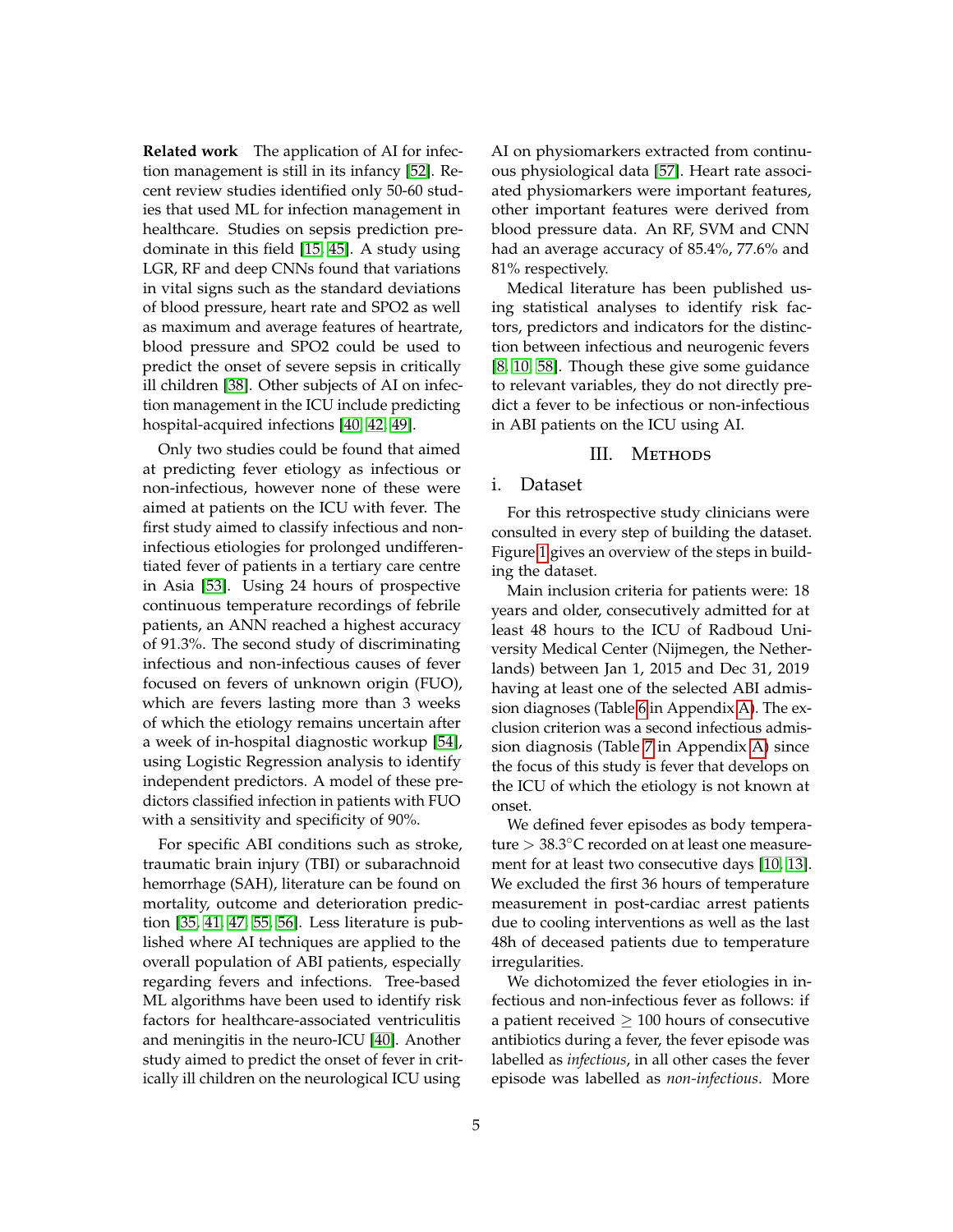<span id="page-5-0"></span>

**Figure 1:** *Datasets creation steps*

detailed information about the implementation of fever episode identification and labelling can be found in Appendix [A.](#page-18-0)

Selected data used for model building included (1) patient demographics; (2) admission information; (3) vital parameters; (4) test measurements; (5) fluid data; (6) lab results; and (7) medications administered. See Table [8](#page-22-0) in Appendix [A](#page-18-0) for a detailed list of the selected data. Selection of these data was based on medical physiology and pathology, literature, as well as availability of the data from the medical records at the time of building the dataset.

Literature as well as clinicians were consulted in the feature engineering process to turn the selected data into meaningful features. Features extracted from (1) patient demographics and (2) admission information only needed to be extracted once for each fever episode. For the other variables intervals and a range needed to be chosen over which to extract the features. Based on medical physiology and pathology, these features were extracted from a time window starting at 3 days before the fever episode. Features from time series data were extracted at intervals of 8 or 24 hours, depending on the variable used. Since group (3) vitals included continuous raw data, features could be extracted over intervals of 8 hours (one shift). Two different approaches were taken for feature engineering. For a full overview of the specific features of both approaches see Table

[8](#page-22-0) in Appendix [A.](#page-18-0)

**Numerical approach** For the first approach, continuous numeric features were extracted from the variables, such as sum, minimum (min), maximum (max), median (med) and standard deviation (std). Categorical features were one-hot encoded. As mentioned in [ii](#page-3-0) Challenges, one of the issues of working with retrospective EHR data is missing values, either due to machine errors, human mistakes or simply because a patient had not yet been admitted. Due to limited resources and time it was not possible to explore advanced imputation techniques. We decided to impute missing feature values with the mean of that feature. It is important to note that this imputation was fitted (the means are calculated) on the training dataset, and this fit was applied to missing values of both the training and the test datasets.

**Discrete approach** Since we had many different data streams and limited resources it was not possible for this study to perform preprocessing on all these data streams. Therefore no outlier detection and removal was performed and as mentioned no sophisticated approaches were taken to deal with missing data. The decision was made to also make discrete features to reduce the impact of outliers and to deal with missing data. For this second approach a clinician drafted bins for some of the continuous features. Again due to time constraints not all of the numerical features could be discretized and only one continuous feature was binned for each variable, generally the median feature. Missing feature values were dealt with by adding two extra bins to each feature: one bin for missing data because the patient was not yet admitted and another bin for missing data while the patient was already admitted. To be able to use these categorical features as input for ML models, these bins were ordinal encoded, meaning that the bins of each feature were encoded as integers 0 to *nBins* − 1. See Appendix [A](#page-18-0) for more information on the bins for missing data.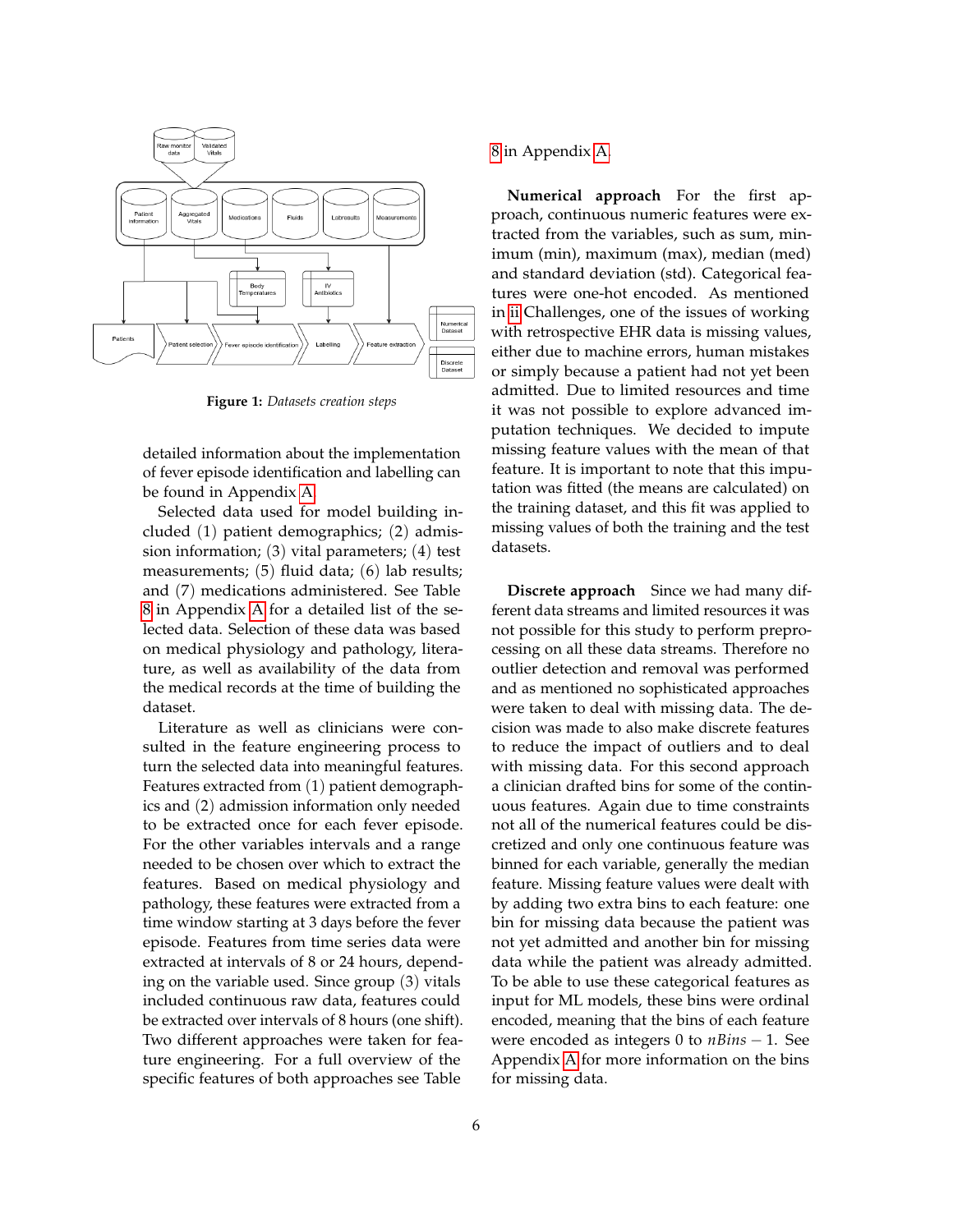# ii. Models

We chose six ML classifiers from the scikitlearn library [\[59\]](#page-18-10): Naive Bayes (NB) (Categorical Naive Bayes for the discrete features, Gaussian Naive Bayes for the numerical features), k-Nearest Neighbor (kNN), Logistic Regression (LR), Support Vector Machine (SVM), Random Forest (RF) and Gradient Boosting (GB). Three different kernels were used for the SVM: the Radial Basis Function (rbf) kernel, Polynomial (poly) kernel and Sigmoid (sigmoid) kernel. These techniques were chosen because they span a wide range of approaches and complexities and have different strengths and weaknesses, allowing for a systematic comparison and exploration.

**Naive Bayes (NB)** Naive Bayes classifiers use Bayes Theorem to calculate the class probabilities of a sample using prior knowledge. Naive Bayes assumes that all features are conditionally independent. Based on the specific type of NB classifier used, another assumption is made on the distribution of the probability (e.g. Categorical, Gaussian, Multinomial, Bernullian). Advantages of NB include generally good performances, better performance than more complex models on small datasets and high interpretability. Disadvantages of NB are that with enough data, more complex models tend to outperform NB and that the estimated probability is rarely accurate because of the assumption of conditional independence.

**k-Nearest Neighbor (KNN)** The basis of the KNN algorithm is feature similarity. The training phase only consists of loading in the training data, when a new sample is presented it is classified as the most common class among its *K* nearest neighbors. The similarity between the new sample and the training set instances are calculated by a specified distance metric, such as Manhattan distance or Hamming distance. Advantages of KNN include simplicity, easy interpretability and no assumptions being made about the data. On the other hand, KNN is computationally expensive, requires a lot of memory and is sensitive to meaningless features and the scope of the data.

**Logistic Regression (LGR)** Regression is the process of modeling the relationship between variables by minimizing the error of the predictions. Logistic Regression uses a Sigmoid function as cost function to optimize. The advantages of LGR are its simplicity, interpretability and generally pretty good results as well as the inference it allows about the importance of the features. The disadvantages of LGR are its assumptions of no outliers in the data and no high correlations between the independent variables as well as its tendency to overfit when using datasets of high dimensionality. To avoid overfitting, L1 regularization (used in Lasso regression) and/or L2 regularization (used for Ridge regression) can be applied. Additionally, LGR cannot solve non-linear problems.

**Support Vector Machine (SVM)** Support Vector Machines find hyperplanes to separate a dataset into different classes and maximize the distances (margins) between the hyperplane and the data points nearest the hyperplane (support vectors). This hyperplane is linear, but kernels can be applied to transform the features to find non-linear hyperplanes. Popular kernels include the polynomial kernel, radial basis kernel (rbf) and sigmoid kernel. Advantages of SVMs include effectiveness in high dimensional spaces, ability to solve many different complex problems when using appropriate kernels and reduced risk of overfitting. Disadvantages include decreased performance on noisy data, poor interpretability and difficulties in choosing a good kernel for the problem.

**Random Forest (RF)** A Random Forest is an ensemble method where weak base estimators (decision trees) are built in parallel and predictions are bagged: the majority vote of the weak estimators determines the class of the sample. In an RF, unpruned classification trees are grown from bootstraps of the original data where a number of features are randomly sampled at each node. The advantages of RFs include reduced variance and overfitting beside robustness to outliers and noise. The disadvantages of RFs include increased training time, computational power and resources.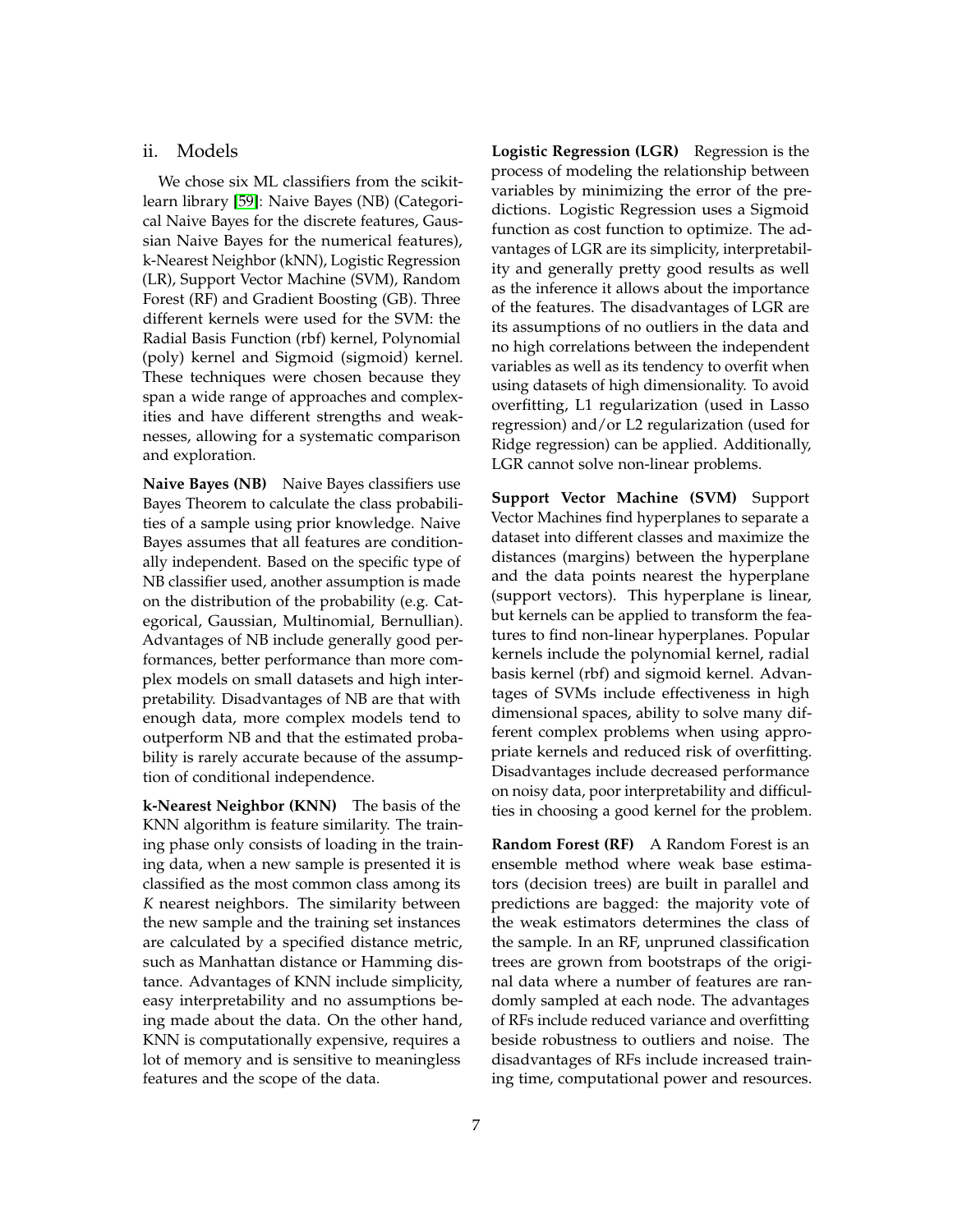<span id="page-7-0"></span>

**Figure 2:** *Models pipeline*

Additionally, RFs are more complex and less interpretable.

**Gradient Boosting (GB)** Boosting methods are ensembles that are built and combined sequentially to reduce the bias of the combined estimators. Gradient Boosting typically ensembles decision trees and minimizes the bias when combining estimators using gradient descent. The advantages of GB are that it has been repeatedly proven to be very powerful in classification and is very flexible. Disadvantages of GB include increased complexity, training time, computational power and resources. GB is also less interpretable, more prone to overfitting and due to its flexibility has many parameters that need to be tuned.

To compare these classifiers to a simple baseline, we applied a Stratified Dummy classifier from the scikit-learn library which generates predictions based on the class distribution in the training set. Some hyperparameters of the selected classifiers were tuned using grid search over supplied parameter ranges to optimize on recall. Other default parameters were changed based on preliminary explorations. See Table [5](#page-19-0) in Appendix [A](#page-18-0) for an overview of hyperparameters used.

To study the effect of balancing the classes before training, undersampling, oversampling as well as no sampling were applied.

The performance of the models, feature engineering approaches and sampling techniques was estimated using 10 Fold Cross Validation (CV), illustrated by the loop in Figure [2.](#page-7-0) The datasets were divided into ten subsets; one subset was retained as test set and the remaining nine were used as training set. The training sets were used to fit mean imputation for the numerical features, apply sampling on, tune the hyperparameters and train the classifiers. The trained models were tested on the test subset. This process was repeated ten times, using each of the subsets as test set once. To report the performance the means and standard deviations of the recall (also known as sensitivity), specificity and Area Under the Curve (AUC) were calculated. Additionally, Receiver Operating Characteristic (ROC) curves were plotted for a more qualitative analysis and the coefficients of the LGR model as well as the feature importance of RF and GB were analysed.

# IV. RESULTS

# i. Dataset

The number of patients included and excluded at each step of the patient selection process are illustrated in Figure [3.](#page-7-1) Of 1056 selected patients, 423 (40%) experienced fever episodes with a total of 610 fever episodes (Table [1\)](#page-8-0), of which 120 (20%) were classified as infectious.

<span id="page-7-1"></span>

**Figure 3:** *Patient Flow Diagram*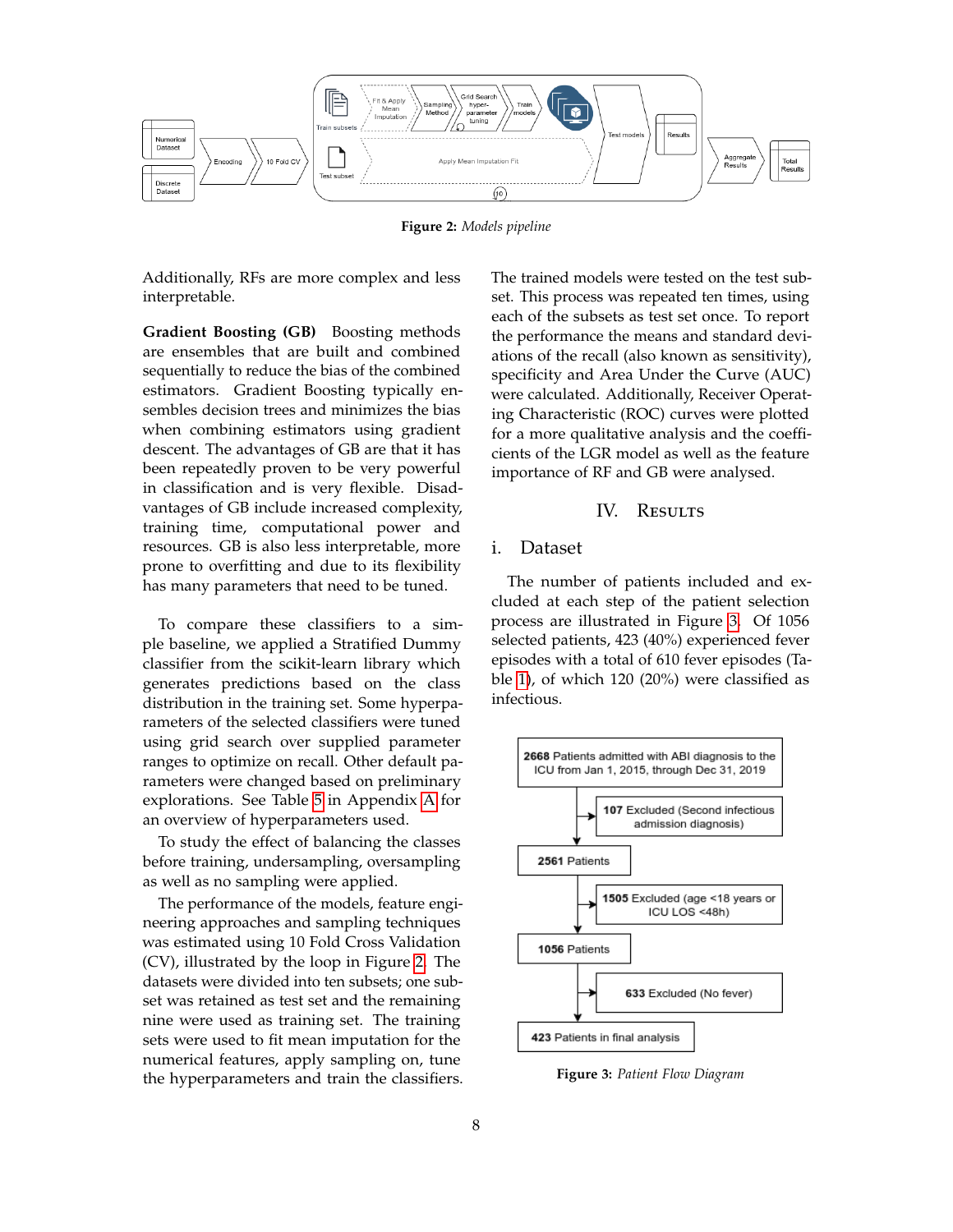| Table 1: Overview of patient demographics, fever episodes and antibiotics. |  |  |  |  |  |
|----------------------------------------------------------------------------|--|--|--|--|--|
|----------------------------------------------------------------------------|--|--|--|--|--|

<span id="page-8-0"></span>

|                                     | Total             | Non-infectious    | Infectious        |
|-------------------------------------|-------------------|-------------------|-------------------|
| Patient demographics                | $(n=423)$         | $(n=375)$         | $(n=97)$          |
| Median age (IQR)                    | 57 (40-68)        | 57 (42-68)        | 57 (40-67)        |
| Male/Female                         | 65%/35% (273/149) | 64%/36% (239/135) | 69%/31% (67/30)   |
| Median days on ICU (IQR)            | $13.5(7.7-21.4)$  | $12.7(7.3-20.4)$  | 21.7 (15.3-31.5)  |
| Median days in hospital (IQR)       | 23.8 (13.4-41.6)  | 23.1 (12.9-40.4)  | $36.1(21.5-62.3)$ |
| % Mortality (n)                     | $25\%$ (106)      | 24% (89)          | $30\%$ (29)       |
| Fever episodes                      | $(n=610)$         | $(n=490)$         | $(n=120)$         |
| Median amount per patient (IQR)     | $1(1-2)$          | $1(1-1)$          | $1(1-1)$          |
| Median days duration (IQR)          | $3.0(1.8-5.6)$    | $2.7(1.8-5.0)$    | $4.7(2.4-8.2)$    |
| Median days on ICU till onset (IQR) | $4.1(1.2-9.3)$    | $3.6(0.9-8.3)$    | $6.9(2.3-12.7)$   |
| <b>Antibiotics treatments</b>       |                   |                   |                   |
| Median hours continuous (IOR)       | $0(0-73)$         | $0(0-23)$         | 171 (124-267)     |

During the feature engineering stage, different engineering approaches were compared with regard to the medications representation, interval window, and features with a lot of missing values. The different approaches only yielded marginal differences in performance with inconclusive overall preference (Tables [9-](#page-24-0) [12](#page-25-0) in Appendix [B\)](#page-24-1). After engineering features from the selected data, the discrete feature representation dataset contained 272 features and the numerical dataset contained 618 features (Table [2\)](#page-8-1). The numerical dataset suffered more missing values (38%) than the discrete dataset (25% missing). Half of the missing values in the discrete dataset are due to patients not yet being admitted. For example, if a patient develops fever on the second day after admission then no data has been recorded over the third day before the fever, since the patient was not yet on the ICU that day.

Patients with infectious fever episodes had a longer ICU and hospital length of stay compared to patients with non-infectious fever episodes (Table [1\)](#page-8-0). Patients with infectious fever episodes had a higher mortality than non-infectious fever patients. Overall, fever episodes occurred four days after ICU admission, however a quarter of the fever episodes developed within 1.2 days of ICU admission. Infectious fever episodes occurred after 6.9 days after ICU admission as opposed to 3.6 days for non-infectious fever episodes.

### ii. Models

The models were trained and tested on both the discrete and numerical datasets with each of the different sampling methods applied. The main results of the performances will be presented in this section. The full comparison of the performance of the sampling techniques, models and features is available for inspection in Table [13](#page-26-0) of Appendix [B.](#page-24-1)

No significant main effect of different sampling techniques on AUC performance can be seen (Figure [4\)](#page-9-0). Performances in terms of recall and specificity in Figures [9](#page-28-0) and [10](#page-28-0) in Appendix [B](#page-24-1) show a pattern; the plots are horizontally mirrored. Either both recall and specificity are mediocre (0.5-0.6), or an improvement in recall comes at the cost of a decrease in specificity and vice versa.

Figure [5](#page-9-1) illustrates the AUC performance of the discrete and numerical feature representations without sampling. No main differ-

**Table 2:** *Overview of missing feature values.*

<span id="page-8-1"></span>

|                                                                                              | Total                      | Non-infectious              | Infectious                |
|----------------------------------------------------------------------------------------------|----------------------------|-----------------------------|---------------------------|
| Discrete dataset $(n=272)$<br>% Missing (% not admitted)<br>Median missing per feature (IQR) | $25\%$ (12%)<br>91 (0-298) | $26\%$ (13%)<br>$81(0-243)$ | $20\%$ (7%)<br>$12(0-49)$ |
| Numerical dataset (n=617)<br>% Missing<br>Median missing per feature (IQR)                   | 38%<br>249 (83-337)        | 39%<br>214 (69-282)         | 32%<br>$40(10-54)$        |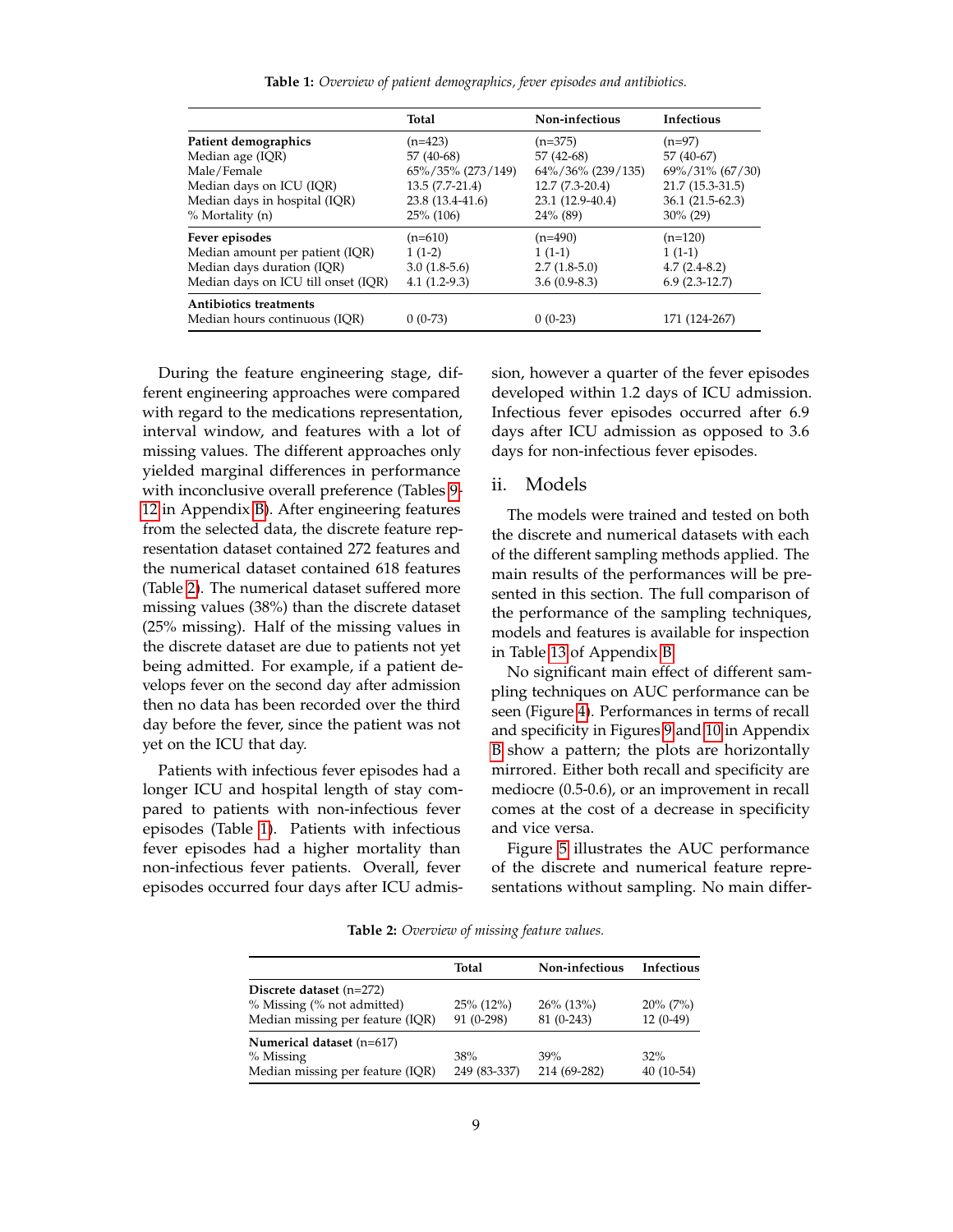<span id="page-9-0"></span>

**Figure 4:** *Boxplots of CV AUCs aggregated over the datasets split over the sampling methods on the x axis. The models are indicated by color.*

ence can be found. The difference has a slight impact on the SVM with polynomial kernel, which performed worse than the Dummy classifier on the numerical dataset. Performances of recall and specificity in Figures [11](#page-28-0) and [12](#page-28-0) in Appendix [B](#page-24-1) show the same mirrored pattern for the two datasets as seen for the sampling methods. These figures also show that the SVM with polynomial kernel has high variability between the CV folds. Table [3](#page-9-2) compares performance on the training sets and the test sets using the mean AUC and standard deviation. The AUC performances of the SVMs with sigmoid and polynomial kernels on the train set are very low, with the sigmoid kernel SVM being at chance level. Aside from LGR and the SVMs, all models show a difference between train and test set AUC of more than 0.2. GB and KNN showed the biggest differences between train and test AUCs with a very high AUC on the train set, but an AUC that is barely above chance level on the test set. GB

<span id="page-9-2"></span>**Table 3:** *Aggregated AUC means (SD) on train and test sets.*

| Metric         | AUC.                  |                     |  |  |  |  |
|----------------|-----------------------|---------------------|--|--|--|--|
| Model\Dataset  | <b>Test</b>           | Train               |  |  |  |  |
| NB             | $0.62$ ( $\pm 0.08$ ) | $0.80~(\pm 0.06)$   |  |  |  |  |
| <b>KNN</b>     | $0.55 \ (\pm 0.08)$   | $0.92 \ (\pm 0.12)$ |  |  |  |  |
| LGR            | $0.61 (\pm 0.11)$     | $0.73 \ (\pm 0.09)$ |  |  |  |  |
| <b>SVMpoly</b> | $0.55 \ (\pm 0.12)$   | $0.68 \ (\pm 0.26)$ |  |  |  |  |
| <b>SVMrbf</b>  | $0.59 \ (\pm 0.10)$   | $0.72 \ (\pm 0.17)$ |  |  |  |  |
| SVMsigmoid     | $0.52 \ (\pm 0.09)$   | $0.53 \ (\pm 0.09)$ |  |  |  |  |
| RF             | $0.62 \ (\pm 0.07)$   | $0.81 (\pm 0.05)$   |  |  |  |  |
| GВ             | $0.57 (\pm 0.10)$     | $1.00 \ (\pm 0.00)$ |  |  |  |  |

<span id="page-9-1"></span>



has a notable train AUC of 1.00 with a standard deviation of 0.00.

# iii. Variable selection and feature exploration

A comparison of the models with setups leading to the highest AUC performance shows that the LGR and SVM with rbf kernel achieved the highest AUC at 0.64, which was an improvement of 0.09 on the Dummy (Table [4\)](#page-10-0). NB, RR and the SVM with polynomial kernel are not far behind with mean AUCs of 0.63, 0.63 and 0.62 respectively. All models were able to outperform the Dummy with at least 0.03 on mean AUC and 0.06 on mean recall, however none could outperform it on specificity. The sampling methods and datasets on which the models perform best is almost evenly spread. Figure [7](#page-12-0) illustrates the ROCs per fold as well as the mean ROC for the two best performing models: LGR and SVM (rbf). Both ROCs show high variability between the CV folds, but in general the mean reaches barely above chance level.

Figure [6](#page-11-0) presents the 15 features with the biggest coefficients, either positive or negative for the different datasets without sampling. Positive coefficients are more predictive of infectious fever, negative coefficients more of non-infectious fever. The discrete dataset had a mean AUC of 0.64 ( $\pm$ 0.08) and the numerical dataset had a mean AUC of 0.63  $(\pm 0.10)$ . The bars are colored per variable group. "-*x*d" means that the feature was extracted over an interval of  $[(x-1) * 24, x * 24]$  hours before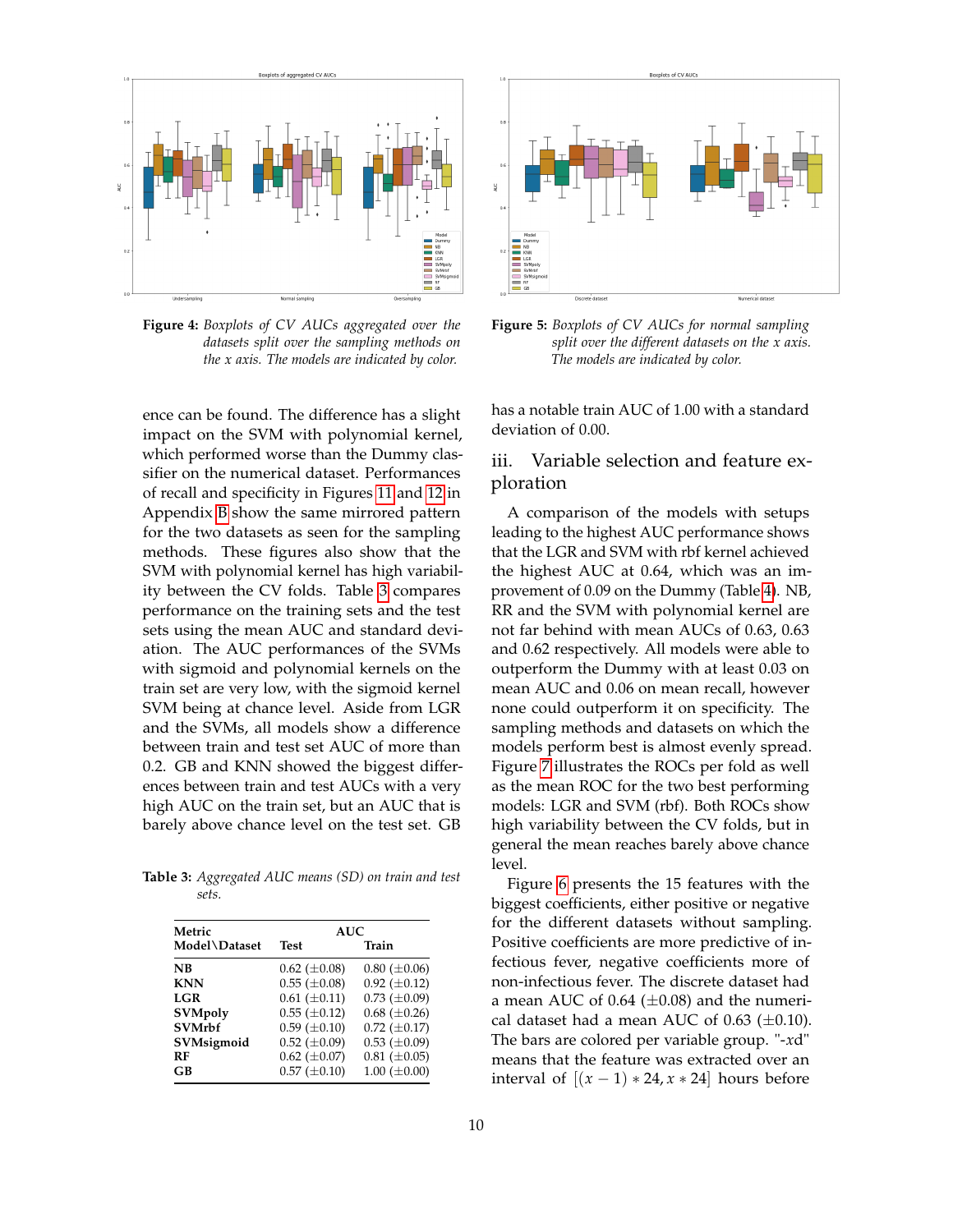**Table 4:** *Mean performance (SD) of setup with highest AUC per model.*

<span id="page-10-0"></span>

| Model<br><b>AUC</b> |                                            | Recall              | Specificity           | Sampling      | <b>Dataset</b>  |  |
|---------------------|--------------------------------------------|---------------------|-----------------------|---------------|-----------------|--|
| Dummy               | $0.55 \ (\pm 0.09)$                        | $0.28 \ (\pm 0.15)$ | $0.82 \ (\pm 0.03)$   | Normal        |                 |  |
| NB.                 | $0.63 \ (\pm 0.09)$                        | $0.48 \ (\pm 0.16)$ | $0.69 \ (\pm 0.06)$   | Undersampling | Numerical       |  |
| <b>KNN</b>          | $0.58 \ (\pm 0.06)$                        | $0.57 (\pm 0.17)$   | $0.54~(\pm 0.06)$     | Undersampling | Numerical       |  |
| <b>LGR</b>          | $0.64~(\pm 0.08)$                          | $0.62 \ (\pm 0.13)$ | $0.58 \ (\pm 0.11)$   | Normal        | <b>Discrete</b> |  |
| <b>SVMpoly</b>      | $0.62 \ (\pm 0.08)$<br>$0.34 \ (\pm 0.13)$ |                     | $0.82$ ( $\pm 0.05$ ) | Oversampling  | <b>Discrete</b> |  |
| <b>SVMrbf</b>       | $0.64~(\pm 0.08)$                          |                     | $0.74~(\pm 0.06)$     | Oversampling  | <b>Discrete</b> |  |
| SVMsigmoid          | $0.58 \ (\pm 0.10)$                        |                     | $0.57 (\pm 0.17)$     | Normal        | <b>Discrete</b> |  |
| RF                  | $0.48 \ (\pm 0.11)$<br>$0.63 \ (\pm 0.08)$ |                     | $0.72~(\pm 0.06)$     | Oversampling  | Numerical       |  |
| <b>GB</b>           | $0.60$ ( $\pm 0.09$ )                      | $0.59 \ (\pm 0.14)$ | $0.60$ ( $\pm 0.05$ ) | Undersampling | Numerical       |  |

the fever episode, or *x* days before the fever episode. "-*x*s" means that the feature was extracted over an interval of  $[(x - 1) * 8, x * 8]$ hours before the fever episode, or *x* shifts (8 hours) before the fever episode. The most important feature for both datasets is the lengthof-stay (LOS) on the ICU at the start of the fever and is predictive of infectious etiology. Ventilator settings positive end-expiratory pressure (PEEP) and fraction of inspired oxygen (FiO2) are also predictive of infectious fever etiology. Blood transfusions on the third and second day before the fever and Glasgow Coma Scale (GCS) on the second day before the fever are predictive of non-infectious fever etiology. An overview of the 15 most important features for the LGR model aggregated over the all the different datasets and sampling approaches as well as for the RF and GB models is available in Figure [8](#page-27-0) in Appendix [B.](#page-24-1)

# V. Discussion

The objective of this study was to explore the application of AI to predict the etiology of a fever as infectious or non-infectious in ABI patients. For this objective we (1) identified fever episodes in ABI patients and were able to label these fever episodes as infectious or non-infectious and (2) selected variables and explored different features derived from these variables. Exploration of different feature engineering approaches showed no overall difference in performance between any approach. With the chosen feature engineering approaches we created datasets on which we (3) explored different ML models and techniques for predicting fever etiology as infectious or non-infectious. The models performed poorly in predicting the fever etiology. The AUCs of the best models were 0.09 higher than

the dummy classifier. None of the different sampling methods, datasets or models made any impact on the performance. Since the general performance of the models is barely above chance, we are hesitant to draw any conclusions based on the results of this study. Poor global AUC scores that are not impacted by any changes in approach or model indicates poor overall predictive performance of the dataset, which can either be because the labels are not representative of the problem, or the features are not predictive for the labels. In the following sub-sections we will discuss the implications of the results for each of the subobjectives.

# i. Poor performance of the models

The models had a poor performance, with a predictive power only marginally higher than chance. There are a number of possible explanations for this poor performance.

First, the final dataset was smaller than expected, with just 610 fever episodes. For machine learning models 610 samples to learn from is sparse, especially when a subset is additionally removed for testing. Follow-up studies would do well to gather more samples. More samples can be gathered by expanding the timeframe of the inclusion criteria to include patients of before Jan 1, 2015. Other hospitals could additionally be approached to increase the samples.

Also, the amount of samples might be one of the causes of the poor performance on the dataset. Other likely causes are the concessions made in labelling. During the process of building the dataset, a lot of concessions were made due to limited time and resources for this study, availability of data and COVID-19. The first concession was that it was too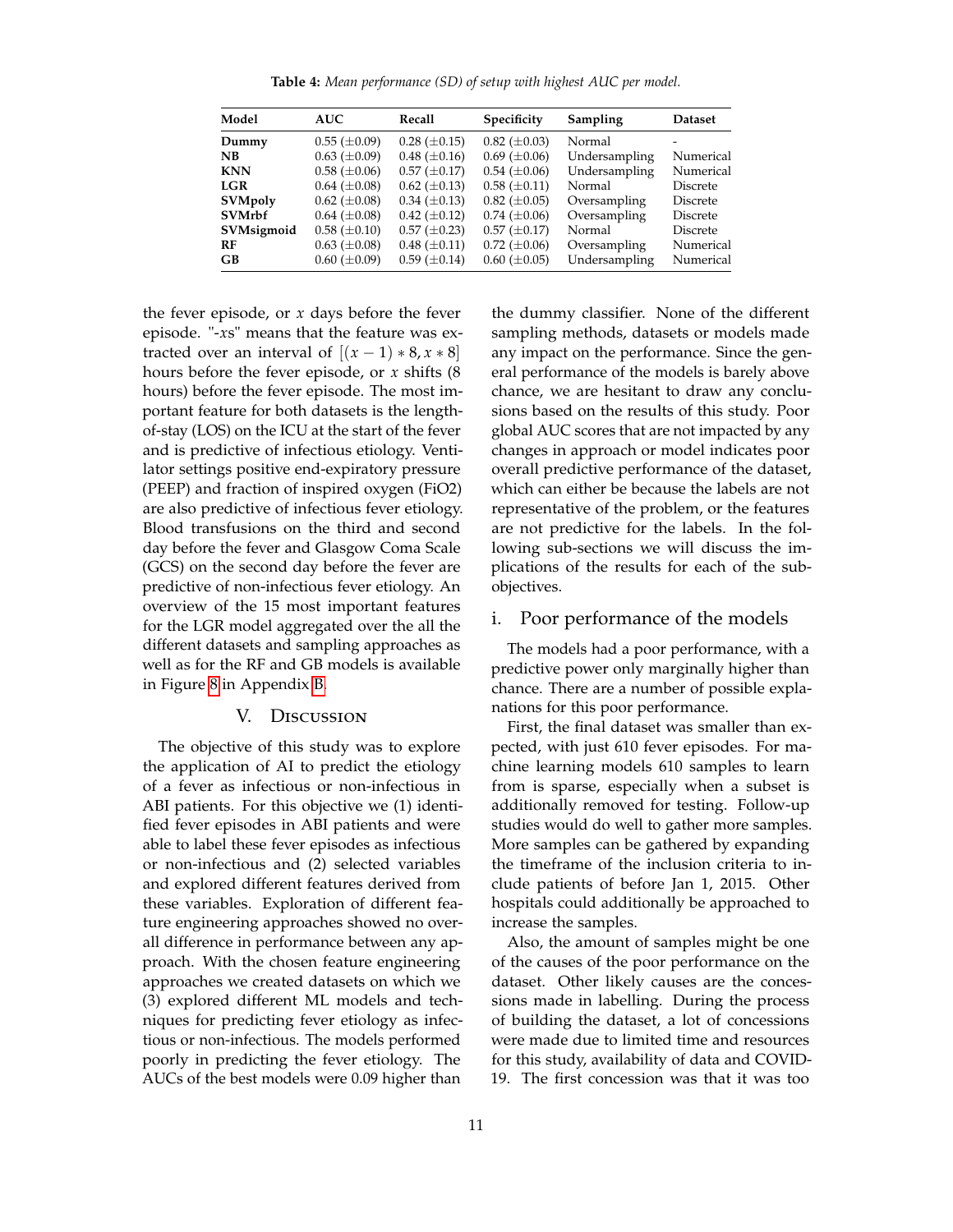#### Logistic Regression coefficients

<span id="page-11-0"></span>

**Figure 6:** *The coefficients of the top 15 features for best performing LGR per dataset. The size of the coefficient score (x axes) indicates how predictive the feature is of infectious (positive) or non-infectious (negative) etiology. Left are the top 15 discrete features (AUC=0.64), right the top 15 numerical features (AUC=0.63). The feature names are on the y axes, the colors represent different variable groups.*

complex to distinguish between the different non-infectious fever etiologies in the timeframe of this research. Labeling the fever episodes as neurogenic was not possible due to the lack of golden standard for neurologic fever and lack of time and people for manual labelling. As an alternative the overarching term of *noninfectious* was chosen. All fever episodes that did not satisfy the criteria for *infectious* were assigned *non-infectious*.

Another concession needed to be made in the criteria for labelling fever episodes as *infectious*. Originally, a fever should satisfy one of the following three criteria to be *infectious*:

- Parenteral antibiotics  $\geq 100$  consecutive hours.
- Positive bloodculture in combination with positive linetip culture (CVC or artierial lineswitch) with the same micro-organism, followed with a start of new antibiotics or an arterial lineswitch.
- Positive pusculture, followed by drainage.

However, data on lines and drainage was not yet available at the time of building this dataset, so we could only use the first criterion for labelling fever episodes as *infectious*. Due to these concessions, we are now predicting whether the fever episodes will be treated with  $\geq 100$  hours of parenteral antibiotics or not. Treatment response prediction

might need other variables than the variables selected. Variables relevant for predicting treatment response might include whether the fever episode started during the weekend or during the night, the specific clinician on call, the number of other patients on the ICU compared to the number of staff.

The minimal difference in performance found in this research might indicate two general problems: either the labels do not represent a real issue, or the features are not predictive for the labels. We suspect that both are the case. Future research should get access to the needed data to be able to use all three criteria for infectious fever episodes. A bonus would be to have multiple medical specialists label the fever etiology (or better: the specific non-infectious etiologies) manually and check inter-rater agreement and reliability to get a golden standard. Until this additional data can be accessed or resources are available to manually label the fever episodes we cannot apply AI techniques to predict fever etiology.

A limitation of the current study is that cooling interventions were not taken into account in the definition of fever episodes. There is no consensus in literature on the definition of fever episodes, and very few studies take interventions into account that counteract or induce high temperatures. Omitting these interventions from our fever definition might have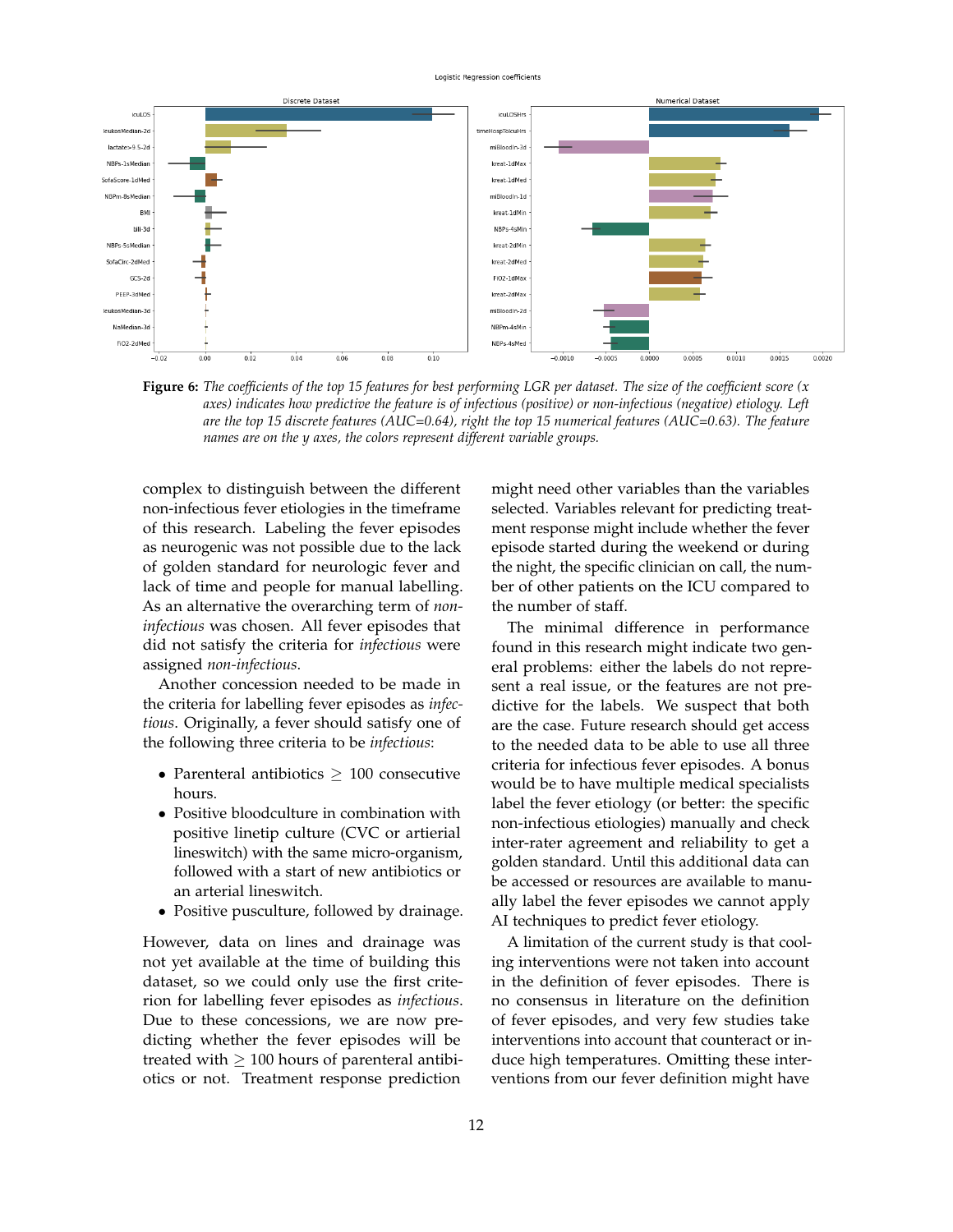<span id="page-12-0"></span>

**Figure 7:** *ROC plots of best performing models.*

resulted in artificially short or split up fever episodes. For future research it would be interesting to explore an expansion of the fever episode definition to include interventions that counteract or induce high temperatures.

Compared to the reported incidence rate of 40-50% infectious fevers among neurologic ICU patients [\[3,](#page-14-1) [7\]](#page-15-2) our class imbalance (20% infectious) was bigger than expected. Reported incidences are very dependent on the population included and excluded and the exact definitions of fever and infection. The difference in incidence is likely caused by the difference in population as well as no consensus in literature on the definition of fever episodes and the concessions made in labelling. The difference in ICU LOS, hospital LOS, mortality rate and ICU LOS before fever onset between patients with infectious or non-infectious fever episodes reflects findings from previous studies [\[10,](#page-15-4) [13\]](#page-15-7). The differences in LOS before fever onset may be explained by the fact that longer ICU stay is associated with a higher risk of developing Hospital-Associated Infections (HAIs) [\[60\]](#page-18-11).

# ii. Variable selection and feature exploration

No overall difference could be found between the discrete and numerical approaches for the features. This might be surprising, since the numerical dataset contains more descriptive features such as minimum, maximum and standard deviation, which the discrete dataset does not contain, though at the cost of added sparsity and increased risk of overfitting. We would have expected to see either a decrease in performance due to overfitting, or an increase in performance due to the extra information. However, we should be cautious with any conclusions on the impact of the different datasets with the poor overall performances. With more resources future research could improve comparability of the discrete and numerical datasets by discretizing all of the numerical features, such as minimum, maximum etc. If resources are again limited, a quick and simple approach would be to use the quartiles as bins.

This study suffered a large amount of missing values in the features  $(> 25%)$ , of which almost half were due to patients not being admitted at the interval for which features are extracted. Features were extracted at intervals over three days before the fever occurred. More than a quarter of the patients being admitted for less than three days at fever onset explains the high percentage of missing feature values. Infectious fever episodes suffered less from missing feature values due to not being admitted, which can be explained by infectious fevers generally happening later on in the ICU stay. Still, more than half of the missing feature values are missing while the patient was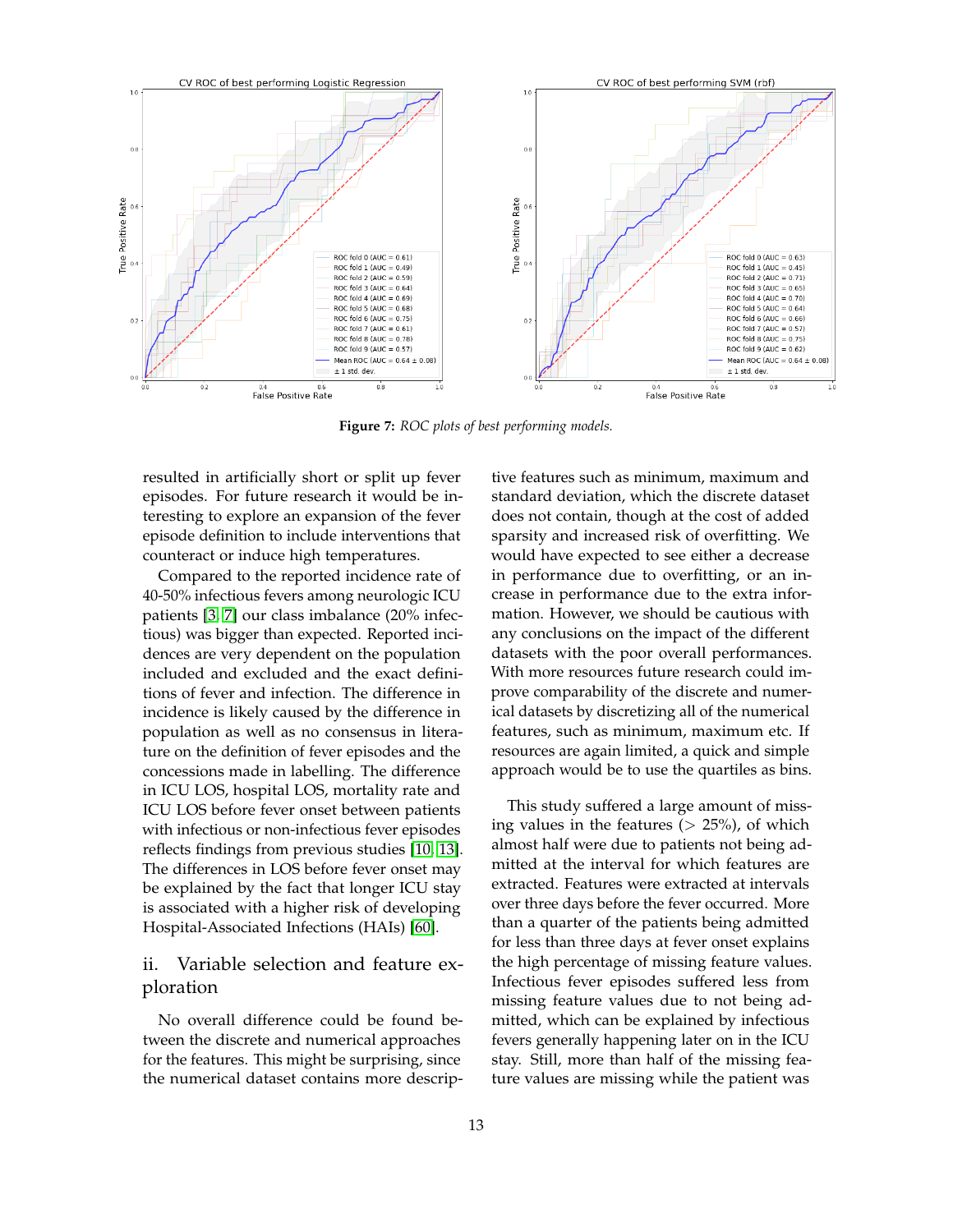already admitted. This may be caused by human error or inadequate machine recording. If a feature has a missing value while the patient was already admitted, information that might be important for the prediction, for example a peak during the interval or a change in the trend, is not available to the model. Consequently, the features in the dataset might contain less information predictive of the labels. In addition, most machine generated data are manually validated before data storage, which is subject to mistakes. The large amount of missing data by itself is unlikely to have been the cause of the low performances, since dropping features with  $> 20\%$  missing values did not show an improvement in results. Nevertheless we recommend future research to take measures to reduce the amount of missing feature values. To reduce missing values due to patients not being admitted, one could use a shorter window than the three days for the features and for example only focus on the one day before the fever episode. Future studies could also include pre-ICU data if available, such as data from the ward, operating room (OR) or emergency room (ER). As a more sophisticated approach to imputing missing values of admitted patients, missing entries could be imputed in the timeseries data from which the features can then be extracted. One could also change the prediction approach and give updated predictions as more data is recorded from the patients, this would allow the model to be more confident in predictions as data contains fewer missing values.

The amount of different variables and different data streams made it impossible to preprocess all the data, allowing noise to remain, specifically outliers and human errors. In future research it would be better to focus on less variables, so these variables can be preprocessed.

The most important feature for the best performing model predictive of infectious fever was how long the patient had been on the ICU before the fever episode began. This finding is consistent with the literature on neurogenic fever, which found onset of fever

within 72 hours of hospital admission to be a predictor [\[10,](#page-15-4) [13\]](#page-15-7). Additionally, increased length of ICU stay has also been shown to be a risk factor for developing Nosocomial or Healthcare-associated Infections (HAIs) such as a Ventilator-Associated Pneumonia (VAP), or Central Line-associated bloodstream infections (CLABSI) [\[60\]](#page-18-11). Mechanical ventilation is also a risk factor for developing HAIs [\[60\]](#page-18-11), so the positive association between ventilator settings such as PEEP and FiO2 and infectious fever are also reasonable. Literature has found blood transfusions and lower GCS to be predictive of neurogenic fever [\[10,](#page-15-4) [11\]](#page-15-6). The LGR model also associates these with non-infectious fever episodes. We cannot draw the conclusion that the other features in this top 15 are also indicative of either infectious or non-infectious fever episodes due to the poor AUC (mean of 0.64).

# iii. Exploration of AI methods

We are hesitant to draw any conclusion whether the models benefit from balanced data using sampling techniques. No main effect could be seen, only some interactions with specific models, which is to be expected. The difference between train and test set AUC performance for nearly all models indicate that most of the models overfit on the train sets. The big difference between train and test AUC performance of KNN and GB indicate that they suffer most from overfitting, with GB overfitting extremely. The low AUC performance on the train set for the sigmoid kernel SVM on the other hand indicates that this model is not able to learn from the dataset. Due to the poor overall performance, we are also cautious to draw any conclusion on the suitability of the different ML models for predicting the etiology of a fever.

With the poor predictive performance, the pattern in recall and specificity for the models is expected. Features are not informative enough for this label, so models can either focus on a high recall and predict most episodes as infectious and consequently misclassify a lot of non-infectious fever episodes to be infec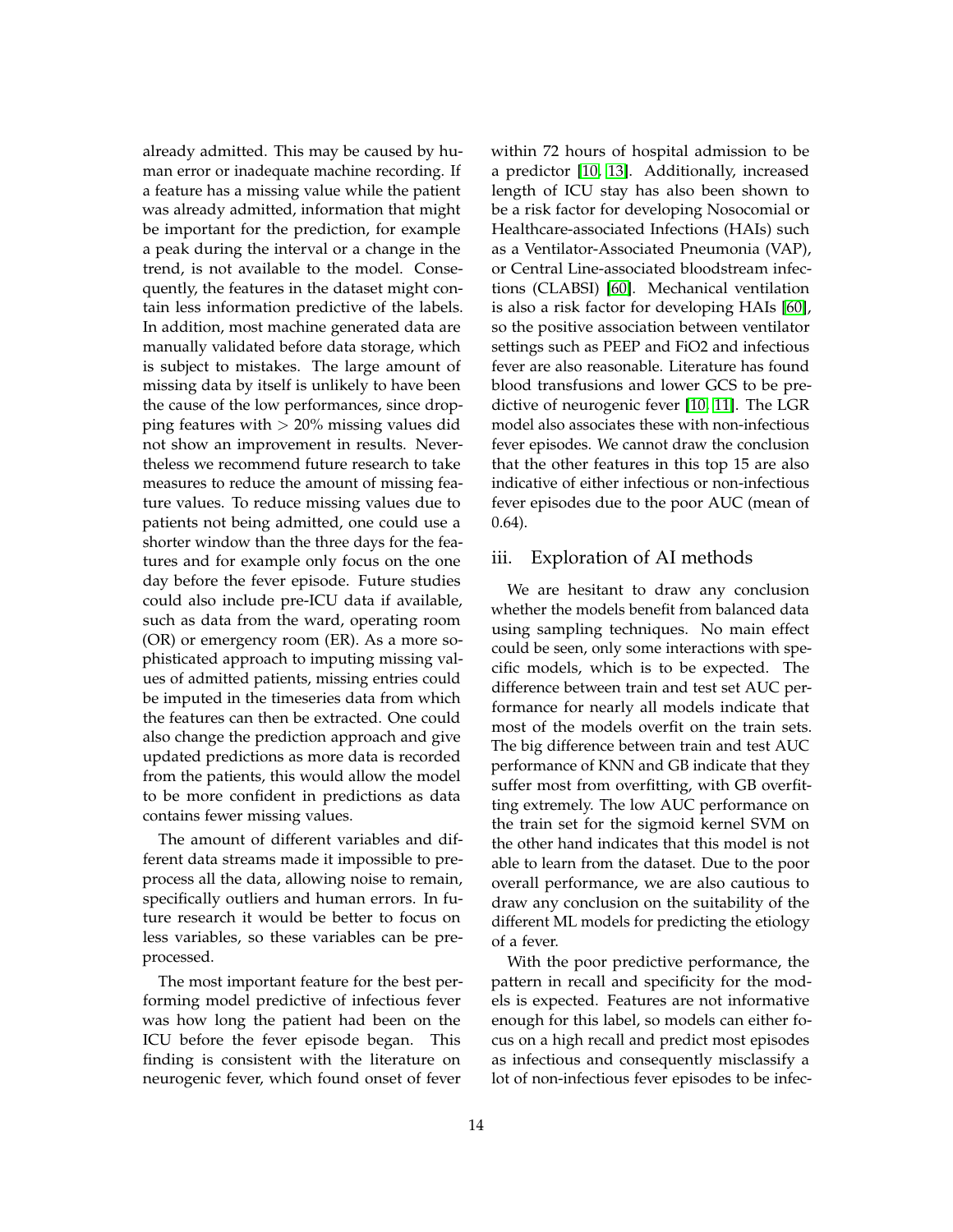tious, resulting in low specificity, or the other way around. Thus the main problem has become the trade-off between mediocre recall and specificity, high recall and low specificity, or low recall and high specificity.

The ROC plots of the best performing models illustrate this trade-off well. They show high variability between the CV folds, with a resulting mean that is barely above chance level. There is some predictive value in the features for this problem, but it is only slight. One of the goals of the clinical use-case for these models was to reduce unnecessary antibiotics. However, misclassifying an infectious fever episode as non-infectious and therefore not administering antibiotics in time can be disastrous. For this use-case it is therefore imperative to avoid false negatives, so in the ROC plots, a threshold with the highest true positive rate would need to be chosen. However, that forces a very high false positive rate, meaning that we would classify every fever episode as infectious, based on which we would give everyone antibiotics, which is what is currently being done and what we wanted to improve.

# VI. CONCLUSION

This study shows that the combination of features and labels in the created dataset do not carry predictive value for the distinction between infectious and non-infectious fever episodes.

To be able to draw any conclusions on the applicability of AI for the prediction of fever etiology in ABI patients on the ICU, this study would need to be repeated with an improved dataset.

#### **ACKNOWLEDGEMENTS**

My word of thanks goes out to everyone who supported me during my research. Special thanks goes out to Astrid Hoedemaekers and Ruud van Kaam for their excellent daily supervision on behalf of RadboudUMC, enthusiasm, patience when explaining elements of the medical side of the project, and always being available for questions. I would also like to thank Luca Ambrogioni, my daily supervisor from Radboud University for his guidance, encouragement when the road got tough and his confidence in me when I lacked confidence in myself. In particular I would like to express my thanks to my supervisors for their efforts in keeping my project going even during the peak(s) of COVID-19. Gratitude goes out to the ICU staff at RadboudUMC for hosting, guiding and supporting me even during COVID-19. I would like to pay special regards to RadboudUMC intensivist Tim Frenzel for his interest and input in this project and his efforts in providing me essential data I was still missing due to the interference of COVID-19. Furthermore, I would like to thank Ilse Willemse and Klaus Lux for the brainstorm sessions and support as well as the lovely (virtual) coffee breaks. Finally I am extremely grateful to my family and Mitch for all their support and advice.

#### **REFERENCES**

- <span id="page-14-0"></span>[1] R. F. Albrecht, C. Thomas Wass, and W. L. Lanier, "Occurrence of potentially detrimental temperature alterations in hospitalized patients at risk for brain injury," in *Mayo Clinic Proceedings*, vol. 73, pp. 629– 635, Elsevier, 1998.
- <span id="page-14-4"></span>[2] M. N. Diringer, N. L. Reaven, S. E. Funk, and G. C. Uman, "Elevated body temperature independently contributes to increased length of stay in neurologic intensive care unit patients," *Critical Care Medicine*, vol. 32, no. 7, pp. 1489–1495, 2004.
- <span id="page-14-1"></span>[3] N. Badjatia, "Fever control in the neuro-ICU: Why, who, and when?," *Current Opinion in Critical Care*, vol. 15, no. 2, pp. 79–82, 2009.
- <span id="page-14-2"></span>[4] B. Circiumaru, G. Baldock, and J. Cohen, "A prospective study of fever in the intensive care unit," *Intensive Care Medicine*, vol. 25, no. 7, pp. 668–673, 1999.
- <span id="page-14-3"></span>[5] H. Moltz, "Fever: Causes and conse-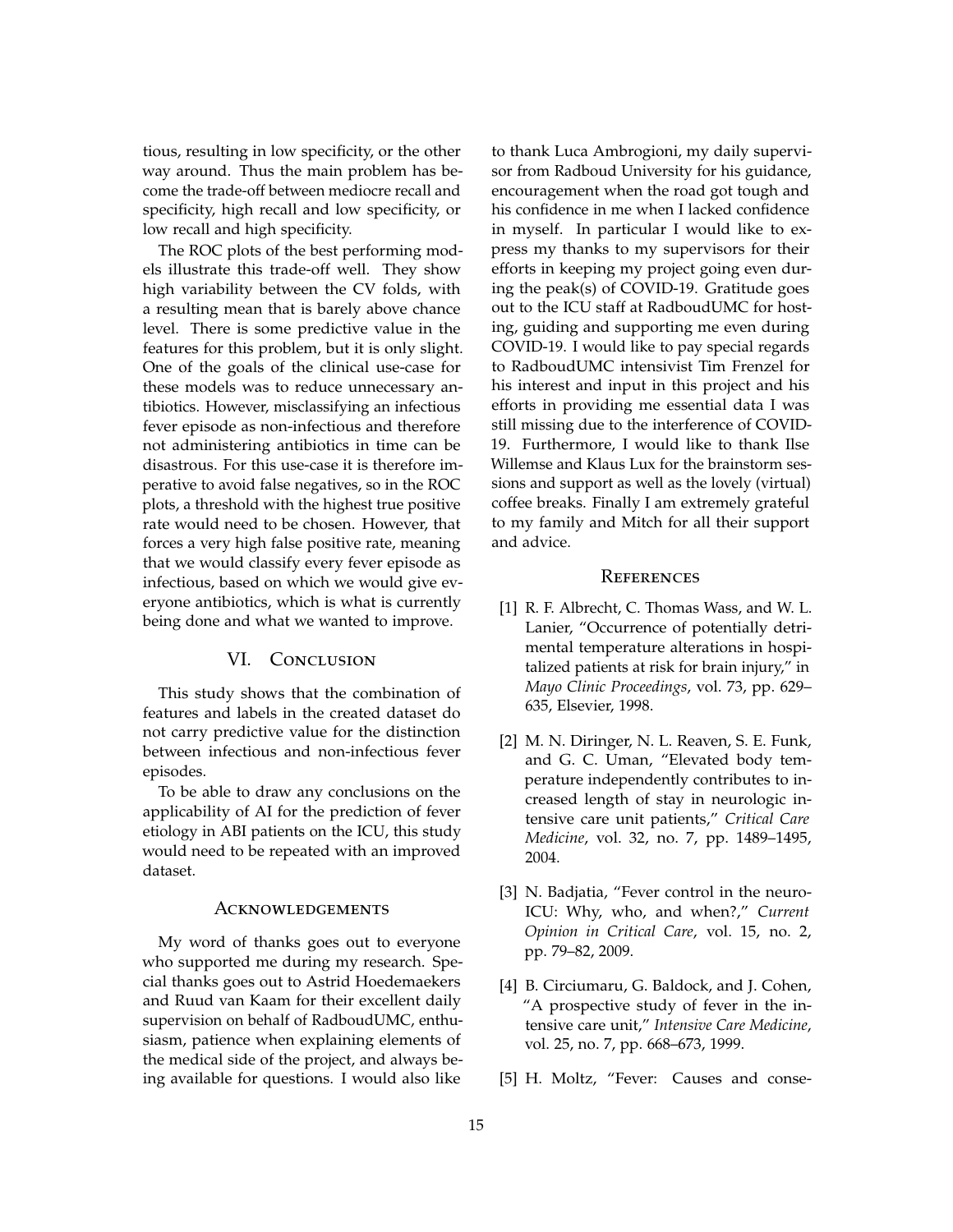quences," *Neuroscience and Biobehavioral Reviews*, vol. 17, no. 3, pp. 237–269, 1993.

- <span id="page-15-0"></span>[6] D. M. Greer, S. E. Funk, N. L. Reaven, M. Ouzounelli, and G. C. Uman, "Impact of fever on outcome in patients with stroke and neurologic injury: A comprehensive meta-analysis," *Stroke*, vol. 39, no. 11, pp. 3029–3035, 2008.
- <span id="page-15-2"></span>[7] C. Commichau, N. Scarmeas, and S. A. Mayer, "Risk factors for fever in the neurologic intensive care unit," *Neurology*, vol. 60, no. 5, pp. 837–841, 2003.
- <span id="page-15-1"></span>[8] A. Honig, S. Michael, R. Eliahou, and R. R. Leker, "Central fever in patients with spontaneous intracerebral hemorrhage: Predicting factors and impact on outcome," *BMC Neurology*, vol. 15, feb 2015.
- <span id="page-15-3"></span>[9] K. Meier and K. Lee, "Neurogenic Fever: Review of Pathophysiology, Evaluation, and Management," *Journal of Intensive Care Medicine*, vol. 32, no. 2, pp. 124–129, 2017.
- <span id="page-15-4"></span>[10] S. E. Hocker, L. Tian, G. Li, J. M. Steckelberg, J. N. Mandrekar, and A. A. Rabinstein, "Indicators of central fever in the neurologic intensive care unit," *JAMA Neurology*, vol. 70, no. 12, pp. 1499–1504, 2013.
- <span id="page-15-6"></span>[11] H. J. Thompson, J. Pinto-Martin, and M. R. Bullock, "Neurogenic fever after traumatic brain injury: An epidemiological study," *Journal of Neurology Neurosurgery and Psychiatry*, vol. 74, no. 5, pp. 614–619, 2003.
- <span id="page-15-5"></span>[12] J. Whyte, D. T. Filion, and T. R. Rose, "Defective thermoregulation after traumatic brain injury: A single subject evaluation," *American Journal of Physical Medicine and Rehabilitation*, vol. 72, no. 5, pp. 281–285, 1993.
- <span id="page-15-7"></span>[13] A. A. Rabinstein and K. Sandhu, "Noninfectious fever in the neurological intensive care unit: Incidence, causes and predictors," *Journal of Neurology, Neurosurgery*

*and Psychiatry*, vol. 78, pp. 1278–1280, nov 2007.

- <span id="page-15-8"></span>[14] C. A. Lovejoy, V. Buch, and M. Maruthappu, "Artificial intelligence in the intensive care unit," *Critical Care*, vol. 23, p. 7, jan 2019.
- <span id="page-15-9"></span>[15] N. Peiffer-Smadja, T. M. Rawson, R. Ahmad, A. Buchard, G. Pantelis, F. X. Lescure, G. Birgand, and A. H. Holmes, "Machine learning for clinical decision support in infectious diseases: a narrative review of current applications," *Clinical Microbiology and Infection*, vol. 26, no. 5, pp. 584–595, 2020.
- <span id="page-15-10"></span>[16] J. C. Marshall, L. Bosco, N. K. Adhikari, B. Connolly, J. V. Diaz, T. Dorman, R. A. Fowler, G. Meyfroidt, S. Nakagawa, P. Pelosi, J. L. Vincent, K. Vollman, and J. Zimmerman, "What is an intensive care unit? A report of the task force of the World Federation of Societies of Intensive and Critical Care Medicine," *Journal of Critical Care*, vol. 37, pp. 270–276, feb 2017.
- <span id="page-15-11"></span>[17] H. Bernheim, L. Block, and E. Atkins, "Fever: pathogenesis, pathophysiology, and purpose," *Annals of Internal Medicine*, vol. 91, no. 2, pp. 261–270, 1979.
- <span id="page-15-12"></span>[18] M. Egi and K. Morita, "Fever in nonneurological critically ill patients: A systematic review of observational studies," *Journal of Critical Care*, vol. 27, pp. 428–433, oct 2012.
- <span id="page-15-13"></span>[19] G. Dimopoulos and M. E. Falagas, "Approach to the febrile patient in the icu," *Infectious disease clinics of North America*, vol. 23, no. 3, pp. 471–484, 2009.
- <span id="page-15-14"></span>[20] P. E. Marik, "Fever in the ICU," *Chest*, vol. 117, no. 3, pp. 855–869, 2000.
- <span id="page-15-15"></span>[21] A. Fernandez, J. M. Schmidt, J. Claassen, M. Pavlicova, D. Huddleston, K. T. Kreiter, N. D. Ostapkovich, R. G. Kowalski, A. Parra, E. S. Connolly, and S. A.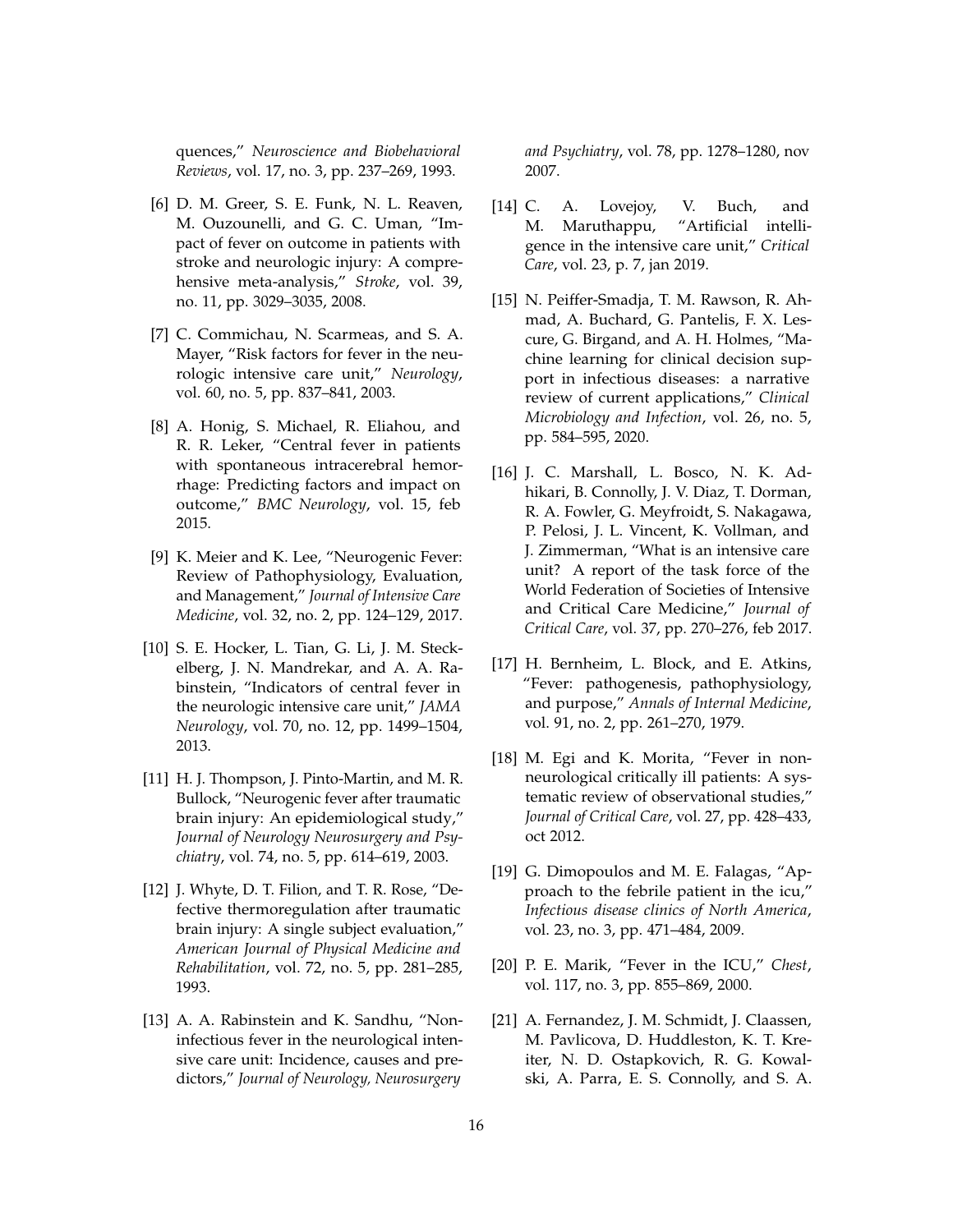Mayer, "Fever after subarachnoid hemorrhage: Risk factors and impact on outcome," *Neurology*, vol. 68, pp. 1013–1019, mar 2007.

- <span id="page-16-0"></span>[22] M. Segatore, "Fever after traumatic brain injury," *Journal of Neuroscience Nursing*, vol. 24, no. 2, pp. 104–109, 1992.
- <span id="page-16-1"></span>[23] M. R. Crompton, "Hypothalamic lesions following closed head injury," *Brain*, vol. 94, no. 1, pp. 165–172, 1971.
- <span id="page-16-2"></span>[24] M. M. Morgan, G. O. Barnett, E. R. Skinner, R. A. Lew, A. G. Mulley, and G. E. Thibault, "The use of a sequential bayesian model in diagnostic and prognostic prediction in a medical intensive care unit," in *Proceedings of the Annual Symposium on Computer Application in Medical Care*, vol. 1, pp. 213–221, 1980.
- <span id="page-16-3"></span>[25] R. Dybowski, P. Weller, R. Chang, and V. Gant, "Prediction of outcome in critically ill patients using artificial neural network synthesised by genetic algorithm," *Lancet*, vol. 347, pp. 1146–1150, apr 1996.
- <span id="page-16-4"></span>[26] H. Greenspan, B. Van Ginneken, and R. M. Summers, "Guest editorial deep learning in medical imaging: Overview and future promise of an exciting new technique," *IEEE Transactions on Medical Imaging*, vol. 35, no. 5, pp. 1153–1159, 2016.
- [27] M. S. Simpson and D. Demner-Fushman, "Biomedical text mining: A survey of recent progress," in *Mining Text Data*, vol. 9781461432, pp. 465–517, Springer US, aug 2013.
- <span id="page-16-5"></span>[28] R. Bhardwaj, A. Sethi, and R. Nambiar, "Big data in genomics: An overview," in *Proceedings - 2014 IEEE International Conference on Big Data, IEEE Big Data 2014*, pp. 45–49, Institute of Electrical and Electronics Engineers Inc., jan 2015.
- <span id="page-16-6"></span>[29] J. A. Roth, M. Battegay, F. Juchler, J. E. Vogt, and A. F. Widmer, "Introduction to machine learning in digital healthcare epidemiology," *Infection Control & Hospital*

*Epidemiology*, vol. 39, no. 12, pp. 1457–1462, 2018.

- <span id="page-16-7"></span>[30] A. Belle, R. Thiagarajan, S. M. Soroushmehr, F. Navidi, D. A. Beard, and K. Najarian, "Big data analytics in healthcare," *BioMed Research International*, vol. 2015, 2015.
- <span id="page-16-8"></span>[31] S. Kim, W. Kim, and R. Woong Park, "A comparison of intensive care unit mortality prediction models through the use of data mining techniques," *Healthcare Informatics Research*, vol. 17, pp. 232–243, dec 2011.
- [32] C. L. Chan and H. W. Ting, "Constructing a novel mortality prediction model with Bayes theorem and genetic algorithm," *Expert Systems with Applications*, vol. 38, pp. 7924–7928, jul 2011.
- <span id="page-16-9"></span>[33] N. A. Loghmanpour, M. K. Kanwar, M. J. Druzdzel, R. L. Benza, S. Murali, and J. F. Antaki, "A new Bayesian network-based risk stratification model for prediction of short-term and long-term LVAD mortality," *ASAIO Journal*, vol. 61, pp. 313–323, jul 2015.
- <span id="page-16-10"></span>[34] M. Ramoni, P. Sebastiani, and R. Dybowski, "Robust outcome prediction for intensive-care patients," *Methods of Information in Medicine*, vol. 40, pp. 39–45, feb 2001.
- <span id="page-16-12"></span>[35] B. W. Y. Lo, R. Loch Macdonald, A. Baker, and M. A. H. Levine, "Clinical Outcome Prediction in Aneurysmal Subarachnoid Hemorrhage Using Bayesian Neural Networks with Fuzzy Logic Inferences," *Computational and Mathematical Methods in Medicine*, vol. 2013, 2013.
- <span id="page-16-11"></span>[36] H. Overweg, A.-L. Popkes, A. Ercole, Y. Li, J. M. Hernández-Lobato, Y. Zaykov, and C. Zhang, "Interpretable Outcome Prediction with Sparse Bayesian Neural Networks in Intensive Care," *Arxiv*, may 2019.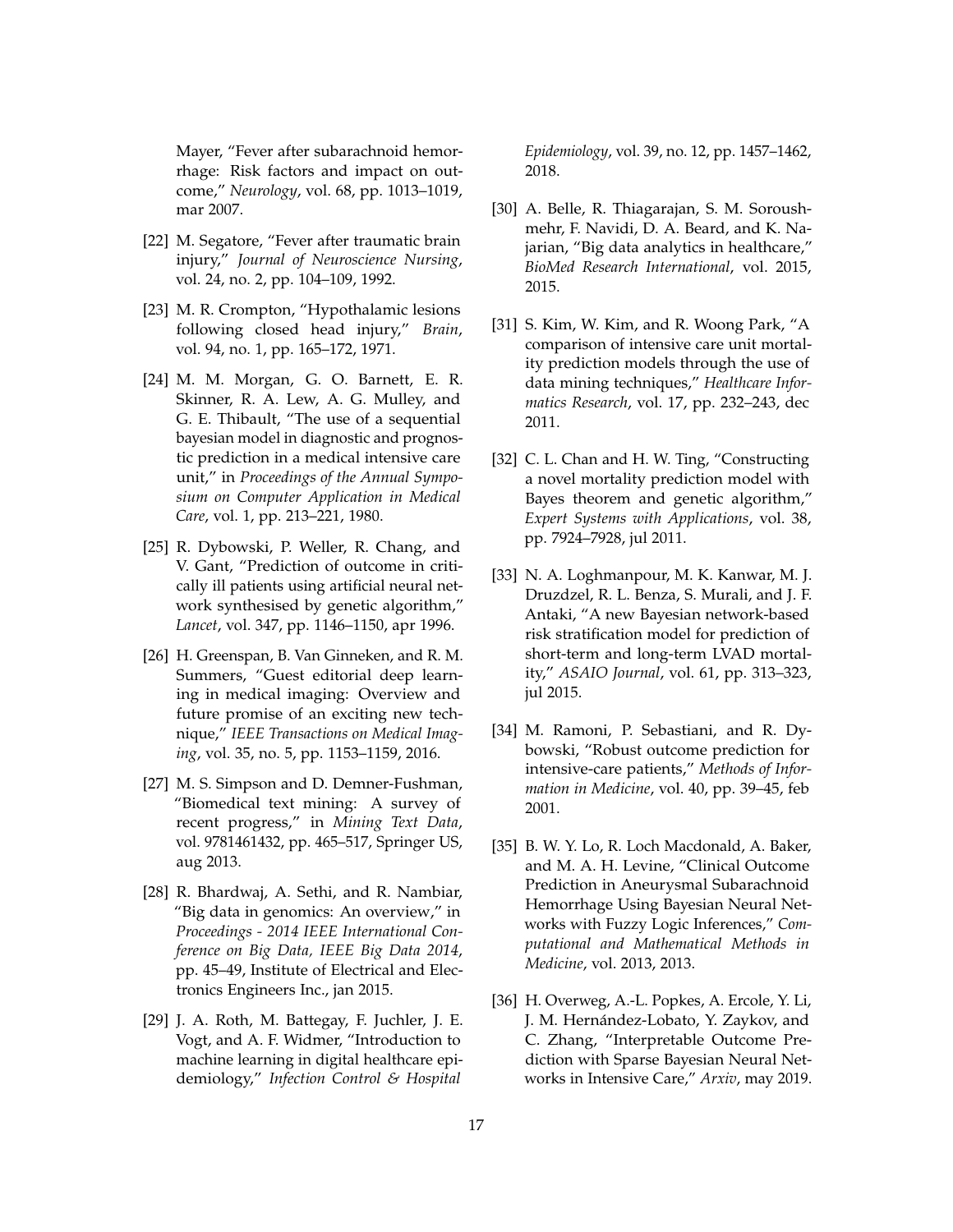- <span id="page-17-0"></span>[37] M. Komorowski, L. A. Celi, O. Badawi, A. C. Gordon, and A. A. Faisal, "The Artificial Intelligence Clinician learns optimal treatment strategies for sepsis in intensive care," *Nature Medicine*, vol. 24, pp. 1716– 1720, nov 2018.
- <span id="page-17-12"></span>[38] R. Kamaleswaran, O. Akbilgic, M. A. Hallman, A. N. West, R. L. Davis, and S. H. Shah, "Applying artificial intelligence to identify physiomarkers predicting severe sepsis in the picu," *Pediatric Critical Care Medicine| Society of Critical Care Medicine*, vol. 19, no. 10, pp. e495–e503, 2018.
- <span id="page-17-1"></span>[39] E. B. M. Brnic, E. Condric, S. Blazevic, N. Andelic and Z. Car, "Sepsis prediction using artificial intelligence algorithms," in *International conferencce on innovative technologies*, no. September, (Zagreb), pp. 47– 50, 2018.
- <span id="page-17-2"></span>[40] I. Savin, K. Ershova, N. Kurdyumova, O. Ershova, O. Khomenko, G. Danilov, M. Shifrin, and V. Zelman, "Healthcareassociated ventriculitis and meningitis in a neuro-ICU: Incidence and risk factors selected by machine learning approach," *Journal of Critical Care*, vol. 45, pp. 95–104, 2018.
- <span id="page-17-3"></span>[41] G. R. Caracol, J. gyu Choi, J. S. Park, B. chul Son, S. soo Jeon, K. S. Lee, Y. S. Shin, and D. joon Hwang, "Prediction of Neurological Deterioration of Patients with Mild Traumatic Brain Injury Using Machine Learning," in *Communications in Computer and Information Science*, vol. 1150 CCIS, pp. 198–210, 2019.
- <span id="page-17-4"></span>[42] M. N. García, J. C. B. Herráez, M. S. Barba, and F. S. Hernández, "Random forest based ensemble classifiers for predicting healthcare-associated infections in intensive care units," in *Advances in Intelligent Systems and Computing*, vol. 474, pp. 303– 311, Springer Verlag, 2016.
- <span id="page-17-5"></span>[43] Z. M. Ibrahim, H. Wu, A. Hamoud, L. Stappen, R. J. Dobson, and A. Agarossi, "On classifying sepsis heterogeneity in

the ICU: insight using machine learning," *Journal of the American Medical Informatics Association : JAMIA*, vol. 27, no. 3, pp. 437– 443, 2020.

- <span id="page-17-6"></span>[44] N. Prasad, L. F. Cheng, C. Chivers, M. Draugelis, and B. E. Engelhardt, "A reinforcement learning approach to weaning of mechanical ventilation in intensive care units," *Uncertainty in Artificial Intelligence - Proceedings of the 33rd Conference, UAI 2017*, 2017.
- <span id="page-17-7"></span>[45] C. F. Luz, M. Vollmer, J. Decruyenaere, M. W. Nijsten, C. Glasner, and B. Sinha, "Machine learning in infection management using routine electronic health records: tools, techniques, and reporting of future technologies," *Clin Microbiol Infect*, vol. , p. 1, 2020.
- <span id="page-17-8"></span>[46] M. Fatima and M. Pasha, "Survey of Machine Learning Algorithms for Disease Diagnostic," *Journal of Intelligent Learning Systems and Applications*, vol. 9, pp. 1–16, 2017.
- <span id="page-17-9"></span>[47] R. L. Amorim, L. M. Oliveira, L. M. Malbouisson, M. M. Nagumo, M. Simoes, L. Miranda, E. Bor-Seng-Shu, A. Beer-Furlan, A. F. De Andrade, A. M. Rubiano, M. J. Teixeira, A. G. Kolias, and W. S. Paiva, "Prediction of Early TBI Mortality Using a Machine Learning Approach in a LMIC Population," *Frontiers in Neurology*, vol. 10, pp. 1–9, jan 2020.
- <span id="page-17-10"></span>[48] J. Peacock and P. Peacock, *Oxford handbook of medical statistics*. Oxford University Press, 2011.
- <span id="page-17-11"></span>[49] P. Revuelta-Zamorano, A. Sánchez, J. L. Rojo-Álvarez, J. Álvarez-Rodríguez, J. Ramos-López, and C. Soguero-Ruiz, "Prediction of Healthcare Associated Infections in an Intensive Care Unit Using Machine Learning and Big Data Tools," in *XIV Mediterranean Conference on Medical and Biological Engineering and Computing 2016*, vol. 57, pp. 840–845, Springer, 2016.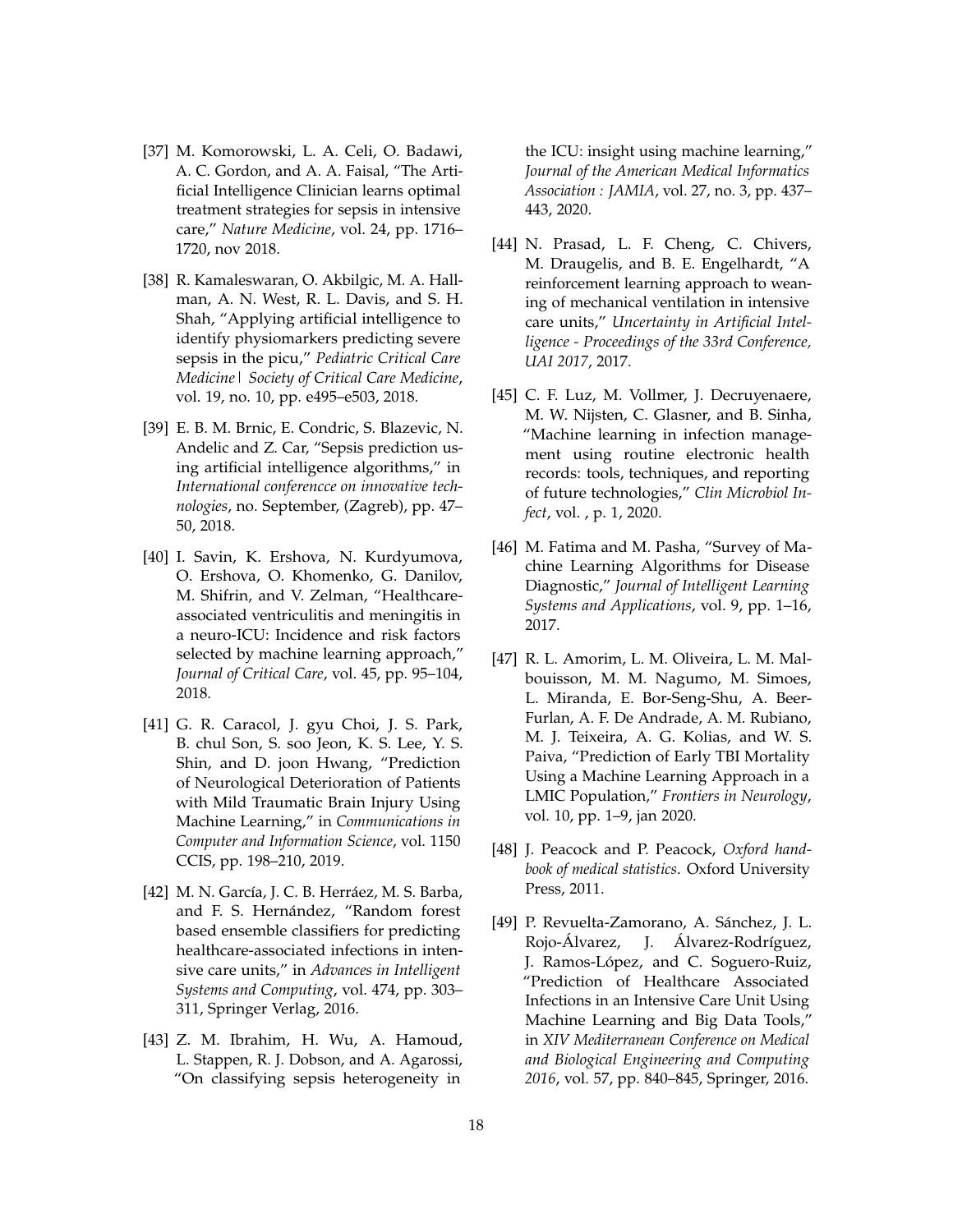- <span id="page-18-1"></span>[50] H. He and E. A. Garcia, "Learning from imbalanced data," *IEEE Transactions on knowledge and data engineering*, vol. 21, no. 9, pp. 1263–1284, 2009.
- <span id="page-18-2"></span>[51] C. Soguero-Ruiz, K. Hindberg, J. L. Rojo-Álvarez, S. O. Skrøvseth, F. Godtliebsen, K. Mortensen, A. Revhaug, R.-O. Lindsetmo, K. M. Augestad, and R. Jenssen, "Support vector feature selection for early detection of anastomosis leakage from bag-of-words in electronic health records," *IEEE journal of biomedical and health informatics*, vol. 20, no. 5, pp. 1404–1415, 2014.
- <span id="page-18-3"></span>[52] T. M. Rawson, R. Ahmad, C. Toumazou, P. Georgiou, and A. H. Holmes, "Artificial intelligence can improve decision-making in infection management," *Nature Human Behaviour*, vol. 3, no. 6, pp. 543–545, 2019.
- <span id="page-18-4"></span>[53] P. H. Dakappa, K. Prasad, S. B. Rao, G. Bolumbu, G. K. Bhat, and C. Mahabala, "Classification of infectious and noninfectious diseases using artificial neural networks from 24-hour continuous tympanic temperature data of patients with undifferentiated fever," *Critical Reviews in Biomedical Engineering*, vol. 46, no. 2, pp. 173–183, 2018.
- <span id="page-18-5"></span>[54] S. P. Efstathiou, A. V. Pefanis, A. G. Tsiakou, I. I. Skeva, D. I. Tsioulos, A. D. Achimastos, and T. D. Mountokalakis, "Fever of unknown origin: Discrimination between infectious and noninfectious causes," *European Journal of Internal Medicine*, vol. 21, no. 2, pp. 137–143, 2010.
- <span id="page-18-6"></span>[55] B. Letham, C. Rudin, T. H. McCormick, and D. Madigan, "Interpretable classifiers using rules and bayesian analysis: Building a better stroke prediction model," *Annals of Applied Statistics*, vol. 9, pp. 1350– 1371, sep 2015.
- <span id="page-18-7"></span>[56] C. T. Volinsky, D. Madigan, A. E. Raftery, and R. A. Kronmal, "Bayesian model averaging in proportional hazard models: Assessing the risk of a stroke," *Journal of*

*the Royal Statistical Society. Series C: Applied Statistics*, vol. 46, pp. 433–448, jan 1996.

- <span id="page-18-8"></span>[57] R. Kamaleswaran, R. Mahajan, O. Akbilgic, N. Shafi, and R. Davis, "Machine learning applied to continuous physiologic data predicts fever in critically ill children," *Critical Care Medicine*, vol. 47, p. 23, jan 2019.
- <span id="page-18-9"></span>[58] Y. Shi, B. Du, Y. C. Xu, X. Rui, W. Du, and Y. Wang, "Early changes of procalcitonin predict bacteremia in patients with intensive care unit-acquired new fever," *Chinese Medical Journal*, vol. 126, pp. 1832– 1837, may 2013.
- <span id="page-18-10"></span>[59] F. Pedregosa, G. Varoquaux, A. Gramfort, V. Michel, B. Thirion, O. Grisel, M. Blondel, P. Prettenhofer, R. Weiss, V. Dubourg, J. Vanderplas, A. Passos, D. Cournapeau, M. Brucher, M. Perrot, and E. Duchesnay, "Scikit-learn: Machine learning in Python," *Journal of Machine Learning Research*, vol. 12, pp. 2825–2830, 2011.
- <span id="page-18-11"></span>[60] J.-L. Vincent, D. J. Bihari, P. M. Suter, H. A. Bruining, J. White, M.-H. Nicolas-Chanoin, M. Wolff, R. C. Spencer, and M. Hemmer, "The prevalence of nosocomial infection in intensive care units in europe: results of the european prevalence of infection in intensive care (epic) study," *Jama*, vol. 274, no. 8, pp. 639–644, 1995.

## <span id="page-18-0"></span>A. Additional methods details

- **Temperature data** Temperature data consisted of a combination of raw monitor data (probes that record blood, rectal, core and general temperature measurements) and validated measurements taken by ICU staff. Any temperatures  $< 30^{\circ}$ C or duplicate entries were dropped.
- **Febrile** Temperature measurements were considered febrile if they were >  $38.3^{\circ}$ C and had at least one other measurement  $>$  38.3 $\degree$ C 24 to 48 hours away. The first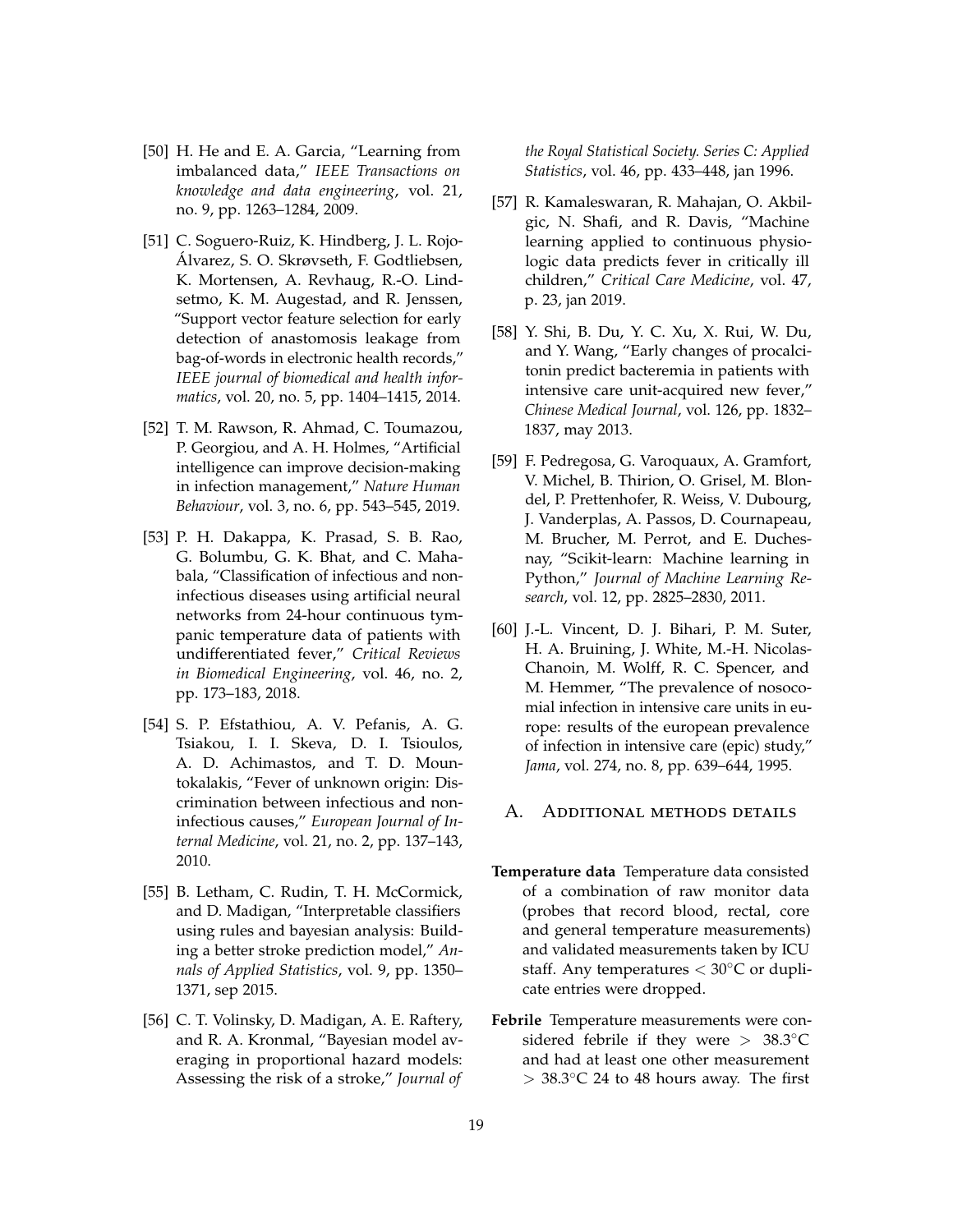36 hours of resuscitation patients were excluded as well as the last 48 hours of deceased patients.

- **Fever episode** Fever episodes consisted of all consecutive temperature measurements that were either febrile measurements or within 24 hours of a previous and 24 hours of a next febrile measurement. The start of a fever episode was the first febrile measurement of a fever episode and the end of a fever episode was the last febrile measurement of the fever episode. Fever episodes were required to last at least 24 hours.
- **Labelling** For each fever the amount of hours of continuous parenteral antibiotics was calculated. If the duration of the antibiotics treatment was  $\geq 100$  hours, the fever was labelled as *infectious*, else as *noninfectious*. We considered a treatment to be continuous if the window between administrations was < 48 hours. We made no distinction between antibiotics, any parenteral antibiotic counted. The start of the treatment needed to fall within the window of 24 hours before and 72 hours after the start of the fever.

This heuristic was based on the expertise of the clinicians in identifying and dealing with infections. It is common practice in this ICU to take cultures for testing and to start antibiotics treatment when an ABI patient develops fever. If test results are in and clinicians interpret them as there not being an infection, the antibiotics treatment is stopped. This heuristic as well as the threshold of 100 hours were chosen in deliberation with clinicians.

- **Discrete missing bins** During feature extraction for the discrete dataset when no entries existed for a specific window, the feature value was set to −2 for "missing", unless the window occurred before the admission of the patient, in which case the feature value was set to −1 for "not admitted".
- i. Tables

<span id="page-19-0"></span>

| ML technique             | Hyperparameters set                                                                  | Hyperparameters tuned                                                                                                                                                                  |
|--------------------------|--------------------------------------------------------------------------------------|----------------------------------------------------------------------------------------------------------------------------------------------------------------------------------------|
| Categorical Naive Bayes  |                                                                                      | alpha: [0, 0.25, 0.5, 0.75, 1, 1.25, 1.5, 1.75]                                                                                                                                        |
| K-Nearest Neighbor       |                                                                                      | n_neighbors: [1,3,5,7,9]<br>weights: ['uniform','distance']<br>metric (discrete): ['hamming', 'canberra', 'braycurtis']<br>metric (numerical): ['euclidean', 'manhattan', 'minkowski'] |
| Logistic Regression      | solver: 'saga'<br>penalty: 'elasticnet'<br>class_weight: 'balanced'                  | 11_ratio: $[0.25, 0.5, 0.75]$<br>C: [0.01, 0.1, 1]                                                                                                                                     |
| <b>SVM</b>               | class_weight: 'balanced'<br>probability: True<br>kernel: 'rbf'   'sigmoid'   'poly'  | C: [0.01, 0.1, 1]                                                                                                                                                                      |
| Random Forest            | n estimators: 100<br>max_depth: 2<br>min_samples_leaf: 2<br>class_weight: 'balanced' | max_features: [30, 50]                                                                                                                                                                 |
| <b>Gradient Boosting</b> | max_depth: 2<br>min_samples_leaf: 2                                                  | n_estimators: [100, 200]<br>learning rate: $[0.1, 1]$<br>max_features: [30, 50]                                                                                                        |

**Table 5:** *Hyperparameters set and tuned.*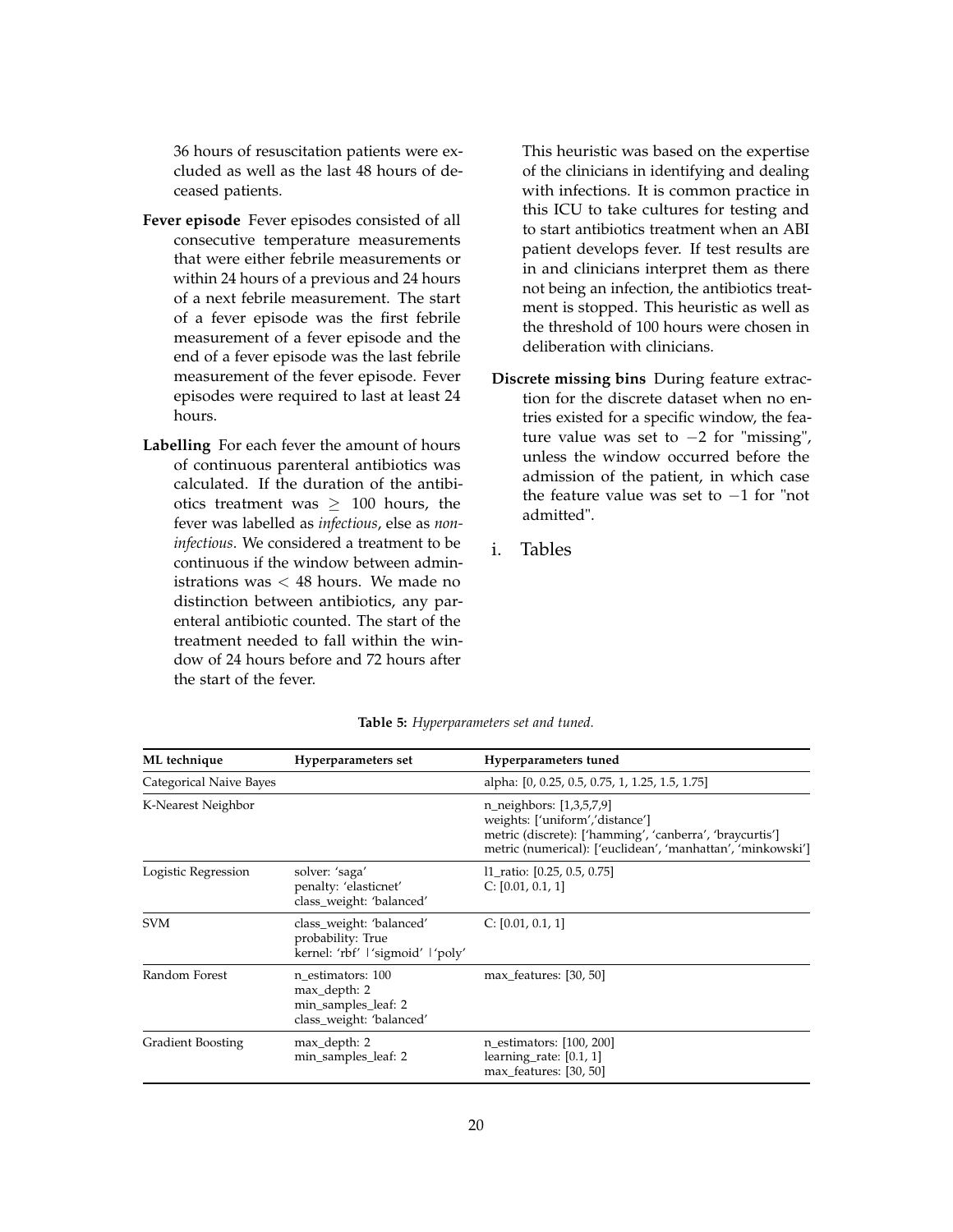<span id="page-20-0"></span>

| NiceId | Ap4Id | Name                                                           | NiceId | Ap4Id | Name                                                           |
|--------|-------|----------------------------------------------------------------|--------|-------|----------------------------------------------------------------|
| 1006   | 6     | Cardiac arrest (with or without respiratory arrest) (medical)  | 2604   | 357   | Biopsy, brain                                                  |
| 1113   | 59    | Encephalopathy, hepatic                                        | 2605   | 358   | Burr hole placement                                            |
| 1602   | 123   | Amyotrophic lateral sclerosis                                  | 2606   | 359   | Cerebrospinal fluid leak, surgery for                          |
| 1603   | 124   | Coma/change in level of consciousness                          | 2607   | 360   | Complications of previous spinal cord surgery, surgery for     |
| 1604   | 125   | CVA, cerebrovascular accident/stroke                           | 2608   | 361   | Cranial nerve, decompression/ligation                          |
| 1606   | 127   | Encephalitis                                                   | 2609   | 362   | Cranioplasty and complications from previous craniotomies      |
| 1607   | 128   | Encephalopathies (excluding hepatic)                           | 2610   | 363   | Devices for spine fracture/dislocation                         |
| 1608   | 129   | Guillian-Barre syndrome                                        | 2612   | 365   | Hematoma, epidural, surgery for                                |
| 1609   | 130   | Hematoma, epidural                                             | 2613   | 366   | Hematoma, subdural, surgery for                                |
| 1610   | 131   | Hematoma, subdural                                             | 2614   | 367   | Hemorrhage/hematoma-intracranial, surgery for                  |
| 1611   | 132   | Hemorrhage/hematoma, intracranial                              | 2615   | 368   | Laminectomy/spinal cord decompression (excluding malignancies) |
| 1612   | 133   | Hydrocephalus, obstructive                                     | 2616   | 369   | Neoplasm-cranial, surgery for (excluding transphenoidal)       |
| 1613   | 134   | Meningitis                                                     | 2617   | 370   | Neoplasm-spinal cord surgery or other related procedures       |
| 1614   | 135   | Myasthenia gravis                                              | 2618   | 371   | Neurologic surgery, other                                      |
| 1615   | 136   | Neoplasm, neurologic                                           | 2619   | 372   | Seizures-intractable, surgery for                              |
| 1616   | 137   | Neurologic medical, other                                      | 2620   | 373   | Shunts and revisions                                           |
| 1617   | 138   | Neuromuscular medical, other                                   | 2621   | 374   | Spinal cord sugery, other                                      |
| 1618   | 139   | Nontraumatic coma due to anoxia/ischemia                       | 2622   | 375   | Stereotactic procedure                                         |
| 1626   | 147   | Seizures (primary-no structural brain disease)                 | 2623   | 376   | Subarachnoid hemorrhage/intracranial aneurysm, surgery for     |
| 1627   | 148   | Subarachnoid hemorrhage/arteriovenous malformation             | 2624   | 377   | Sympathectomy                                                  |
| 1628   | 149   | Subarachnoid hemorrhage/intracranial aneurysm                  | 2625   | 378   | Transphenoidal surgery                                         |
| 1703   | 152   | Arrest, respiratory (without cardiac arrest) (medical)         | 2626   | 379   | Ventriculostomy                                                |
| 1919   | 208   | Head (CNS) only trauma                                         | 2702   | 152   | Arrest, respiratory (without cardiac arrest) (surgical)        |
| 1920   | 209   | Head/abdomen trauma                                            | 2919   | 428   | Head (CNS) only trauma, surgery for                            |
| 1921   | 210   | Head/chest trauma                                              | 2920   | 429   | Head/abdomen trauma, surgery for                               |
| 1922   | 211   | Head/extremity trauma                                          | 2921   | 430   | Head/chest trauma, surgery for                                 |
| 1923   | 212   | Head/face trauma                                               | 2922   | 431   | Head/extremity trauma, surgery for                             |
| 1924   | 213   | Head/multiple trauma                                           | 2923   | 432   | Head/face trauma, surgery for                                  |
| 1925   | 214   | Head/pelvis trauma                                             | 2924   | 433   | Head/multiple trauma, surgery for                              |
| 1926   | 215   | Head/spinal trauma                                             | 2925   | 434   | Head/pelvis trauma, surgery for                                |
| 1932   | 221   | Spinal cord only trauma                                        | 2926   | 435   | Head/spinal trauma, surgery for                                |
| 1933   | 222   | Spinal/extremity trauma                                        | 2932   | 441   | Spinal cord only trauma, surgery for                           |
| 1934   | 223   | Spinal/face trauma                                             | 2933   | 442   | Spinal/extremity trauma, surgery for                           |
| 1935   | 224   | Spinal/multiple trauma                                         | 2934   | 443   | Spinal/face trauma, surgery for                                |
| 2024   | 6     | Cardiac arrest (with or without respiratory arrest) (surgical) | 2935   | 444   | Spinal/multiple trauma, surgery for                            |
| 2603   | 356   | Arteriovenous malformation, surgery for                        |        |       |                                                                |

**Table 6:** *ABI admission diagnoses used for patient selection.*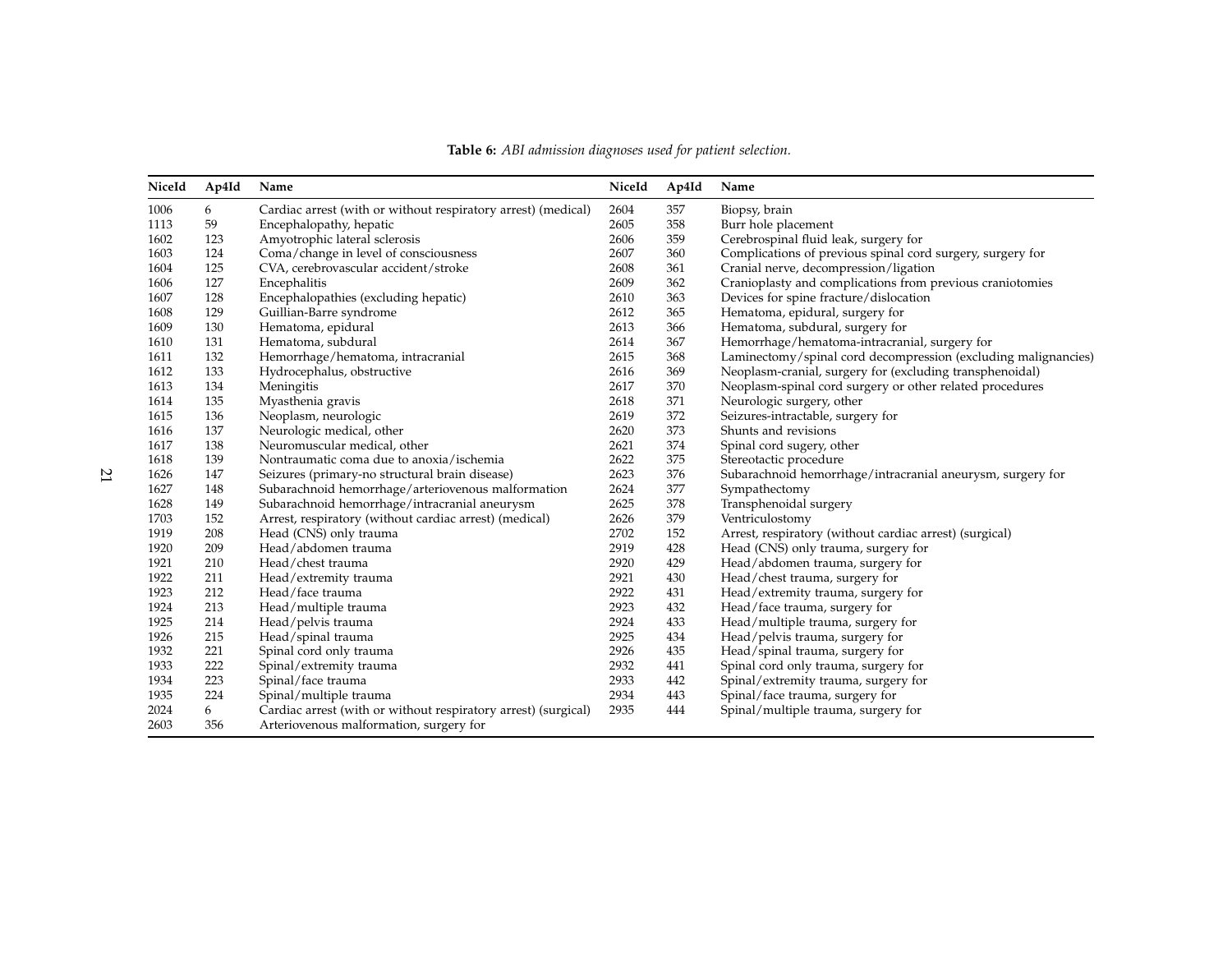<span id="page-21-0"></span>

| NiceId | Ap4Id | Name                                            | NiceId | Ap4Id | Name                                                           |
|--------|-------|-------------------------------------------------|--------|-------|----------------------------------------------------------------|
| 1018   | 18    | Endocarditis                                    | 1721   | 170   | Pneumonia, other                                               |
| 1030   | 30    | Pericarditis                                    | 1722   | 171   | Pneumonia, parasitic (i.e. Pneumocystis pneumonia)             |
| 1034   | 34    | Sepsis, cutaneous/soft tissue (medical)         | 1723   | 172   | Pneumonia, viral                                               |
| 1035   | 35    | Sepsis, GI (medical)                            | 2043   | 267   | Grafts, removal of infected vascular                           |
| 1036   | 36    | Sepsis, gynecologic (medical)                   | 2049   | 34    | Sepsis, cutaneous/soft tissue (surgical)                       |
| 1037   | 37    | Sepsis, other (medical)                         | 2050   | 35    | Sepsis, GI (surgical)                                          |
| 1038   | 38    | Sepsis, pulmonary (medical)                     | 2051   | 36    | Sepsis, gynecologic (surgical)                                 |
| 1039   | 39    | Sepsis, renal/UTI (including bladder) (medical) | 2052   | 37    | Sepsis, other (surgical)                                       |
| 1040   | 40    | Sepsis, unknown (medical)                       | 2053   | 38    | Sepsis, pulmonary (surgical)                                   |
| 1111   | 57    | Cholangitis                                     | 2054   | 39    | Sepsis, renal/UTI (including bladder) (surgical)               |
| 1114   | 60    | GI Abscess/cyst                                 | 2055   | 40    | Sepsis, unknown (surgical)                                     |
| 1117   | 63    | GI Perforation/rupture                          | 2112   | 292   | Cholecystectomy/cholangitis, surgery for (gallbladder removal) |
| 1120   | 66    | Inflammatory bowel disease                      | 2116   | 296   | Fistula/abscess, surgery for (not inflammatory bowel disease)  |
| 1121   | 67    | Pancreatitis                                    | 2118   | 298   | GI Abscess/cyst-primary, surgery for                           |
| 1122   | 68    | Peritonitis                                     | 2120   | 300   | GI Perforation/rupture, surgery for                            |
| 1207   | 76    | Renal infection/abscess                         | 2126   | 306   | Inflammatory bowel disease, surgery for                        |
| 1502   | 112   | Arthritis, septic                               | 2128   | 308   | Pancreatitis, surgery for                                      |
| 1504   | 114   | Cellulitis and localized soft tissue infections | 2130   | 310   | Peritonitis, surgery for                                       |
| 1508   | 118   | Myositis, viral                                 | 2502   | 346   | Cellulitis and localized soft tissue infections, surgery for   |
| 1601   | 122   | Abscess, neurologic                             | 2601   | 354   | Abscess/infection-cranial, surgery for                         |
| 1718   | 167   | Pneumonia, aspiration                           | 2708   | 386   | Infection/abscess, other surgery for                           |
| 1719   | 168   | Pneumonia, bacterial                            | 2718   | 396   | Thoracotomy for thoracic/respiratory infection                 |
| 1720   | 169   | Pneumonia, fungal                               |        |       |                                                                |

**Table 7:** *Infectious admission diagnoses used for patient exclusion.*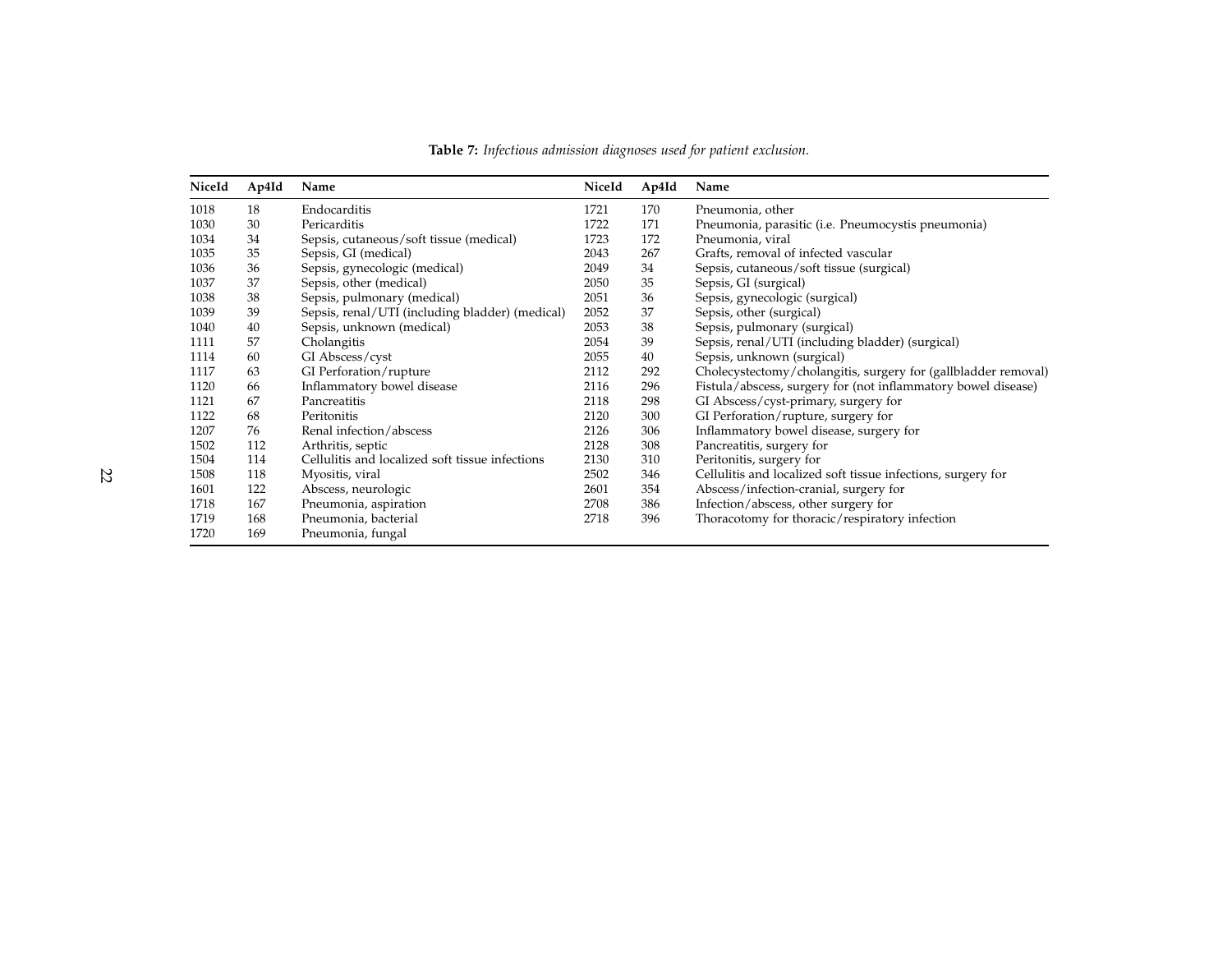<span id="page-22-0"></span>

|               | <b>Variables</b>                                                                                                                                                                                                                                                                                                                                                                                                                                                                                                             | <b>Numerical Features</b>                                                                                                                                                                                                                                                                                                                                                                                                                                                                                                                     | <b>Discrete Features</b>                                                                                                                                                                                                                                                                                                                                                                                                                                                                                                                                                        |
|---------------|------------------------------------------------------------------------------------------------------------------------------------------------------------------------------------------------------------------------------------------------------------------------------------------------------------------------------------------------------------------------------------------------------------------------------------------------------------------------------------------------------------------------------|-----------------------------------------------------------------------------------------------------------------------------------------------------------------------------------------------------------------------------------------------------------------------------------------------------------------------------------------------------------------------------------------------------------------------------------------------------------------------------------------------------------------------------------------------|---------------------------------------------------------------------------------------------------------------------------------------------------------------------------------------------------------------------------------------------------------------------------------------------------------------------------------------------------------------------------------------------------------------------------------------------------------------------------------------------------------------------------------------------------------------------------------|
| Demographics  | Age on admission<br>Gender<br>Length & Weight                                                                                                                                                                                                                                                                                                                                                                                                                                                                                | Age on admission<br>$M$   $F$   $U^*$<br>BMI                                                                                                                                                                                                                                                                                                                                                                                                                                                                                                  | 18-30   30-40   40-50   50-60   60-70   70+<br>$M$   $F$   $U$<br>Underweight (<18.5)   Normal (18.5-24.9)  <br>Overweight (25-29.9)   Obese (≥30)                                                                                                                                                                                                                                                                                                                                                                                                                              |
| Admission     | Cardiovascular NICE admission diagnosis<br>Gastrointestinal NICE admission diagnosis<br>Genitourinary NICE admission diagnosis<br>Hematology NICE admission diagnosis<br>Metabolic/Endocrine NICE admission diagnosis<br>Musculoskeletal/Skin NICE admission diagnosis<br>Neurologic NICE admission diagnosis<br>Respitory NICE admission diagnosis<br>Transplant NICE admission diagnosis<br>Trauma NICE admission diagnosis<br>Admission type<br>Hospital admission datetime<br>ICU admission datetime<br>Admission source | 0 <sub>1</sub><br>0 <sub>1</sub><br>0 <sub>1</sub><br>0 <sub>1</sub><br>0 <sub>1</sub><br>0 <sub>1</sub><br>0 <sub>1</sub><br>0 <sub>1</sub><br>0 <sub>1</sub><br>0 <sub>1</sub><br>Medical Emergency surgery   Planned surgery *<br>Admission in/out of office hours<br>(on weekdays between $8:30$ and $16:59 = 1$ , else: 0)<br>Admission in/out of office hours<br>(on weekdays between $8:30$ and $16:59 = 1$ , else: 0),<br>ICU LOS till fever in hours,<br>time between Hospital admission & ICU admission<br>OR   ER   Ward   Other * | 0 <sub>1</sub><br>0 <sub>1</sub><br>0 <sub>1</sub><br>0 <sub>1</sub><br>0 <sub>1</sub><br>0 <sub>1</sub><br>0 <sub>1</sub><br>0 <sub>1</sub><br>0 <sub>1</sub><br>0 <sub>1</sub><br>Medical Emergency surgery Planned surgery<br>Admission in/out of office hours<br>(on weekdays between $8:30$ and $16:59 = 1$ , else: 0)<br>Admission in/out of office hours<br>(on weekdays between 8:30 and $16:59 = 1$ , else: 0),<br>ICU LOS till fever: 1 day   2 days   3 days   4 days  <br>5 days   6 days   7 days   2 weeks   3 weeks   4 weeks   month+<br>OR   ER   Ward   Other |
| <b>Vitals</b> | Heart rate (HR)<br>Respitory rate (RR)<br>Blood pressure MAP (NBPm)<br>Blood pressure systole (NBPs)<br>Blood pressure diastole (NBPd)<br>Oxygen saturation (SPO2)<br>Temperature (Temp)                                                                                                                                                                                                                                                                                                                                     | minimum (min), maximum (max),<br>standard deviation (std), median (med)<br>min, max, std, med<br>min, max, std, med<br>min, max, std, med<br>min, max, std, med<br>min, max, std, med<br>min, max, std, med, %time<35.5, %time>38.3                                                                                                                                                                                                                                                                                                           | med: $< 60160 - 1001 > 100$<br>med: $<8$   8-20   > 20   > 30<br>med: $< 60160 - 801 > 801 > 100$<br>med: $<80$   80-120   >120   >140<br>med: $<$ 40   40-80   >80<br>med: <90   90-95   >95<br>med: <35.5   35.5-36.4   36.5-38.3   38.4-39   39.1-41   >41                                                                                                                                                                                                                                                                                                                   |
| Measurements  | Ventilator mode<br>Fraction of inspired oxygen (FiO2)<br>Positive end-expiratory pressure (PEEP)<br>Continuous Renal Replacement Therapy (CRRT)<br>Glasgow Coma Scale (GCS) Eye & Motor & Verbal<br>Richmond Agitation-Sedation Scale (RASS)<br>Sequential Organ Failure Assessment (SOFA)                                                                                                                                                                                                                                   | Controlled   Spontaneous   No Ventilator *<br>min, max, std, med<br>min, max, std, med<br>0 <sup>11</sup><br>GCS total (Eye+Motor+Verbal)<br>min, max, std, med, interquartile range (IQR)<br>Total score, separate organ scores                                                                                                                                                                                                                                                                                                              | Controlled   Spontaneous   No Ventilator<br>med: 21-35   36-50   51-60   >60<br>med: $<818-12$ > 12<br>0 <sub>1</sub><br>Total: $3-8$ $>8$<br>Med: $\lt-1$   -1 to $+1$  >1<br>Total score, separate organ scores                                                                                                                                                                                                                                                                                                                                                               |
| Fluids        | Transfusion blood<br>Cumulative fluid balance<br>Urine                                                                                                                                                                                                                                                                                                                                                                                                                                                                       | ml/day<br>ml/day<br>ml/day                                                                                                                                                                                                                                                                                                                                                                                                                                                                                                                    | ml/day: 0-300   300-600   >600<br>ml/day: <-2000   -2000-0   0-2000   >2000<br>ml/day: <500   500-1000   >1000                                                                                                                                                                                                                                                                                                                                                                                                                                                                  |
| Labs          | Leukocytes<br>Sodium (Na)<br>Potassium (K)<br>Glucose<br>Lactate                                                                                                                                                                                                                                                                                                                                                                                                                                                             | y/n > 8, y/n < 3<br>min, max, std, med, %time<130, y/n<120<br>min, max, std, med<br>min, max, std, med, %time<4, $y/n>8$<br>min, max, std, med, %time>2.1, y/n>9.5                                                                                                                                                                                                                                                                                                                                                                            | $y/n>8$ , $y/n<3$ , med: $<313-81>81>10$<br>$v/n<120$ , med: <120   120-130   131-150   >150<br>med: $<$ 3   3-5.9   > 5.9<br>$y/n > 8$ , med: <4   4-10   >10<br>$y/n > 9.5$ , med: <2   2-5   5.1-10   >10                                                                                                                                                                                                                                                                                                                                                                    |

**Table 8:** *Selected variables with extracted features (\*one-hot encoded).*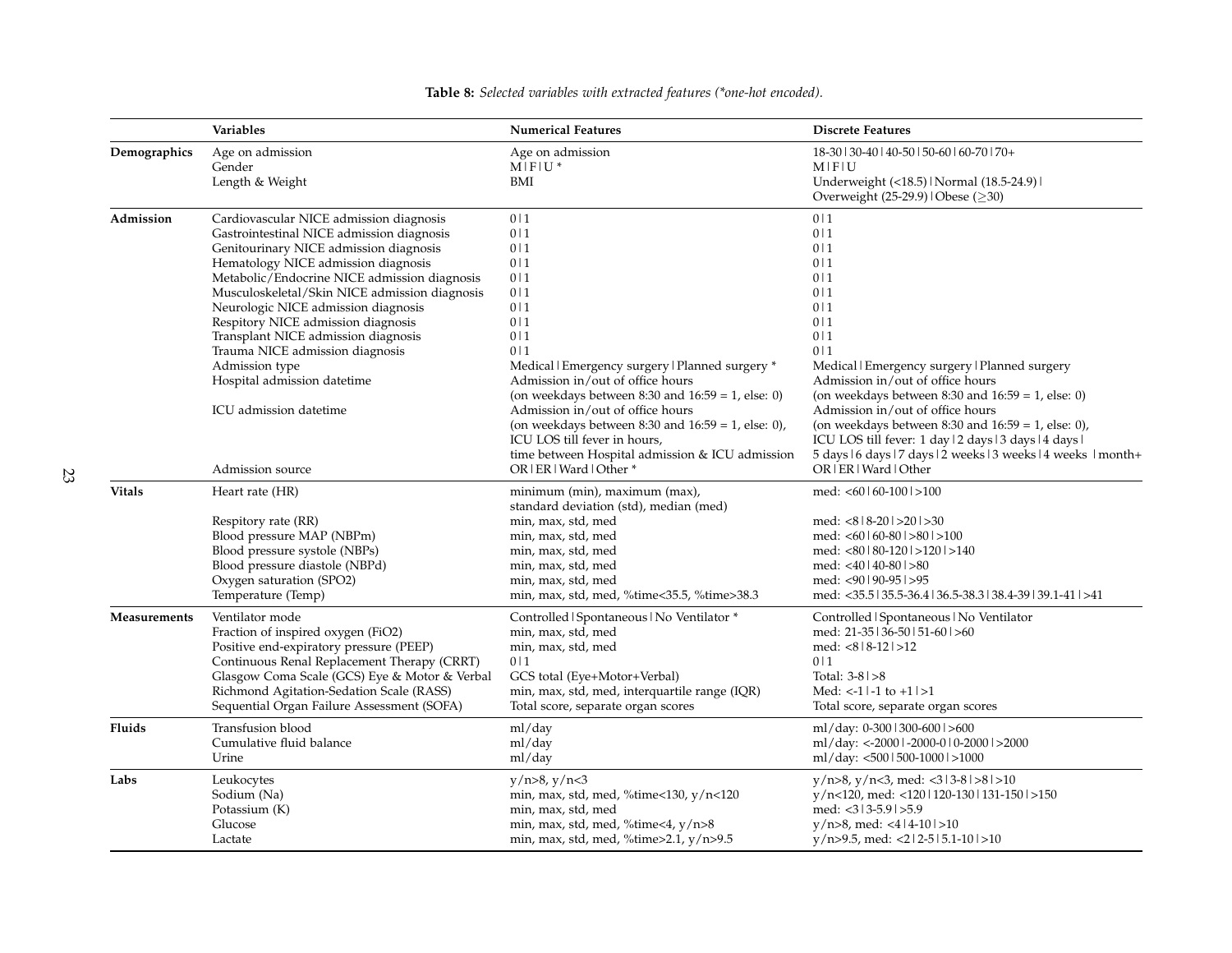|      | Table 8 continued from previous page |                                                |                                                  |  |  |  |  |  |  |
|------|--------------------------------------|------------------------------------------------|--------------------------------------------------|--|--|--|--|--|--|
|      | Variables                            | <b>Numerical Features</b>                      | <b>Discrete Features</b>                         |  |  |  |  |  |  |
|      | Ureum                                | min, max, std, med                             | med: $<4$   4-10   >10                           |  |  |  |  |  |  |
|      | Kreatinine (Kreat)                   | min, max, std, med                             | med: <30   30-90   >90                           |  |  |  |  |  |  |
|      | Chronic Kidney Disease Epidemiology  | min, max, std, med                             | med: <20121-50 151-701>70                        |  |  |  |  |  |  |
|      | Collaboration (CKD-EPI)              |                                                |                                                  |  |  |  |  |  |  |
|      | Hemoglobine (Hb)                     | min, max, std, med, y/n<3, y/n<4, y/n<5, y/n<6 | y/n<3, y/n<4, y/n<5, y/n<6, med: <313-515.1-91>9 |  |  |  |  |  |  |
|      | Bilirubine (Bili)                    | $y/n > 20$ , $y/n \le 20$                      | y/n>20                                           |  |  |  |  |  |  |
| Meds | Vasopressine                         | 0 <sup> 1</sup>                                | 0 <sub>1</sub>                                   |  |  |  |  |  |  |
|      | Noradrenaline                        | 0 1                                            | 0 1                                              |  |  |  |  |  |  |
|      | Midazolam                            | 0 1                                            | 0 1                                              |  |  |  |  |  |  |
|      | Propofol                             | 0 <sub>1</sub>                                 | 0 <sub>1</sub>                                   |  |  |  |  |  |  |
|      | Dexmedetomidine                      | 0 <sup> 1</sup>                                | 0 <sub>1</sub>                                   |  |  |  |  |  |  |
|      | Clonidine                            | 0 <sup> 1</sup>                                | 0 <sub>1</sub>                                   |  |  |  |  |  |  |
|      | Esketamine                           | 0 <sub>1</sub>                                 | 0 <sub>1</sub>                                   |  |  |  |  |  |  |
|      | Sufentanil                           | 0 <sub>1</sub>                                 | 0 <sub>1</sub>                                   |  |  |  |  |  |  |
|      | Remifentanil                         | 0 <sub>1</sub>                                 | 0 <sub>1</sub>                                   |  |  |  |  |  |  |
|      | Morphine                             | 0 <sub>1</sub>                                 | 0 <sub>1</sub>                                   |  |  |  |  |  |  |
|      | Propranolol                          | $0\mid 1$                                      | 0 <sub>1</sub>                                   |  |  |  |  |  |  |
|      | Thiopental                           | 0 1                                            | 0 <sub>1</sub>                                   |  |  |  |  |  |  |
|      | Carbamazepine                        | $0\mid 1$                                      | 0 <sub>1</sub>                                   |  |  |  |  |  |  |
|      | Fenobarbital                         | 0 1                                            | 0 1                                              |  |  |  |  |  |  |
|      | Fenytoine                            | $0\mid 1$                                      | 0 1                                              |  |  |  |  |  |  |
|      | Levetiracetam                        | 0 <sub>1</sub>                                 | 0 <sub>1</sub>                                   |  |  |  |  |  |  |
|      | Allopurinol                          | 0 <sub>1</sub>                                 | 0 <sub>1</sub>                                   |  |  |  |  |  |  |
|      | Clomipramine                         | 0 <sub>1</sub>                                 | 0 <sub>1</sub>                                   |  |  |  |  |  |  |
|      | Amytriptyline                        | 0 1                                            | 0 <sub>1</sub>                                   |  |  |  |  |  |  |
|      | Dosulepine                           | 0 <sub>1</sub>                                 | 0 <sub>1</sub>                                   |  |  |  |  |  |  |
|      | Haloperidol                          | 0 1                                            | 0 1                                              |  |  |  |  |  |  |
|      | Clozapine                            | 0 <sub>1</sub>                                 | 0 <sub>1</sub>                                   |  |  |  |  |  |  |
|      | Dapoxetine                           | 0 <sub>1</sub>                                 | 0 <sub>1</sub>                                   |  |  |  |  |  |  |
|      | Escitalopram                         | 0 <sub>1</sub>                                 | 0 <sub>1</sub>                                   |  |  |  |  |  |  |
|      | Citalopram                           | 0 <sub>1</sub>                                 | 0 <sub>1</sub>                                   |  |  |  |  |  |  |
|      | Fluoxetine                           | 0 <sub>1</sub>                                 | 0 <sub>1</sub>                                   |  |  |  |  |  |  |
|      | Fluvoxamine                          | 0 <sub>1</sub>                                 | 0 <sub>1</sub>                                   |  |  |  |  |  |  |
|      | Paroxetine                           | 0 <sub>1</sub>                                 | 0 <sub>1</sub>                                   |  |  |  |  |  |  |
|      | Sertraline                           | 0 <sub>1</sub>                                 | 0 <sub>1</sub>                                   |  |  |  |  |  |  |
|      | Duloxetine                           | 0 <sub>1</sub>                                 | 0 <sub>1</sub>                                   |  |  |  |  |  |  |
|      | Trazodon                             | 0 <sub>1</sub>                                 | 0 <sub>1</sub>                                   |  |  |  |  |  |  |
|      | Venlafaxine                          | 0 <sup> 1</sup>                                | 0 <sub>1</sub>                                   |  |  |  |  |  |  |
|      | Moclobemide                          | 0 1                                            | 0 <sub>1</sub>                                   |  |  |  |  |  |  |
|      | Safinamide                           | 0 <sup> 1</sup>                                | 0 <sub>1</sub>                                   |  |  |  |  |  |  |
|      | Selegiline                           | 0 <sub>1</sub>                                 | 0 <sub>1</sub>                                   |  |  |  |  |  |  |
|      | Rasagiline                           | 0 <sup> 1</sup>                                | 0 <sub>1</sub>                                   |  |  |  |  |  |  |
|      | Fenelzide                            | 0 <sub>1</sub>                                 | 0 <sub>1</sub>                                   |  |  |  |  |  |  |
|      | Tranylcypromine                      | 0 1                                            | 0 1                                              |  |  |  |  |  |  |
|      | Lithium carbonate                    | 0 <sup> 1</sup>                                | 0 <sub>1</sub>                                   |  |  |  |  |  |  |
|      |                                      |                                                |                                                  |  |  |  |  |  |  |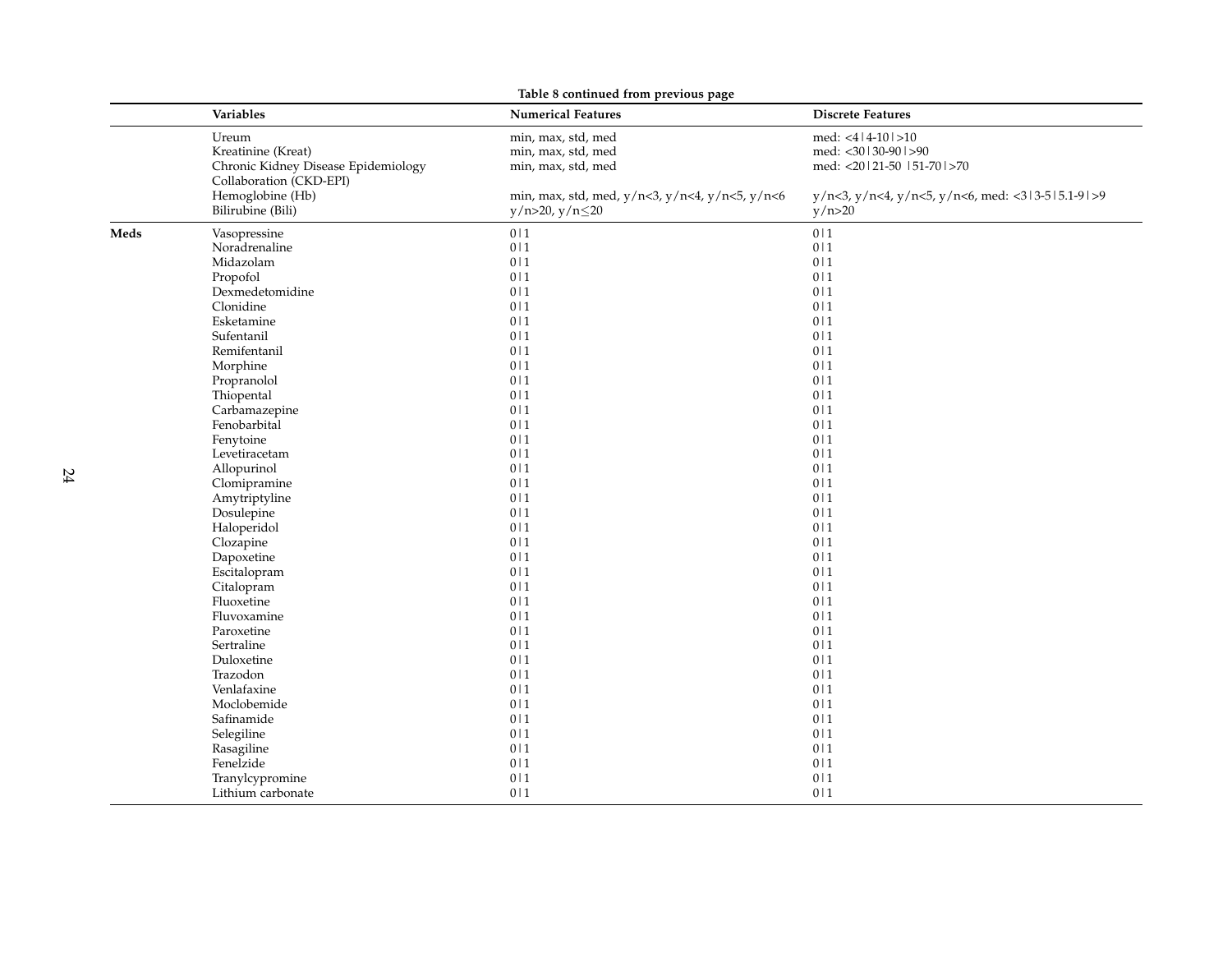# B. Additional results

| Metric<br>Medication | <b>AUC</b><br><b>Names</b> | Groups              | <b>Names</b>        | Groups              | Specificity<br>Names | Groups              | Precision<br>Names  | Groups                | F1<br><b>Names</b>    | Groups              |
|----------------------|----------------------------|---------------------|---------------------|---------------------|----------------------|---------------------|---------------------|-----------------------|-----------------------|---------------------|
| NB                   | $0.60~(\pm 0.08)$          | $0.61 (\pm 0.08)$   | $0.57 (\pm 0.20)$   | $0.55 \ (\pm 0.20)$ | $0.58 \ (\pm 0.15)$  | $0.59 \ (\pm 0.16)$ | $0.25 (\pm 0.08)$   | $0.25 (\pm 0.09)$     | $0.33 \ (\pm 0.10)$   | $0.33 \ (\pm 0.10)$ |
| <b>KNN</b>           | $0.57 \ (\pm 0.09)$        | $0.56 \ (\pm 0.08)$ | $0.41 (\pm 0.19)$   | $0.41 (\pm 0.19)$   | $0.69 \ (\pm 0.13)$  | $0.68 \ (\pm 0.14)$ | $0.25 (\pm 0.12)$   | $0.25 \ (\pm 0.11)$   | $0.29 \ (\pm 0.11)$   | $0.29 \ (\pm 0.11)$ |
| LGR                  | $0.62 \ (\pm 0.10)$        | $0.62 \ (\pm 0.10)$ | $0.54~(\pm 0.17)$   | $0.55 \ (\pm 0.16)$ | $0.63 \ (\pm 0.11)$  | $0.63 \ (\pm 0.11)$ | $0.27 (\pm 0.10)$   | $0.27 (\pm 0.11)$     | $0.35 \ (\pm 0.11)$   | $0.35 \ (\pm 0.11)$ |
| SVMpoly              | $0.55 \ (\pm 0.13)$        | $0.56 \ (\pm 0.12)$ | $0.62 \ (\pm 0.30)$ | $0.62 \ (\pm 0.30)$ | $0.49 \ (\pm 0.35)$  | $0.49 \ (\pm 0.35)$ | $0.26 \ (\pm 0.14)$ | $0.26 \ (\pm 0.13)$   | $0.33 \ (\pm 0.11)$   | $0.33 \ (\pm 0.11)$ |
| SVMrbf               | $0.57 \ (\pm 0.10)$        | $0.57 (\pm 0.11)$   | $0.58 \ (\pm 0.18)$ | $0.57 (\pm 0.18)$   | $0.55 \ (\pm 0.15)$  | $0.56 \ (\pm 0.15)$ | $0.24~(\pm 0.10)$   | $0.24 \ (\pm 0.10)$   | $0.33 \ (\pm 0.11)$   | $0.33 \ (\pm 0.11)$ |
| SVMsigmoid           | $0.50~(\pm 0.09)$          | $0.50~(\pm 0.09)$   | $0.60 (\pm 0.23)$   | $0.59 \ (\pm 0.24)$ | $0.49 \ (\pm 0.20)$  | $0.49 \ (\pm 0.20)$ | $0.21 (\pm 0.08)$   | $0.21 (\pm 0.08)$     | $0.30 \ (\pm 0.10)$   | $0.30 \ (\pm 0.10)$ |
| RF                   | $0.62 \ (\pm 0.07)$        | $0.62 \ (\pm 0.08)$ | $0.52 \ (\pm 0.16)$ | $0.52 \ (\pm 0.16)$ | $0.65 \ (\pm 0.10)$  | $0.65 \ (\pm 0.10)$ | $0.27 (\pm 0.11)$   | $0.28 \ (\pm 0.11)$   | $0.35 \ (\pm 0.11)$   | $0.35 \ (\pm 0.11)$ |
| GB                   | $0.57 \ (\pm 0.09)$        | $0.58 \ (\pm 0.09)$ | $0.33 \ (\pm 0.22)$ | $0.34 \ (\pm 0.22)$ | $0.76 \ (\pm 0.15)$  | $0.76 \ (\pm 0.15)$ | $0.26 \ (\pm 0.13)$ | $0.27 (\pm 0.13)$     | $0.26$ ( $\pm 0.12$ ) | $0.27 (\pm 0.13)$   |
| Discrete             | $0.59 \ (\pm 0.10)$        | $0.59 \ (\pm 0.10)$ | $0.51 (\pm 0.21)$   | $0.52 \ (\pm 0.21)$ | $0.63 \ (\pm 0.16)$  | $0.63 \ (\pm 0.16)$ | $0.26 \ (\pm 0.11)$ | $0.26 \ (\pm 0.11)$   | $0.32~(\pm 0.12)$     | $0.33 \ (\pm 0.11)$ |
| Numerical            | $0.56 \ (\pm 0.10)$        | $0.57 \ (\pm 0.11)$ | $0.53 \ (\pm 0.25)$ | $0.52~(\pm 0.25)$   | $0.58 \ (\pm 0.24)$  | $0.59 \ (\pm 0.24)$ | $0.25 \ (\pm 0.11)$ | $0.25 (\pm 0.12)$     | $0.31 (\pm 0.11)$     | $0.31 (\pm 0.11)$   |
| undersampling        | $0.58 \ (\pm 0.10)$        | $0.58 \ (\pm 0.10)$ | $0.59 \ (\pm 0.19)$ | $0.59 \ (\pm 0.19)$ | $0.55 (\pm 0.17)$    | $0.55 (\pm 0.17)$   | $0.25 \ (\pm 0.09)$ | $0.25$ ( $\pm 0.09$ ) | $0.34~(\pm 0.10)$     | $0.33 \ (\pm 0.10)$ |
| normal               | $0.57 \ (\pm 0.10)$        | $0.58 \ (\pm 0.10)$ | $0.48~(\pm 0.26)$   | $0.47 (\pm 0.25)$   | $0.64~(\pm 0.23)$    | $0.65 \ (\pm 0.23)$ | $0.26 \ (\pm 0.13)$ | $0.26 \ (\pm 0.13)$   | $0.30~(\pm 0.13)$     | $0.30 \ (\pm 0.13)$ |
| oversampling         | $0.58 \ (\pm 0.10)$        | $0.58 \ (\pm 0.10)$ | $0.50~(\pm 0.22)$   | $0.50~(\pm 0.22)$   | $0.62 \ (\pm 0.19)$  | $0.62 \ (\pm 0.19)$ | $0.25 \ (\pm 0.11)$ | $0.26 \ (\pm 0.11)$   | $0.32 \ (\pm 0.11)$   | $0.32 \ (\pm 0.11)$ |
|                      | $0.58 \ (\pm 0.10)$        | $0.58 \ (\pm 0.10)$ | $0.52 \ (\pm 0.23)$ | $0.52 \ (\pm 0.23)$ | $0.61 (\pm 0.20)$    | $0.61 (\pm 0.20)$   | $0.25 \ (\pm 0.11)$ | $0.25 \ (\pm 0.11)$   | $0.32 \ (\pm 0.11)$   | $0.32 \ (\pm 0.11)$ |
|                      |                            |                     |                     |                     | Recall/Sensitivity   |                     |                     |                       |                       |                     |

**Table 9:** Aggregated means (SD) for medication features engineered per medication (n=39) or group of application (n=4).

|  | <b>Table 10:</b> Aggregated means (SD) for features dropped if $>$ 20% is missing (TRUE) or all features included (FALSE). |
|--|----------------------------------------------------------------------------------------------------------------------------|
|  |                                                                                                                            |

<span id="page-24-1"></span><span id="page-24-0"></span>

|          | Metric<br>Drop features | <b>AUC</b><br><b>TRUE</b> | <b>FALSE</b>        | Recall/Sensitivity<br><b>TRUE</b> | <b>FALSE</b>        | Specificity<br><b>TRUE</b> | <b>FALSE</b>        | Precision<br><b>TRUE</b> | <b>FALSE</b>        | F1<br><b>TRUE</b>     | <b>FALSE</b>        |
|----------|-------------------------|---------------------------|---------------------|-----------------------------------|---------------------|----------------------------|---------------------|--------------------------|---------------------|-----------------------|---------------------|
| Models   | NΒ                      | $0.59 \ (\pm 0.07)$       | $0.61 (\pm 0.08)$   | $0.59 \ (\pm 0.18)$               | $0.54 \ (\pm 0.21)$ | $0.54~(\pm 0.14)$          | $0.61 (\pm 0.15)$   | $0.24~(\pm 0.08)$        | $0.26 \ (\pm 0.09)$ | $0.33 \ (\pm 0.09)$   | $0.33 \ (\pm 0.10)$ |
|          | <b>KNN</b>              | $0.57 \ (\pm 0.09)$       | $0.56 \ (\pm 0.08)$ | $0.43 \ (\pm 0.19)$               | $0.39 \ (\pm 0.19)$ | $0.68 \ (\pm 0.13)$        | $0.69 \ (\pm 0.14)$ | $0.25 \ (\pm 0.11)$      | $0.25 (\pm 0.12)$   | $0.30 \ (\pm 0.11)$   | $0.28 \ (\pm 0.11)$ |
|          | LGR                     | $0.62 \ (\pm 0.10)$       | $0.62 \ (\pm 0.11)$ | $0.55 (\pm 0.16)$                 | $0.53 \ (\pm 0.18)$ | $0.62 \ (\pm 0.11)$        | $0.64 \ (\pm 0.12)$ | $0.27 (\pm 0.10)$        | $0.27 (\pm 0.11)$   | $0.35 \ (\pm 0.10)$   | $0.35 \ (\pm 0.12)$ |
|          | SVMpoly                 | $0.57 \ (\pm 0.13)$       | $0.54 \ (\pm 0.12)$ | $0.65 \ (\pm 0.28)$               | $0.60~(\pm 0.31)$   | $0.48~(\pm 0.34)$          | $0.50~(\pm 0.36)$   | $0.27 \ (\pm 0.13)$      | $0.26 \ (\pm 0.14)$ | $0.34 \ (\pm 0.11)$   | $0.31 \ (\pm 0.11)$ |
|          | SVMrbf                  | $0.58 \ (\pm 0.10)$       | $0.57 \ (\pm 0.11)$ | $0.60~(\pm 0.17)$                 | $0.55 \ (\pm 0.19)$ | $0.54 \ (\pm 0.13)$        | $0.57 (\pm 0.16)$   | $0.24~(\pm 0.10)$        | $0.24~(\pm 0.09)$   | $0.34 \ (\pm 0.11)$   | $0.32 \ (\pm 0.11)$ |
|          | SVMsigmoid              | $0.48~(\pm 0.09)$         | $0.52 \ (\pm 0.09)$ | $0.59 \ (\pm 0.25)$               | $0.61 (\pm 0.21)$   | $0.48~(\pm 0.22)$          | $0.50~(\pm 0.18)$   | $0.21 (\pm 0.08)$        | $0.22~(\pm 0.08)$   | $0.29 \ (\pm 0.10)$   | $0.32 \ (\pm 0.10)$ |
|          | RF                      | $0.62 \ (\pm 0.08)$       | $0.63 \ (\pm 0.07)$ | $0.53 \ (\pm 0.16)$               | $0.51 (\pm 0.16)$   | $0.65 \ (\pm 0.10)$        | $0.66 \ (\pm 0.10)$ | $0.28 \ (\pm 0.11)$      | $0.27 (\pm 0.10)$   | $0.35 \ (\pm 0.11)$   | $0.34 \ (\pm 0.11)$ |
|          | GB                      | $0.57 (\pm 0.08)$         | $0.56 \ (\pm 0.10)$ | $0.34 \ (\pm 0.22)$               | $0.32 \ (\pm 0.22)$ | $0.75 \ (\pm 0.15)$        | $0.77 (\pm 0.15)$   | $0.25 \ (\pm 0.12)$      | $0.26 \ (\pm 0.13)$ | $0.26 \ (\pm 0.12)$   | $0.26 \ (\pm 0.13)$ |
| Features | Discrete                | $0.59 \ (\pm 0.10)$       | $0.58 \ (\pm 0.10)$ | $0.53 \ (\pm 0.21)$               | $0.50 \ (\pm 0.21)$ | $0.62 \ (\pm 0.15)$        | $0.64 \ (\pm 0.16)$ | $0.26 \ (\pm 0.10)$      | $0.25 \ (\pm 0.11)$ | $0.33 \ (\pm 0.12)$   | $0.32 \ (\pm 0.12)$ |
|          | Numerical               | $0.56 \ (\pm 0.10)$       | $0.57 (\pm 0.11)$   | $0.54 \ (\pm 0.24)$               | $0.51 (\pm 0.25)$   | $0.56 \ (\pm 0.24)$        | $0.60~(\pm 0.24)$   | $0.24 \ (\pm 0.11)$      | $0.25 (\pm 0.12)$   | $0.31 (\pm 0.11)$     | $0.31 \ (\pm 0.12)$ |
| Sampling | undersampling           | $0.58 \ (\pm 0.10)$       | $0.57 \ (\pm 0.10)$ | $0.59 \ (\pm 0.19)$               | $0.59 \ (\pm 0.19)$ | $0.55 \ (\pm 0.17)$        | $0.55 (\pm 0.17)$   | $0.25 \ (\pm 0.09)$      | $0.25 \ (\pm 0.09)$ | $0.34 \ (\pm 0.10)$   | $0.33 \ (\pm 0.10)$ |
|          | normal                  | $0.57 (\pm 0.11)$         | $0.58 \ (\pm 0.10)$ | $0.49 \ (\pm 0.26)$               | $0.46 \ (\pm 0.25)$ | $0.63 \ (\pm 0.24)$        | $0.66 \ (\pm 0.23)$ | $0.25 \ (\pm 0.12)$      | $0.26 \ (\pm 0.13)$ | $0.30$ ( $\pm 0.12$ ) | $0.30 \ (\pm 0.13)$ |
|          | oversampling            | $0.58 \ (\pm 0.10)$       | $0.58 \ (\pm 0.10)$ | $0.52 \ (\pm 0.22)$               | $0.48~(\pm 0.22)$   | $0.60 \ (\pm 0.19)$        | $0.64 \ (\pm 0.19)$ | $0.25 \ (\pm 0.11)$      | $0.26 \ (\pm 0.11)$ | $0.32~(\pm 0.11)$     | $0.31 \ (\pm 0.12)$ |
| Overall  |                         | $0.58 \ (\pm 0.10)$       | $0.58 \ (\pm 0.10)$ | $0.53 \ (\pm 0.23)$               | $0.51 (\pm 0.23)$   | $0.59 \ (\pm 0.20)$        | $0.62 \ (\pm 0.20)$ | $0.25 \ (\pm 0.11)$      | $0.25 \ (\pm 0.11)$ | $0.32 \ (\pm 0.11)$   | $0.32 \ (\pm 0.12)$ |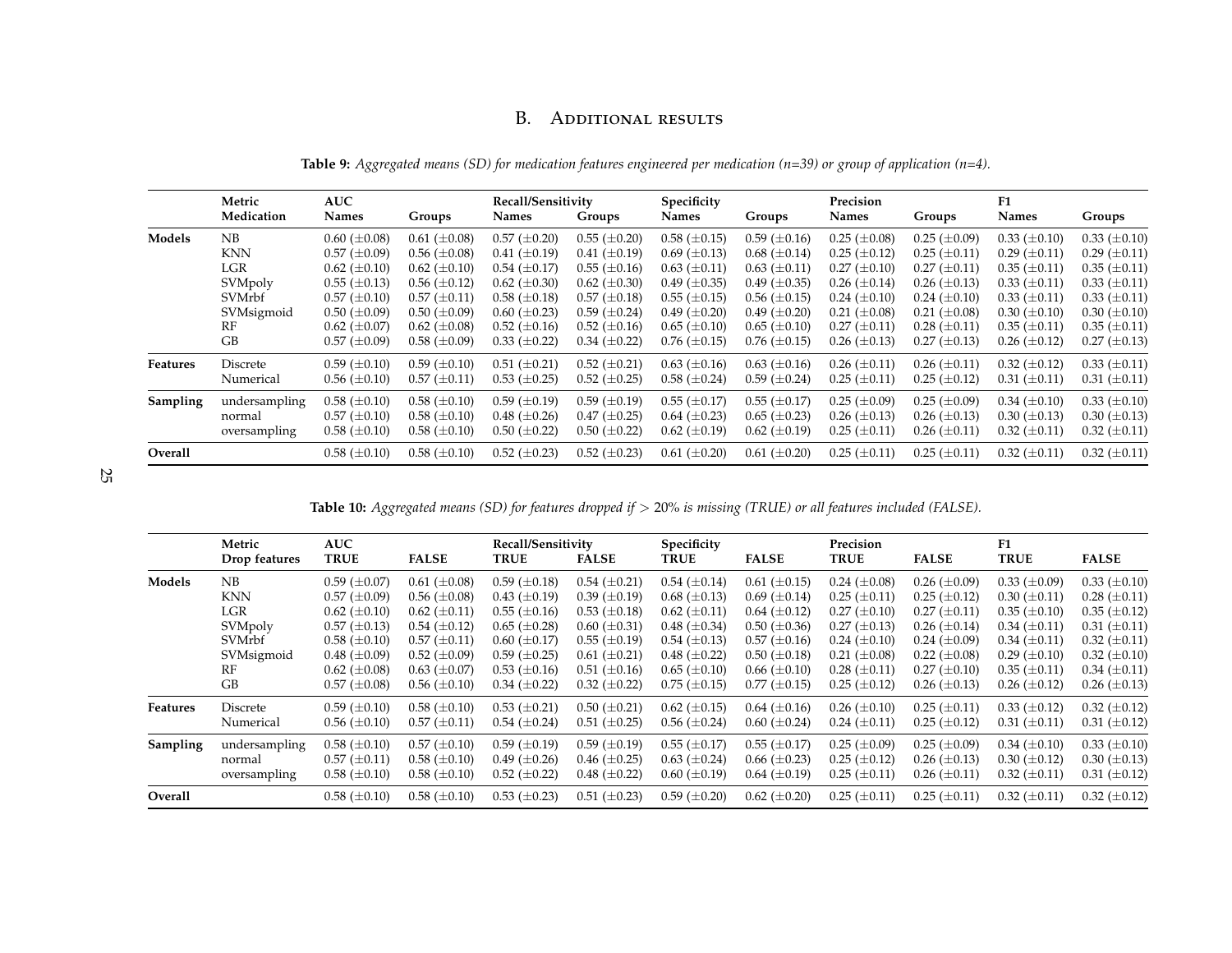|          | Metric        | AUC                 |                     | Recall/Sensitivity  |                     | Specificity         |                     | Precision           |                     | F1                  |                     |
|----------|---------------|---------------------|---------------------|---------------------|---------------------|---------------------|---------------------|---------------------|---------------------|---------------------|---------------------|
|          | Vitals window | 8h                  | daily               | 8h                  | daily               | 8h                  | daily               | 8h                  | daily               | 8h                  | daily               |
| Models   | NB            | $0.62 \ (\pm 0.08)$ | $0.61 (\pm 0.09)$   | $0.56 \ (\pm 0.21)$ | $0.54~(\pm 0.22)$   | $0.59 \ (\pm 0.17)$ | $0.61 (\pm 0.16)$   | $0.25 \ (\pm 0.09)$ | $0.25 \ (\pm 0.09)$ | $0.34~(\pm 0.10)$   | $0.33 \ (\pm 0.11)$ |
|          | KNN           | $0.55 \ (\pm 0.08)$ | $0.56 \ (\pm 0.08)$ | $0.41 (\pm 0.20)$   | 0.39 $(\pm 0.19)$   | $0.68 \ (\pm 0.14)$ | $0.69 \ (\pm 0.14)$ | $0.25 \ (\pm 0.12)$ | $0.25 \ (\pm 0.12)$ | $0.29 \ (\pm 0.12)$ | $0.28 \ (\pm 0.10)$ |
|          | LGR           | $0.61 (\pm 0.11)$   | $0.61 \ (\pm 0.11)$ | $0.54~(\pm 0.17)$   | $0.54~(\pm 0.17)$   | $0.63 \ (\pm 0.12)$ | $0.63 \ (\pm 0.12)$ | $0.27 (\pm 0.10)$   | $0.27 (\pm 0.11)$   | $0.34 \ (\pm 0.11)$ | $0.34~(\pm 0.12)$   |
|          | SVMpoly       | $0.55 (\pm 0.12)$   | $0.55 \ (\pm 0.11)$ | $0.54 \ (\pm 0.31)$ | $0.55 \ (\pm 0.30)$ | $0.56 \ (\pm 0.35)$ | $0.55 (\pm 0.34)$   | $0.26 \ (\pm 0.15)$ | $0.26 \ (\pm 0.13)$ | $0.31 (\pm 0.12)$   | $0.31 (\pm 0.11)$   |
|          | SVMrbf        | $0.59 \ (\pm 0.10)$ | $0.57 \ (\pm 0.11)$ | $0.53 \ (\pm 0.20)$ | $0.55 (\pm 0.21)$   | $0.59 \ (\pm 0.16)$ | $0.59 \ (\pm 0.17)$ | $0.24~(\pm 0.10)$   | $0.24~(\pm 0.10)$   | $0.32 \ (\pm 0.11)$ | $0.33 \ (\pm 0.12)$ |
|          | SVMsigmoid    | $0.52 \ (\pm 0.09)$ | $0.52 \ (\pm 0.09)$ | $0.63 \ (\pm 0.21)$ | $0.62 \ (\pm 0.21)$ | $0.49 \ (\pm 0.18)$ | $0.49 \ (\pm 0.17)$ | $0.22~(\pm 0.08)$   | $0.22~(\pm 0.08)$   | $0.32 \ (\pm 0.11)$ | $0.32 \ (\pm 0.11)$ |
|          | RF            | $0.62 \ (\pm 0.07)$ | $0.62 \ (\pm 0.08)$ | $0.52 \ (\pm 0.17)$ | $0.49 \ (\pm 0.16)$ | $0.65 \ (\pm 0.10)$ | $0.65 \ (\pm 0.10)$ | $0.27 (\pm 0.10)$   | $0.26 \ (\pm 0.10)$ | $0.34 \ (\pm 0.11)$ | $0.33 \ (\pm 0.11)$ |
|          | GB            | $0.57 \ (\pm 0.10)$ | $0.55 \ (\pm 0.09)$ | $0.33 \ (\pm 0.23)$ | $0.30~(\pm 0.19)$   | $0.77 (\pm 0.14)$   | $0.77 (\pm 0.15)$   | $0.26 \ (\pm 0.13)$ | $0.25 \ (\pm 0.12)$ | $0.26 \ (\pm 0.13)$ | $0.25 \ (\pm 0.11)$ |
| Features | Discrete      | $0.59 \ (\pm 0.10)$ | $0.58 \ (\pm 0.10)$ | $0.51 (\pm 0.22)$   | $0.50~(\pm 0.22)$   | $0.63 \ (\pm 0.16)$ | $0.64~(\pm 0.16)$   | $0.25 \ (\pm 0.11)$ | $0.25 \ (\pm 0.10)$ | $0.32 \ (\pm 0.12)$ | $0.32 \ (\pm 0.11)$ |
|          | Numerical     | $0.57 \ (\pm 0.10)$ | $0.57 \ (\pm 0.10)$ | $0.51 (\pm 0.24)$   | $0.50~(\pm 0.25)$   | $0.61 (\pm 0.23)$   | $0.61 (\pm 0.23)$   | $0.26 \ (\pm 0.12)$ | $0.25 \ (\pm 0.11)$ | $0.31 (\pm 0.12)$   | $0.31 (\pm 0.12)$   |
| Sampling | undersampling | $0.58 \ (\pm 0.09)$ | $0.57 \ (\pm 0.10)$ | $0.60 \ (\pm 0.18)$ | $0.57 (\pm 0.20)$   | $0.54~(\pm 0.16)$   | $0.55 (\pm 0.17)$   | $0.25 \ (\pm 0.09)$ | $0.24~(\pm 0.08)$   | $0.34~(\pm 0.10)$   | $0.33 \ (\pm 0.10)$ |
|          | normal        | $0.58 \ (\pm 0.10)$ | $0.58 \ (\pm 0.10)$ | $0.45 \ (\pm 0.26)$ | $0.45 \ (\pm 0.25)$ | $0.67 \ (\pm 0.22)$ | $0.66 \ (\pm 0.22)$ | $0.25 \ (\pm 0.13)$ | $0.25 \ (\pm 0.12)$ | $0.29 \ (\pm 0.13)$ | $0.30 \ (\pm 0.12)$ |
|          | oversampling  | $0.58 \ (\pm 0.10)$ | $0.58 \ (\pm 0.10)$ | $0.47 (\pm 0.22)$   | $0.47 (\pm 0.23)$   | $0.65 \ (\pm 0.18)$ | $0.65 \ (\pm 0.19)$ | $0.26 \ (\pm 0.11)$ | $0.26 \ (\pm 0.11)$ | $0.31 (\pm 0.11)$   | $0.31 (\pm 0.12)$   |
| Overall  |               | $0.58 \ (\pm 0.10)$ | $0.58 \ (\pm 0.10)$ | $0.51 (\pm 0.23)$   | $0.50~(\pm 0.23)$   | $0.62 \ (\pm 0.20)$ | $0.62 \ (\pm 0.20)$ | $0.25 \ (\pm 0.11)$ | $0.25 \ (\pm 0.11)$ | $0.32 \ (\pm 0.12)$ | $0.31 (\pm 0.11)$   |

**Table 11:** Aggregated means (SD) for vitals engineered at intervals of 8 hours (8h) or 24 hours (daily) (non-vitals engineered at intervals of 24 hours).

26

**Table 12:** Aggregated means (SD) for features engineered at intervals of 8 or 24 hours depending on the variable (daily) or at a single interval over the entire three days *before the fever (overall).*

<span id="page-25-0"></span>

|                 | Metric<br>General window | <b>AUC</b><br>daily | overall             | Recall/Sensitivity<br>daily | overall               | Specificity<br>daily | overall             | Precision<br>daily  | overall               | F1<br>daily         | overall             |
|-----------------|--------------------------|---------------------|---------------------|-----------------------------|-----------------------|----------------------|---------------------|---------------------|-----------------------|---------------------|---------------------|
| Models          | NB                       | $0.62 \ (\pm 0.08)$ | $0.60~(\pm 0.08)$   | $0.56 \ (\pm 0.21)$         | $0.51 (\pm 0.18)$     | $0.59 \ (\pm 0.17)$  | $0.64~(\pm 0.12)$   | $0.25 \ (\pm 0.09)$ | $0.26 \ (\pm 0.09)$   | $0.34 \ (\pm 0.10)$ | $0.33 \ (\pm 0.10)$ |
|                 | <b>KNN</b>               | $0.55 (\pm 0.08)$   | $0.56 \ (\pm 0.09)$ | $0.41 (\pm 0.20)$           | $0.38 \ (\pm 0.19)$   | $0.68 \ (\pm 0.14)$  | $0.70~(\pm 0.14)$   | $0.25 (\pm 0.12)$   | $0.26 \ (\pm 0.13)$   | $0.29 \ (\pm 0.12)$ | $0.28 (\pm 0.11)$   |
|                 | LGR                      | $0.61 (\pm 0.11)$   | $0.63 \ (\pm 0.10)$ | $0.54~(\pm 0.17)$           | $0.52 \ (\pm 0.19)$   | $0.63 \ (\pm 0.12)$  | $0.66 \ (\pm 0.10)$ | $0.27 (\pm 0.10)$   | $0.28 \ (\pm 0.12)$   | $0.34 \ (\pm 0.11)$ | $0.35 \ (\pm 0.13)$ |
|                 | SVMpoly                  | $0.55 (\pm 0.12)$   | $0.51 (\pm 0.13)$   | $0.54~(\pm 0.31)$           | $0.70~(\pm 0.30)$     | $0.56 \ (\pm 0.35)$  | $0.39 \ (\pm 0.35)$ | $0.26 \ (\pm 0.15)$ | $0.26 \ (\pm 0.14)$   | $0.31 (\pm 0.12)$   | $0.33 \ (\pm 0.09)$ |
|                 | SVMrbf                   | $0.59 \ (\pm 0.10)$ | $0.54~(\pm 0.11)$   | $0.53 \ (\pm 0.20)$         | $0.58 \ (\pm 0.18)$   | $0.59 \ (\pm 0.16)$  | $0.52~(\pm 0.15)$   | $0.24~(\pm 0.10)$   | $0.22~(\pm 0.09)$     | $0.32 \ (\pm 0.11)$ | $0.32 \ (\pm 0.10)$ |
|                 | SVMsigmoid               | $0.52~(\pm 0.09)$   | $0.53 \ (\pm 0.10)$ | $0.63 \ (\pm 0.21)$         | $0.58$ ( $\pm 0.22$ ) | $0.49 \ (\pm 0.18)$  | $0.51 (\pm 0.18)$   | $0.22~(\pm 0.08)$   | $0.22~(\pm 0.08)$     | $0.32 \ (\pm 0.11)$ | $0.30 \ (\pm 0.10)$ |
|                 | RF                       | $0.62~(\pm 0.07)$   | $0.63~(\pm 0.07)$   | $0.52 \ (\pm 0.17)$         | $0.51 (\pm 0.14)$     | $0.65 \ (\pm 0.10)$  | $0.67 \ (\pm 0.10)$ | $0.27 (\pm 0.10)$   | $0.29 \ (\pm 0.11)$   | $0.34 \ (\pm 0.11)$ | $0.36 \ (\pm 0.11)$ |
|                 | GB                       | $0.57 (\pm 0.10)$   | $0.57 (\pm 0.10)$   | $0.33 \ (\pm 0.23)$         | $0.33 \ (\pm 0.23)$   | $0.77 (\pm 0.14)$    | $0.77 (\pm 0.14)$   | $0.26 \ (\pm 0.13)$ | $0.27 (\pm 0.14)$     | $0.26 \ (\pm 0.13)$ | $0.27 (\pm 0.14)$   |
| <b>Features</b> | Discrete                 | $0.59 \ (\pm 0.10)$ | $0.58 \ (\pm 0.10)$ | $0.51 (\pm 0.22)$           | $0.50~(\pm 0.20)$     | $0.63 \ (\pm 0.16)$  | $0.64~(\pm 0.16)$   | $0.25 \ (\pm 0.11)$ | $0.26 \ (\pm 0.12)$   | $0.32 \ (\pm 0.12)$ | $0.32 \ (\pm 0.11)$ |
|                 | Numerical                | $0.57 (\pm 0.10)$   | $0.56 \ (\pm 0.12)$ | $0.51 (\pm 0.24)$           | $0.53 \ (\pm 0.26)$   | $0.61~(\pm 0.23)$    | $0.58~(\pm 0.25)$   | $0.26 \ (\pm 0.12)$ | $0.25 \ (\pm 0.11)$   | $0.31 (\pm 0.12)$   | $0.31 (\pm 0.11)$   |
| Sampling        | undersampling            | $0.58 \ (\pm 0.09)$ | $0.57 (\pm 0.11)$   | $0.60~(\pm 0.18)$           | $0.58 \ (\pm 0.20)$   | $0.54~(\pm 0.16)$    | $0.56 \ (\pm 0.19)$ | $0.25 \ (\pm 0.09)$ | $0.25$ ( $\pm 0.09$ ) | $0.34 \ (\pm 0.10)$ | $0.34 \ (\pm 0.10)$ |
|                 | normal                   | $0.58 \ (\pm 0.10)$ | $0.57 (\pm 0.11)$   | $0.45 \ (\pm 0.26)$         | $0.47 (\pm 0.25)$     | $0.67 (\pm 0.22)$    | $0.65 \ (\pm 0.24)$ | $0.25 \ (\pm 0.13)$ | $0.27 (\pm 0.14)$     | $0.29 \ (\pm 0.13)$ | $0.30 (\pm 0.12)$   |
|                 | oversampling             | $0.58 \ (\pm 0.10)$ | $0.57 \ (\pm 0.10)$ | $0.47 (\pm 0.22)$           | $0.50~(\pm 0.22)$     | $0.65 \ (\pm 0.18)$  | $0.62 \ (\pm 0.20)$ | $0.26~(\pm 0.11)$   | $0.25 \ (\pm 0.11)$   | $0.31 (\pm 0.11)$   | $0.31 (\pm 0.11)$   |
| Overall         |                          | $0.58 \ (\pm 0.10)$ | $0.57 (\pm 0.11)$   | $0.51 (\pm 0.23)$           | $0.52 \ (\pm 0.23)$   | $0.62~(\pm 0.20)$    | $0.62 \ (\pm 0.21)$ | $0.25 \ (\pm 0.11)$ | $0.26 \ (\pm 0.11)$   | $0.32 \ (\pm 0.12)$ | $0.32 \ (\pm 0.11)$ |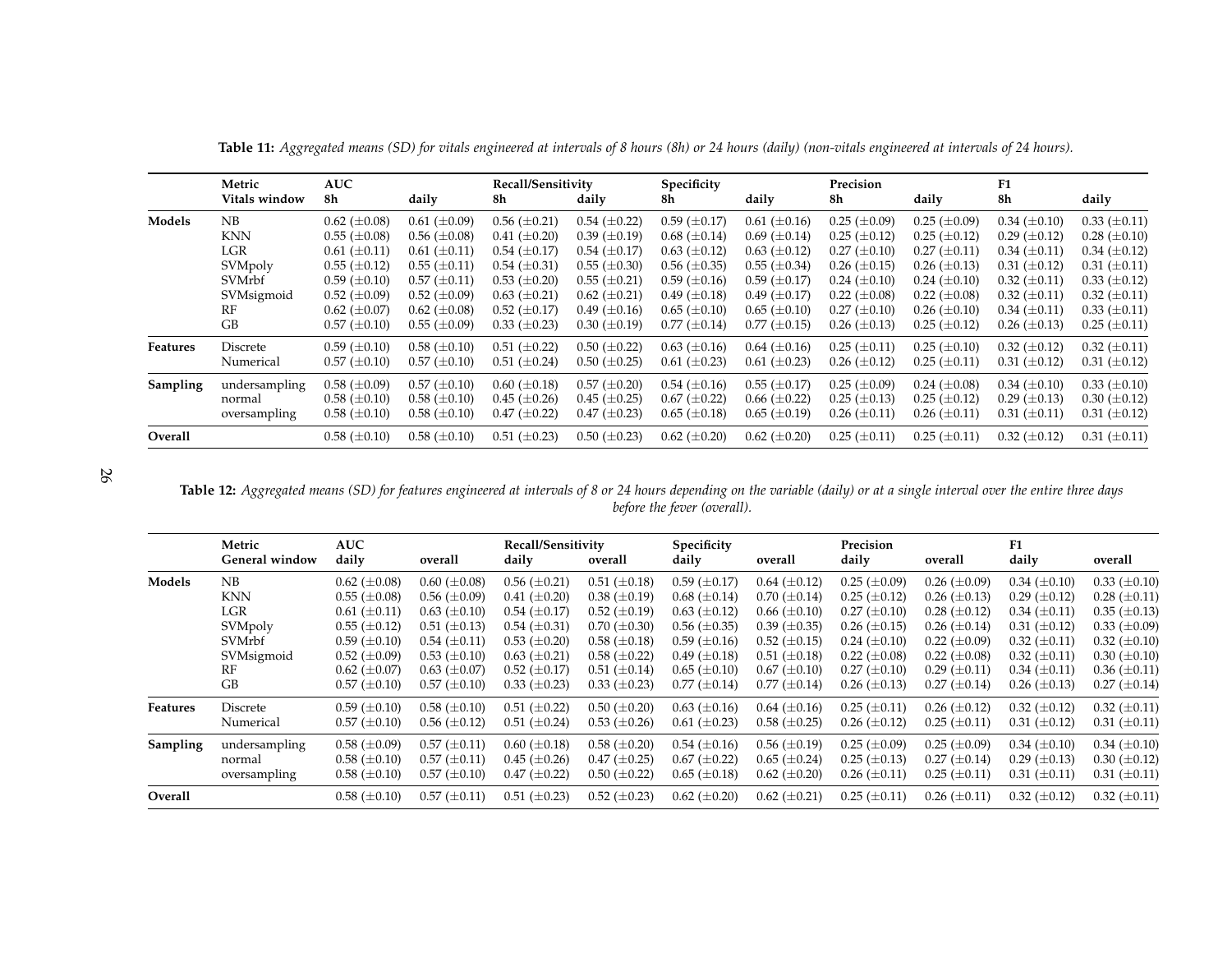**Metric AUC Recall/Sensitivity Specificity Precision F1Discrete** model sampling Discrete Numerical Discrete Numerical Discrete Numerical Discrete Numerical Discrete Numerical **Dummy undersamplingg**  $0.48(0.12)$   $0.48(0.12)$   $0.39(0.20)$   $0.39(0.20)$   $0.56(0.05)$   $0.56(0.05)$   $0.19(0.13)$   $0.19(0.13)$   $0.26(0.15)$   $0.26(0.15)$ **normal** $1$  0.55 (0.09) 0.55 (0.09) 0.28 (0.15) 0.28 (0.15) 0.82 (0.03) 0.82 (0.03) 0.27 (0.12) 0.27 (0.12) 0.27 (0.13) 0.27 (0.13) **oversamplingg**  $0.48(0.12)$   $0.48(0.12)$   $0.39(0.20)$   $0.39(0.20)$   $0.56(0.05)$   $0.56(0.05)$   $0.19(0.13)$   $0.19(0.13)$   $0.26(0.15)$   $0.26(0.15)$ **NB undersamplingg**  $0.62 (\pm 0.07)$   $0.63 (\pm 0.09)$   $0.74 (\pm 0.09)$   $0.48 (\pm 0.16)$   $0.42 (\pm 0.08)$   $0.69 (\pm 0.06)$   $0.24 (\pm 0.06)$   $0.27 (\pm 0.11)$   $0.35 (\pm 0.07)$   $0.34 (\pm 0.12)$ **normal** $1$  0.62 ( $\pm$ 0.07) 0.61 ( $\pm$ 0.10) 0.75 ( $\pm$ 0.10) 0.37 ( $\pm$ 0.13) 0.42 ( $\pm$ 0.08) 0.75 ( $\pm$ 0.07) 0.24 ( $\pm$ 0.07) 0.27 ( $\pm$ 0.11) 0.36 ( $\pm$ 0.08) 0.31 ( $\pm$ 0.12) **oversamplingg**  $0.62 \ (\pm 0.05)$   $0.60 \ (\pm 0.11)$   $0.66 \ (\pm 0.15)$   $0.37 \ (\pm 0.13)$   $0.50 \ (\pm 0.12)$   $0.74 \ (\pm 0.06)$   $0.25 \ (\pm 0.08)$   $0.26 \ (\pm 0.11)$   $0.35 \ (\pm 0.09)$   $0.30 \ (\pm 0.12)$ **KNN undersamplingg**  $0.56 \ (\pm 0.07)$   $0.58 \ (\pm 0.06)$   $0.55 \ (\pm 0.12)$   $0.57 \ (\pm 0.17)$   $0.60 \ (\pm 0.07)$   $0.54 \ (\pm 0.06)$   $0.25 \ (\pm 0.08)$   $0.23 \ (\pm 0.09)$   $0.34 \ (\pm 0.10)$   $0.32 \ (\pm 0.11)$ **normal** $0.55 \ (\pm 0.07)$   $0.54 \ (\pm 0.05)$   $0.23 \ (\pm 0.14)$   $0.26 \ (\pm 0.11)$   $0.88 \ (\pm 0.04)$   $0.82 \ (\pm 0.04)$   $0.29 \ (\pm 0.17)$   $0.26 \ (\pm 0.12)$   $0.24 \ (\pm 0.14)$   $0.25 \ (\pm 0.10)$ **oversamplingg**  $0.54 (\pm 0.07)$   $0.53 (\pm 0.12)$   $0.41 (\pm 0.11)$   $0.44 (\pm 0.22)$   $0.62 (\pm 0.03)$   $0.62 (\pm 0.08)$   $0.21 (\pm 0.09)$   $0.22 (\pm 0.13)$   $0.28 (\pm 0.10)$   $0.29 (\pm 0.14)$ **LGR undersamplingg**  $0.64 (\pm 0.10)$   $0.59 (\pm 0.07)$   $0.67 (\pm 0.13)$   $0.52 (\pm 0.10)$   $0.52 (\pm 0.11)$   $0.59 (\pm 0.07)$   $0.26 (\pm 0.09)$   $0.24 (\pm 0.08)$   $0.37 (\pm 0.10)$   $0.32 (\pm 0.08)$ **normal** $0.64 (\pm 0.08)$   $0.63 (\pm 0.10)$   $0.62 (\pm 0.13)$   $0.53 (\pm 0.17)$   $0.58 (\pm 0.11)$   $0.68 (\pm 0.10)$   $0.27 (\pm 0.11)$   $0.30 (\pm 0.13)$   $0.37 (\pm 0.12)$   $0.37 (\pm 0.13)$ **oversamplingg**  $0.55 (\pm 0.14)$   $0.62 (\pm 0.11)$   $0.38 (\pm 0.18)$   $0.50 (\pm 0.12)$   $0.73 (\pm 0.07)$   $0.68 (\pm 0.08)$   $0.25 (\pm 0.11)$   $0.28 (\pm 0.09)$   $0.29 (\pm 0.12)$   $0.35 (\pm 0.09)$ **SVM (poly) undersamplingg**  $0.57 (\pm 0.10)$   $0.51 (\pm 0.08)$   $0.42 (\pm 0.20)$   $0.79 (\pm 0.28)$   $0.70 (\pm 0.12)$   $0.23 (\pm 0.33)$   $0.24 (\pm 0.13)$   $0.22 (\pm 0.09)$   $0.29 (\pm 0.14)$   $0.31 (\pm 0.08)$ **normal** $0.60 (\pm 0.11)$   $0.45 (\pm 0.10)$   $0.34 (\pm 0.16)$   $0.68 (\pm 0.36)$   $0.80 (\pm 0.09)$   $0.37 (\pm 0.39)$   $0.27 (\pm 0.15)$   $0.24 (\pm 0.18)$   $0.29 (\pm 0.15)$   $0.29 (\pm 0.14)$ **oversamplingg**  $0.62 (\pm 0.08)$   $0.56 (\pm 0.12)$   $0.34 (\pm 0.13)$   $0.68 (\pm 0.30)$   $0.82 (\pm 0.05)$   $0.44 (\pm 0.38)$   $0.32 (\pm 0.10)$   $0.29 (\pm 0.17)$   $0.32 (\pm 0.10)$   $0.34 (\pm 0.11)$ **SVM (rbf) undersamplingg**  $0.59 (\pm 0.08)$   $0.54 (\pm 0.09)$   $0.58 (\pm 0.12)$   $0.58 (\pm 0.14)$   $0.56 (\pm 0.09)$   $0.50 (\pm 0.08)$   $0.25 (\pm 0.08)$   $0.22 (\pm 0.08)$   $0.34 (\pm 0.10)$   $0.31 (\pm 0.10)$ **normal** $0.60 \ (\pm 0.10)$   $0.58 \ (\pm 0.10)$   $0.56 \ (\pm 0.23)$   $0.55 \ (\pm 0.25)$   $0.56 \ (\pm 0.17)$   $0.57 \ (\pm 0.24)$   $0.21 \ (\pm 0.10)$   $0.22 \ (\pm 0.11)$   $0.30 \ (\pm 0.13)$   $0.30 \ (\pm 0.13)$ **oversamplingg**  $0.64 \pm 0.08$ )  $0.60 \pm 0.10$   $0.42 \pm 0.12$   $0.52 \pm 0.21$   $0.74 \pm 0.06$ )  $0.60 \pm 0.10$   $0.28 \pm 0.07$   $0.24 \pm 0.11$   $0.33 \pm 0.07$   $0.32 \pm 0.07$ **SVM (sigmoid) undersamplingg**  $0.51 (\pm 0.11)$   $0.50 (\pm 0.07)$   $0.66 (\pm 0.14)$   $0.65 (\pm 0.22)$   $0.53 (\pm 0.08)$   $0.43 (\pm 0.20)$   $0.26 (\pm 0.08)$   $0.22 (\pm 0.06)$   $0.36 (\pm 0.10)$   $0.32 (\pm 0.08)$ **normal** $0.58 \ (\pm 0.10)$   $0.51 \ (\pm 0.05)$   $0.57 \ (\pm 0.23)$   $0.53 \ (\pm 0.26)$   $0.57 \ (\pm 0.17)$   $0.51 \ (\pm 0.23)$   $0.22 \ (\pm 0.10)$   $0.19 \ (\pm 0.08)$   $0.31 \ (\pm 0.14)$   $0.27 \ (\pm 0.11)$ **oversamplingg**  $0.56 (\pm 0.08)$   $0.47 (\pm 0.04)$   $0.65 (\pm 0.15)$   $0.71 (\pm 0.19)$   $0.51 (\pm 0.10)$   $0.37 (\pm 0.16)$   $0.25 (\pm 0.07)$   $0.22 (\pm 0.07)$   $0.35 (\pm 0.09)$   $0.33 (\pm 0.09)$ **RF undersamplingg**  $0.63 (\pm 0.07)$   $0.63 (\pm 0.07)$   $0.66 (\pm 0.13)$   $0.60 (\pm 0.18)$   $0.53 (\pm 0.06)$   $0.63 (\pm 0.09)$   $0.25 (\pm 0.07)$   $0.29 (\pm 0.11)$   $0.36 (\pm 0.08)$   $0.38 (\pm 0.13)$ **normal** $0.62 \ (\pm 0.07) \quad 0.62 \ (\pm 0.07) \quad 0.50 \ (\pm 0.11) \quad 0.31 \ (\pm 0.13) \quad 0.63 \ (\pm 0.07) \quad 0.77 \ (\pm 0.05) \quad 0.25 \ (\pm 0.07) \quad 0.26 \ (\pm 0.13) \quad 0.33 \ (\pm 0.08) \quad 0.28 \ (\pm 0.13)$ **oversamplingg**  $0.62 \ (\pm 0.07)$   $0.63 \ (\pm 0.08)$   $0.56 \ (\pm 0.09)$   $0.48 \ (\pm 0.11)$   $0.61 \ (\pm 0.07)$   $0.72 \ (\pm 0.06)$   $0.26 \ (\pm 0.09)$   $0.30 \ (\pm 0.12)$   $0.35 \ (\pm 0.08)$   $0.36 \ (\pm 0.12)$ **GB undersamplingg**  $0.59 \ (\pm 0.09)$   $0.60 \ (\pm 0.09)$   $0.59 \ (\pm 0.18)$   $0.59 \ (\pm 0.14)$   $0.57 \ (\pm 0.05)$   $0.60 \ (\pm 0.05)$   $0.24 \ (\pm 0.08)$   $0.27 \ (\pm 0.09)$   $0.34 \ (\pm 0.10)$   $0.36 \ (\pm 0.10)$ **normal** $0.52 \ (\pm 0.11)$   $0.57 \ (\pm 0.11)$   $0.17 \ (\pm 0.13)$   $0.20 \ (\pm 0.11)$   $0.86 \ (\pm 0.04)$   $0.90 \ (\pm 0.05)$   $0.21 \ (\pm 0.16)$   $0.33 \ (\pm 0.15)$   $0.19 \ (\pm 0.15)$   $0.24 \ (\pm 0.12)$ **oversamplingg**  $0.51 (\pm 0.07)$   $0.59 (\pm 0.08)$   $0.16 (\pm 0.08)$   $0.26 (\pm 0.13)$   $0.84 (\pm 0.05)$   $0.85 (\pm 0.05)$   $0.20 (\pm 0.13)$   $0.29 (\pm 0.10)$   $0.17 (\pm 0.10)$   $0.26 (\pm 0.11)$ 

**Table 13:** *Complete overview of CV means (SD).*

<span id="page-26-0"></span>27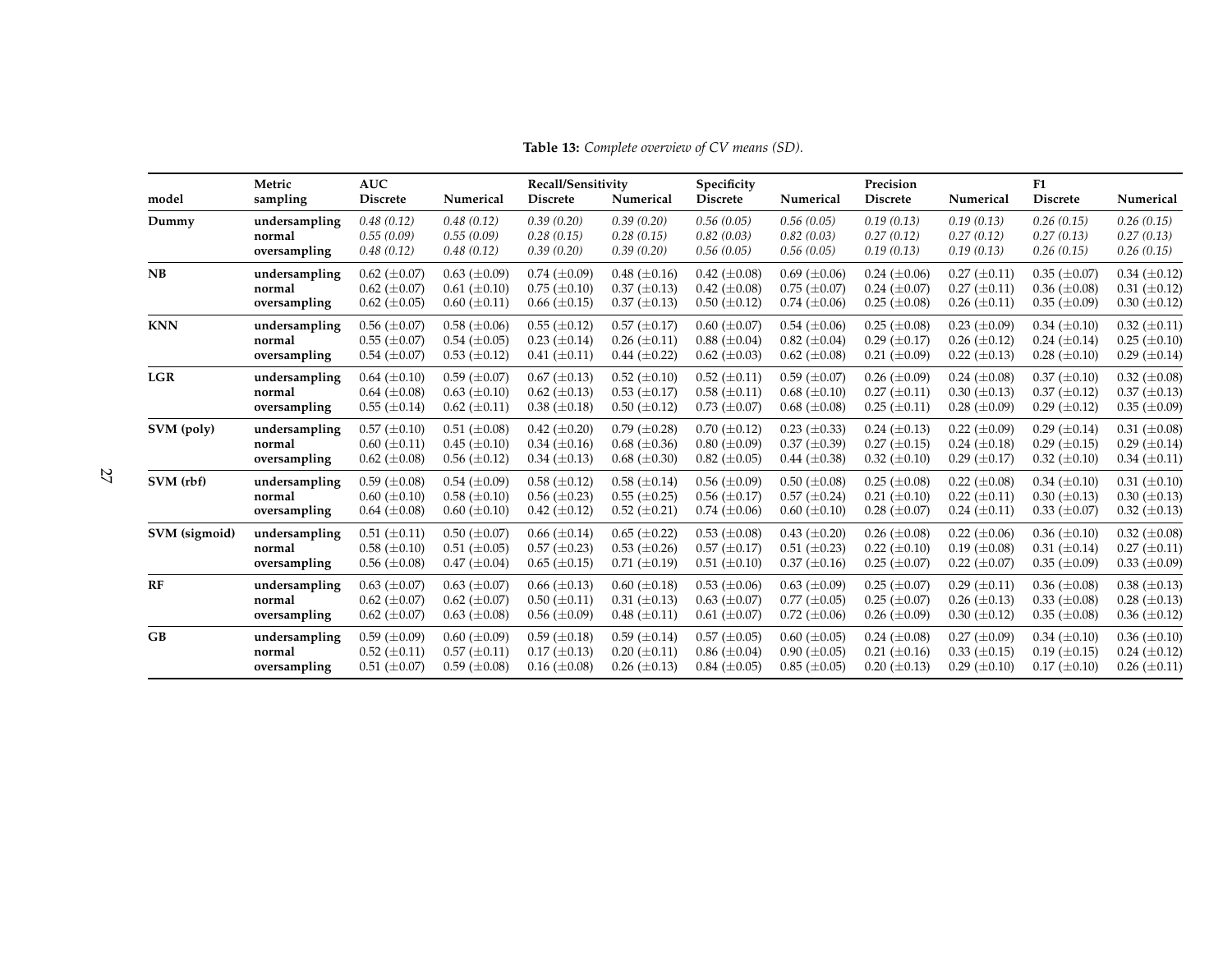

<span id="page-27-0"></span>28

Figure 8: Top 15 features aggregated per dataset and GB, RF or LGR.